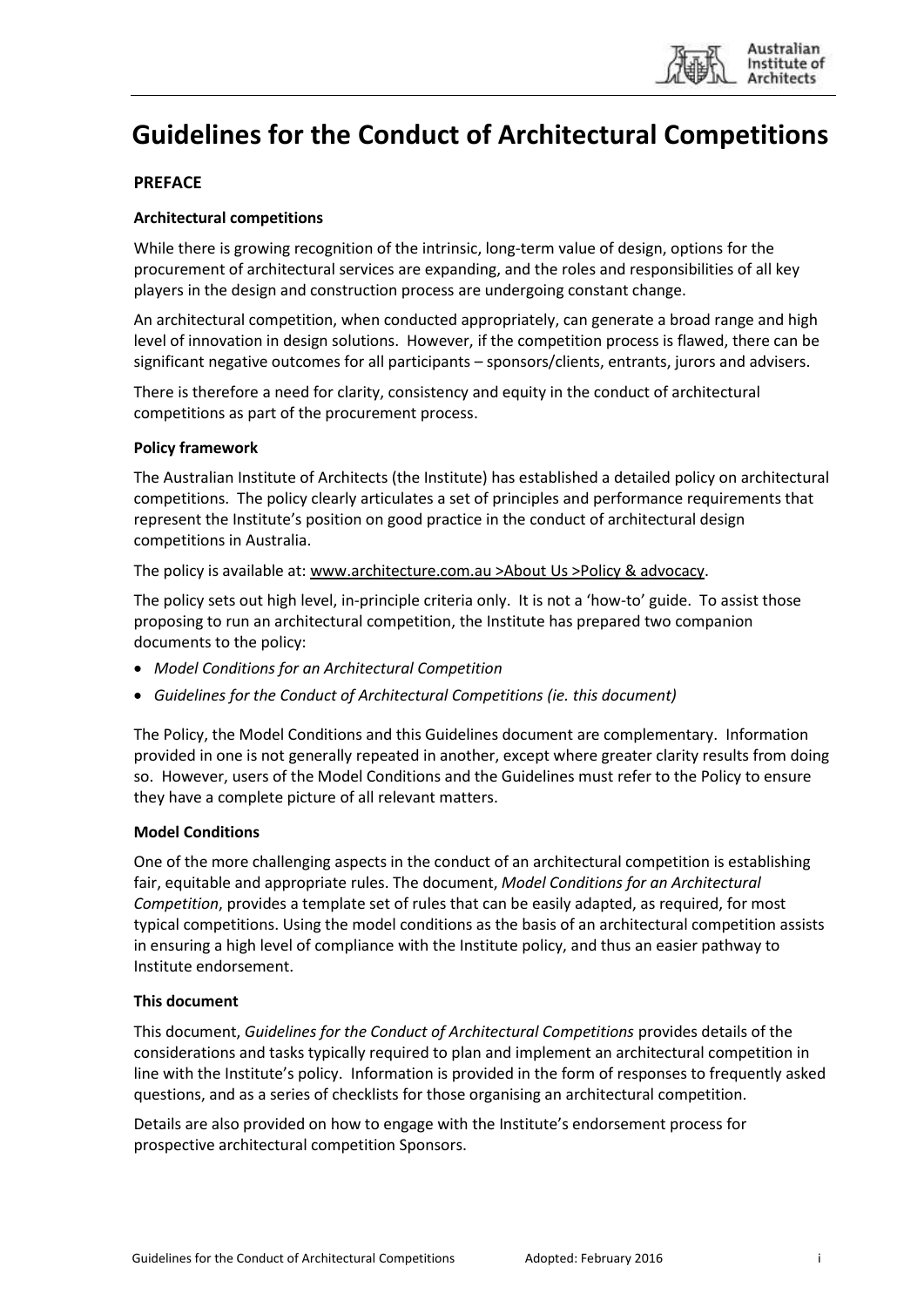## <span id="page-1-0"></span>**Using the Guidelines**

These guidelines have been prepared to assist the key parties involved in the planning and implementation of an architectural competition. They represent an informed view about current good practice in the conduct of architectural competitions, but individual judgement will be required in applying them to all situations and circumstances.

## <span id="page-1-1"></span>**Jurisdiction**

These guidelines, consistent with the Institute's policy, are primarily applicable to architectural competitions conducted within Australia, irrespective of the location of the project or site. However, while some aspects may be inconsistent with practices and requirements outside Australia, there is no formal restriction on their use for architectural competitions conducted elsewhere.

## <span id="page-1-2"></span>**Disclaimer**

The use of or reliance upon these Guidelines is entirely at the risk of the Sponsor and/or Client of the relevant architectural competition. The guidance information provided is general and may not be applicable for all types, sizes and configurations of architectural competition. The approaches suggested may or may not be sufficient to comply with the laws and regulations of all relevant jurisdictions. Competition Clients and Sponsors must thus obtain their own separate legal advice regarding the compliance of their particular competition provisions.

The Australian Institute of Architects accepts no liability whatsoever for any loss or damage suffered directly or indirectly by any party as a result of using or relying on the guidance information provided in this document.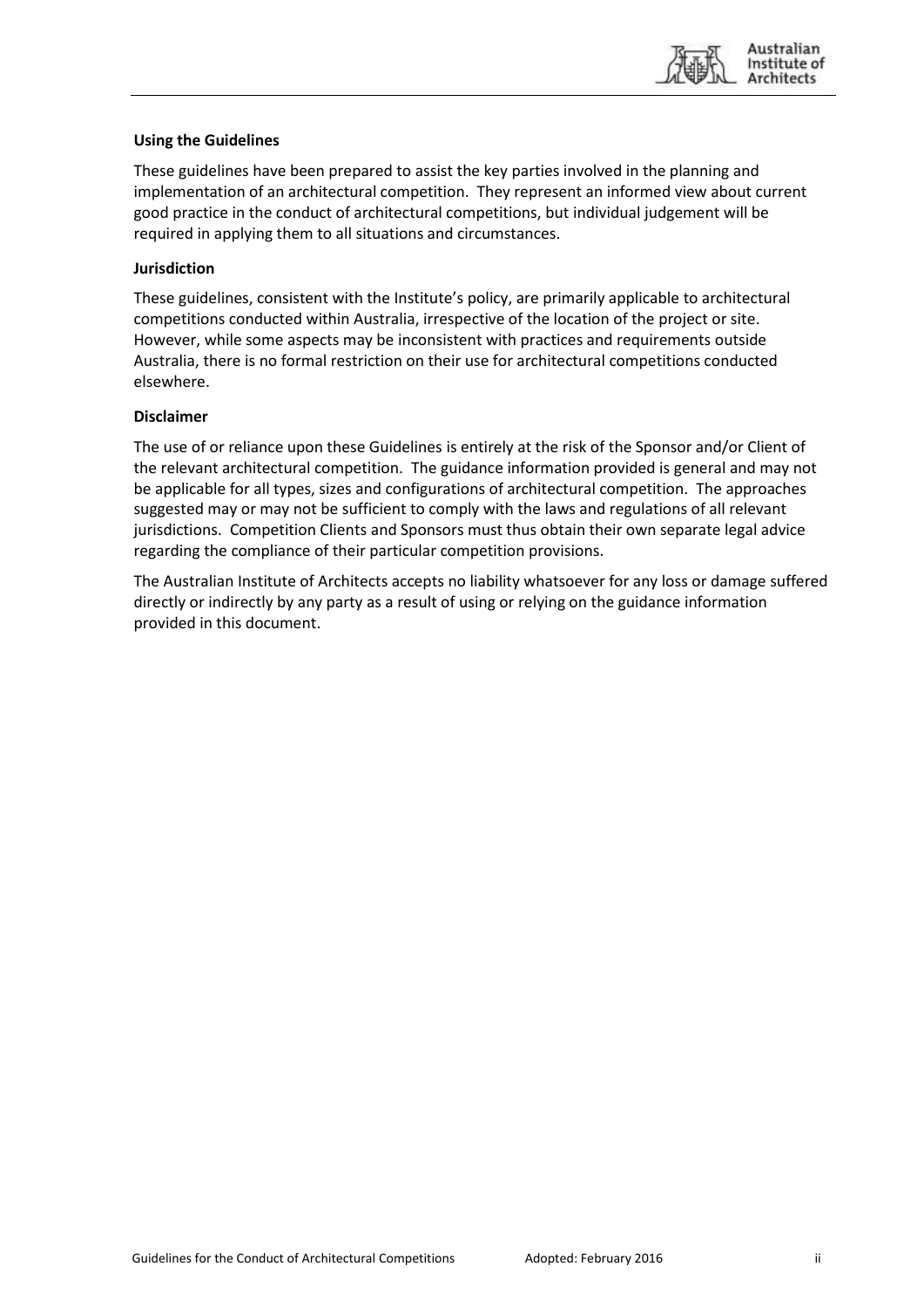## <span id="page-2-0"></span>**CONTENTS**

|              | <b>PREFACE</b>                             |                                               |     |  |  |
|--------------|--------------------------------------------|-----------------------------------------------|-----|--|--|
|              |                                            |                                               |     |  |  |
|              |                                            |                                               |     |  |  |
|              |                                            |                                               |     |  |  |
|              |                                            |                                               |     |  |  |
|              |                                            |                                               |     |  |  |
|              |                                            |                                               |     |  |  |
|              |                                            |                                               |     |  |  |
|              | <b>CONTENTS</b>                            |                                               | iii |  |  |
| 1            |                                            | Deciding to undertake a competition           | 1   |  |  |
|              | 1.1                                        |                                               |     |  |  |
|              | 1.2                                        |                                               |     |  |  |
|              | 1.3                                        |                                               |     |  |  |
|              | 1.4                                        |                                               |     |  |  |
|              | 1.5                                        |                                               |     |  |  |
| $\mathbf{2}$ |                                            | <b>Establishing the governance structure</b>  | 3   |  |  |
|              | 2.1                                        |                                               |     |  |  |
|              | $2.2^{\circ}$                              |                                               |     |  |  |
|              | 2.3                                        |                                               |     |  |  |
|              | 2.4                                        |                                               |     |  |  |
| 3            | <b>Setting the Competition Budget</b>      |                                               |     |  |  |
|              | 3.1                                        |                                               |     |  |  |
|              | 3.2                                        |                                               |     |  |  |
|              | 3.3                                        |                                               |     |  |  |
|              |                                            |                                               |     |  |  |
| 4            |                                            | Selecting/appointing the professional adviser | 7   |  |  |
|              | 4.1                                        |                                               |     |  |  |
|              | 4.2                                        |                                               |     |  |  |
|              | 4.3                                        |                                               |     |  |  |
|              | 4.4                                        |                                               |     |  |  |
|              | 4.5                                        |                                               |     |  |  |
|              |                                            |                                               |     |  |  |
|              |                                            |                                               |     |  |  |
| 5            |                                            | Determining the competition type              | 10  |  |  |
|              | 5.1                                        |                                               |     |  |  |
|              | 5.2                                        |                                               |     |  |  |
|              | 5.3                                        |                                               |     |  |  |
|              | 5.4                                        |                                               |     |  |  |
| 6            | <b>Establishing the competition timing</b> |                                               |     |  |  |
|              | 6.1                                        |                                               |     |  |  |
|              | 6.2                                        |                                               |     |  |  |
|              | 6.3                                        |                                               |     |  |  |
|              |                                            |                                               |     |  |  |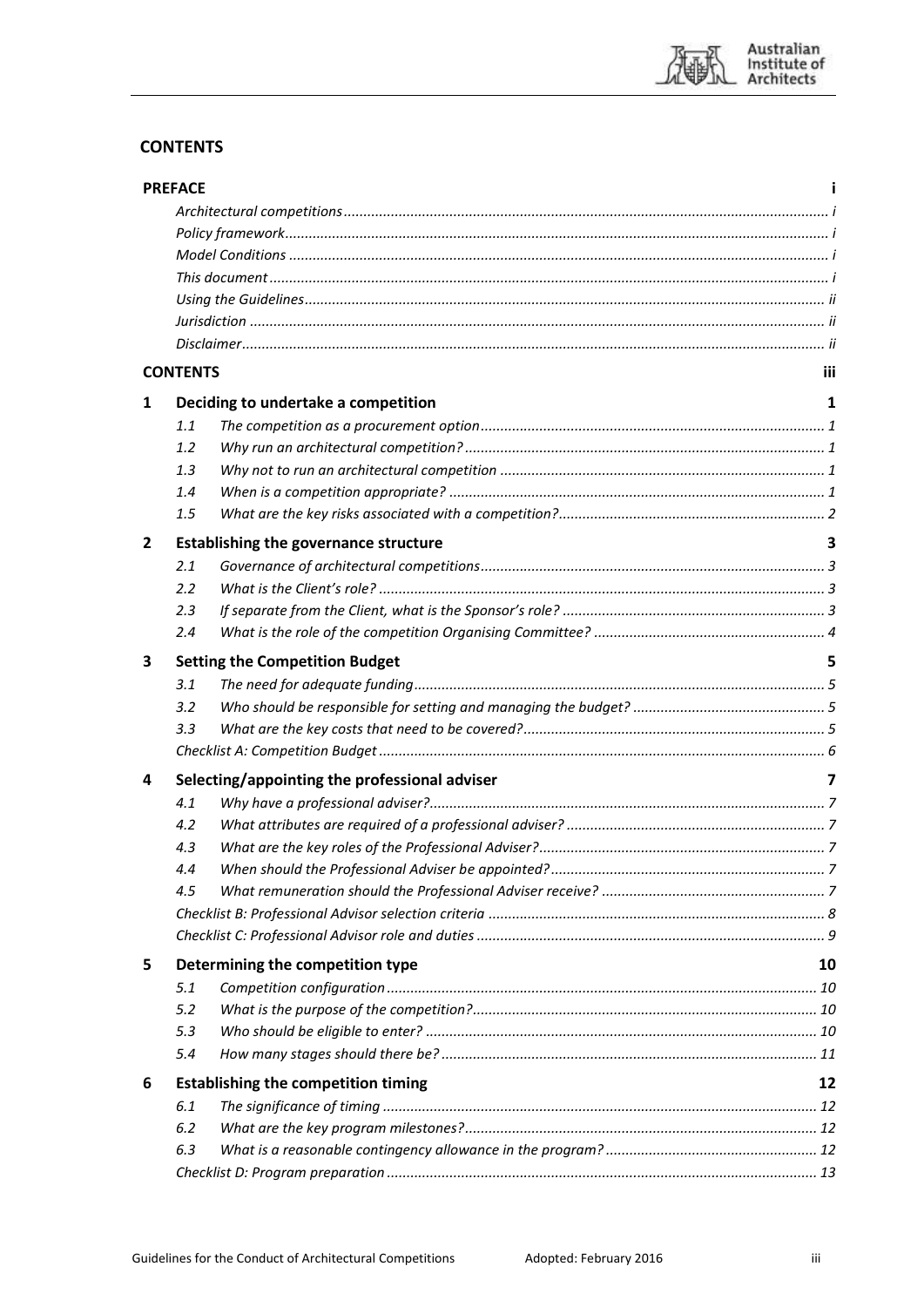

| 7  |                                       | Determining competition prize money           | 14 |
|----|---------------------------------------|-----------------------------------------------|----|
|    | 7.1                                   |                                               |    |
|    | 7.2                                   |                                               |    |
|    | 7.3                                   |                                               |    |
|    | 7.4                                   |                                               |    |
|    | 7.5                                   |                                               |    |
|    | 7.6                                   |                                               |    |
| 8  |                                       | Selecting/appointing other advisers           | 16 |
|    | 8.1                                   |                                               |    |
|    | 8.2                                   |                                               |    |
|    | 8.3                                   |                                               |    |
|    | 8.4                                   |                                               |    |
|    | 8.5                                   |                                               |    |
| 9  |                                       | Selecting/appointing the jury                 | 18 |
|    | 9.1                                   |                                               |    |
|    | 9.2                                   |                                               |    |
|    | 9.3                                   |                                               |    |
|    | 9.4                                   |                                               |    |
|    | 9.5                                   |                                               |    |
|    | 9.6                                   |                                               |    |
|    | 9.7                                   |                                               |    |
|    |                                       |                                               |    |
| 10 | <b>Determining entry deliverables</b> |                                               | 21 |
|    | 10.1                                  |                                               |    |
|    | 10.2                                  |                                               |    |
|    | 10.3                                  |                                               |    |
| 11 |                                       | Developing the competition conditions         | 23 |
|    | 11.1                                  |                                               |    |
|    | 11.2                                  |                                               |    |
|    | 11.3                                  | What fundamental principles must be evident?. |    |
|    | 11.4                                  |                                               |    |
|    | 11.5                                  |                                               |    |
|    | 11.6                                  |                                               |    |
|    | 11.7                                  |                                               |    |
|    | 11.8                                  |                                               |    |
|    |                                       |                                               |    |
| 12 |                                       | Developing the project brief                  | 28 |
|    | 12.1                                  |                                               |    |
|    | 12.2                                  |                                               |    |
|    | 12.3                                  |                                               |    |
| 13 |                                       | <b>Obtaining Institute endorsement</b>        | 29 |
|    | 13.1                                  |                                               |    |
|    | 13.2                                  |                                               |    |
|    | 13.3                                  |                                               |    |
|    | 13.4                                  |                                               |    |
|    | 13.5                                  |                                               |    |
|    | 13.6                                  |                                               |    |
|    | 13.7                                  |                                               |    |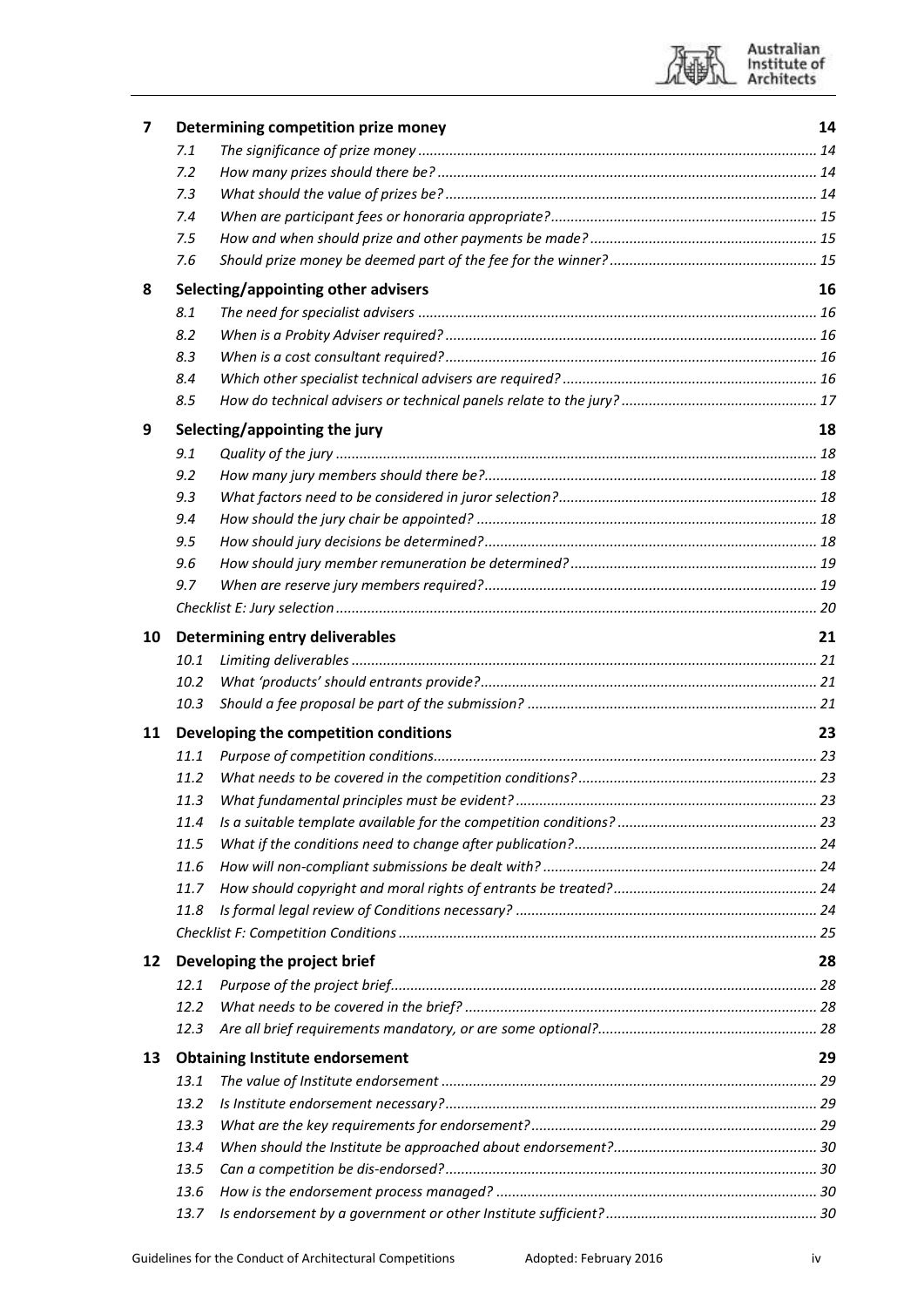

|    | 13.8                                         |    |
|----|----------------------------------------------|----|
|    |                                              |    |
| 14 | <b>Compiling the competition package</b>     | 32 |
|    | 14.1                                         |    |
|    | 14.2                                         |    |
|    | 14.3                                         |    |
|    | 14.4                                         |    |
| 15 | Announcing and promoting the competition     | 34 |
|    | 15.1                                         |    |
|    | 15.2                                         |    |
|    | 15.3                                         |    |
|    | 15.4                                         |    |
|    | 15.5                                         |    |
| 16 | Managing the launch to submission period     | 36 |
|    | 16.1                                         |    |
|    | 16.2                                         |    |
|    | 16.3                                         |    |
|    | 16.4                                         |    |
|    | 16.5                                         |    |
|    | 16.6                                         |    |
| 17 | Receiving and validating the entries         | 38 |
|    | 17.1                                         |    |
|    | 17.2                                         |    |
|    | 17.3                                         |    |
|    | 17.4                                         |    |
|    | 17.5<br>17.6                                 |    |
|    |                                              |    |
| 18 | <b>Judging the entries</b>                   | 41 |
|    | 18.1                                         |    |
|    | 18.3                                         |    |
|    | 18.4                                         |    |
|    | 18.5                                         |    |
|    | 18.6                                         |    |
|    | 18.7                                         |    |
| 19 | Announcing the winner(s)                     | 44 |
|    | 19.1                                         |    |
|    | 19.2                                         |    |
|    | 19.3                                         |    |
|    | 19.4                                         |    |
| 20 | Publishing or exhibiting competition entries | 46 |
|    | 20.1                                         |    |
|    | 20.2                                         |    |
|    | 20.3                                         |    |
|    | 20.4                                         |    |
| 21 | Publishing the jury report                   | 48 |
|    | 21.1                                         |    |
|    |                                              |    |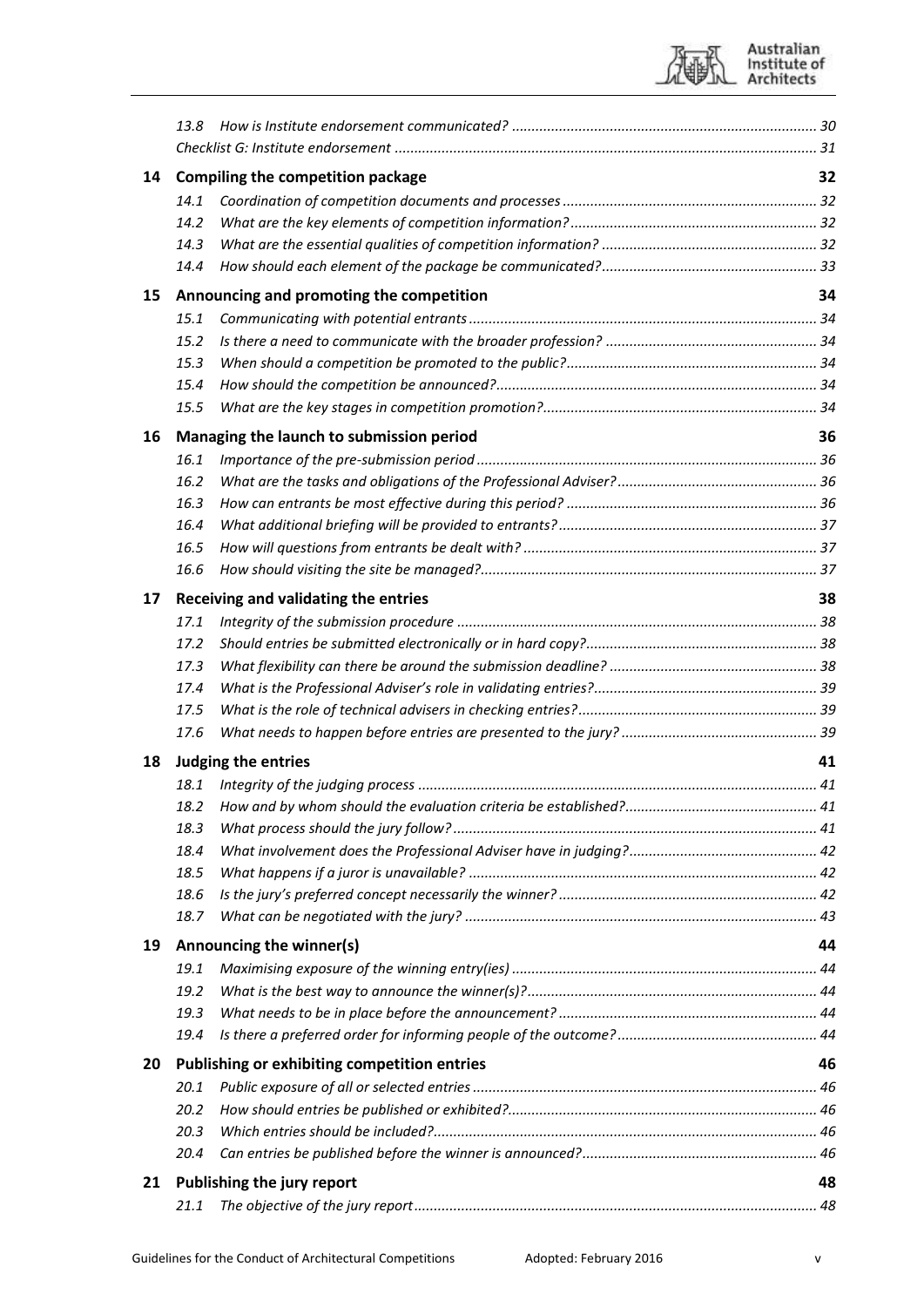

|      | 21.2                            |                                                                          |    |
|------|---------------------------------|--------------------------------------------------------------------------|----|
|      | 21.3                            |                                                                          |    |
|      | 21.4                            |                                                                          |    |
|      | 21.5                            |                                                                          |    |
|      | 21.6                            |                                                                          |    |
| 22 - | <b>Commissioning the winner</b> |                                                                          | 50 |
|      | 22.1                            |                                                                          |    |
|      | 22.2                            | What should happen regarding engagement before announcing the winner? 50 |    |
|      | 22.3                            |                                                                          |    |
| 23   | Wrapping up the competition     |                                                                          | 52 |
|      | 23.1                            |                                                                          |    |
|      | 23.2                            |                                                                          |    |
|      |                                 | <b>Appendix A: Definitions</b>                                           | 53 |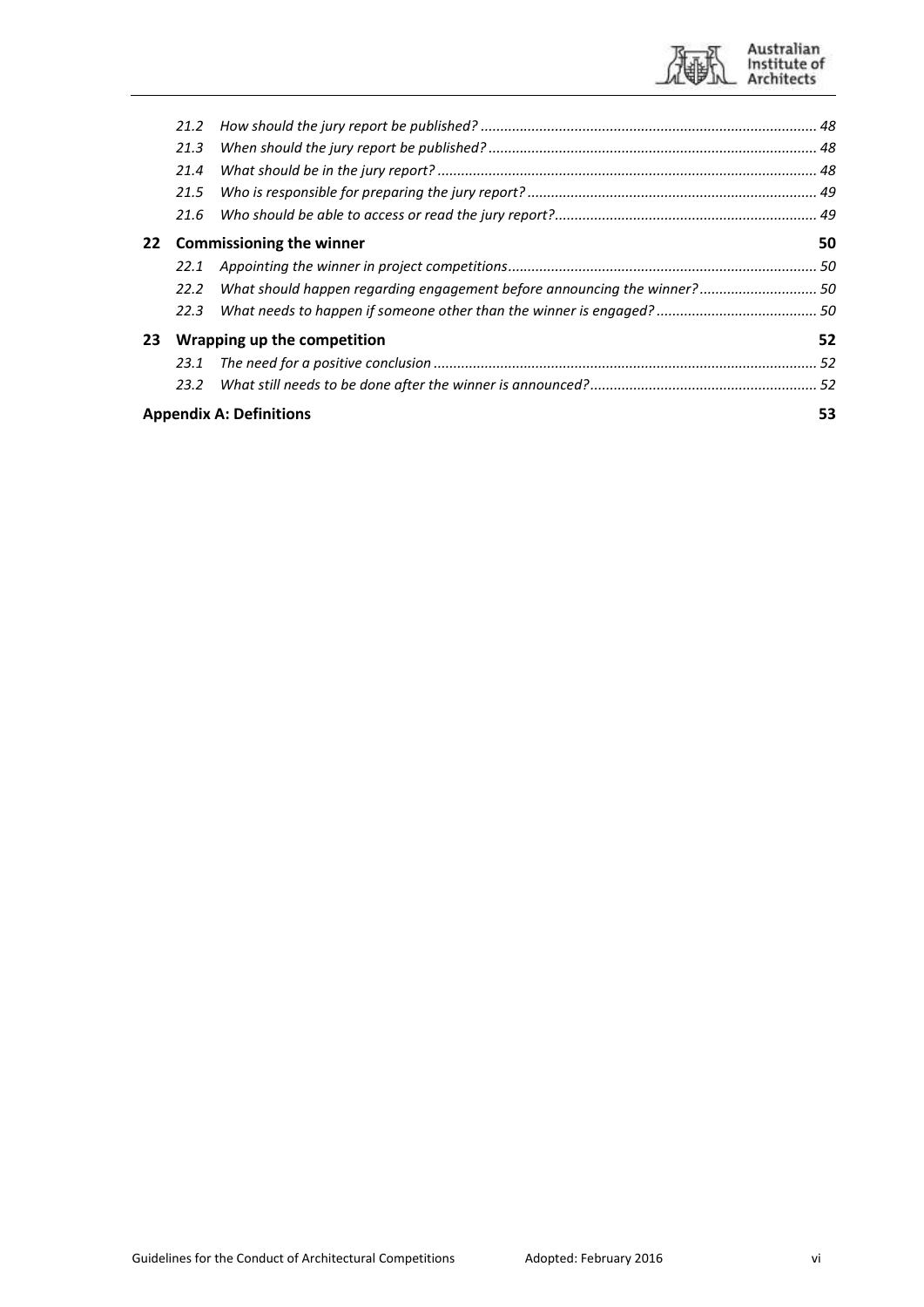

## <span id="page-6-0"></span>**1 DECIDING TO UNDERTAKE A COMPETITION** *Policy reference if applicable*

#### <span id="page-6-1"></span>**1.1 The competition as a procurement option**

The procurement of professional services for the design and construction of built environments is increasingly complex. The roles and responsibilities of all key players are continuously changing.

At the same time, society is increasingly recognising and responding to the intrinsic, long-term value of design.

An architectural competition can generate a wide range of innovative design solutions. But it won't always be the best procurement option. Other options to be considered include:

- direct appointment of the architect and/or design team (based on reputation or recommendation);
- competitive selection of the architect and/or design team (based on experience and credentials – referred to as 'qualification-based selection, or QBS); or
- competitive selection of the entire project delivery team, including the architect (either qualification-based or tender-based).

#### <span id="page-6-2"></span>**1.2 Why run an architectural competition?** *2.1 Advantages*

Compared to other options, an architectural competition may:

- generate a greater number and range of design ideas;
- identify a more diverse range of potential architects;
- develop public interest;
- build Client consensus on design direction and design team; and
- create greater public exposure of the project or Client.

## <span id="page-6-3"></span>**1.3 Why not to run an architectural competition** *2.2 Disadvantages*

On the other hand, an architectural competition may:

- limit exposure of the design team to the Client, users or stakeholders;
- restrict opportunities for value management and budget control;
- result in a large number of architects spending significant amounts of unpaid time; and
- severely limit the time frame for addressing complex brief requirements.

## <span id="page-6-4"></span>**1.4 When is a competition appropriate?** *2.3 Appropriate context*

A competition should generally be considered when:

- the project is of public significance; and
- a wide degree of design investigation is needed; or
- the site is significant or unusual; and
- it will generate and benefit from heightened public interest; or
- it will promote a high level of design excellence.

*1.2 Complex environment 1.3 Value of design*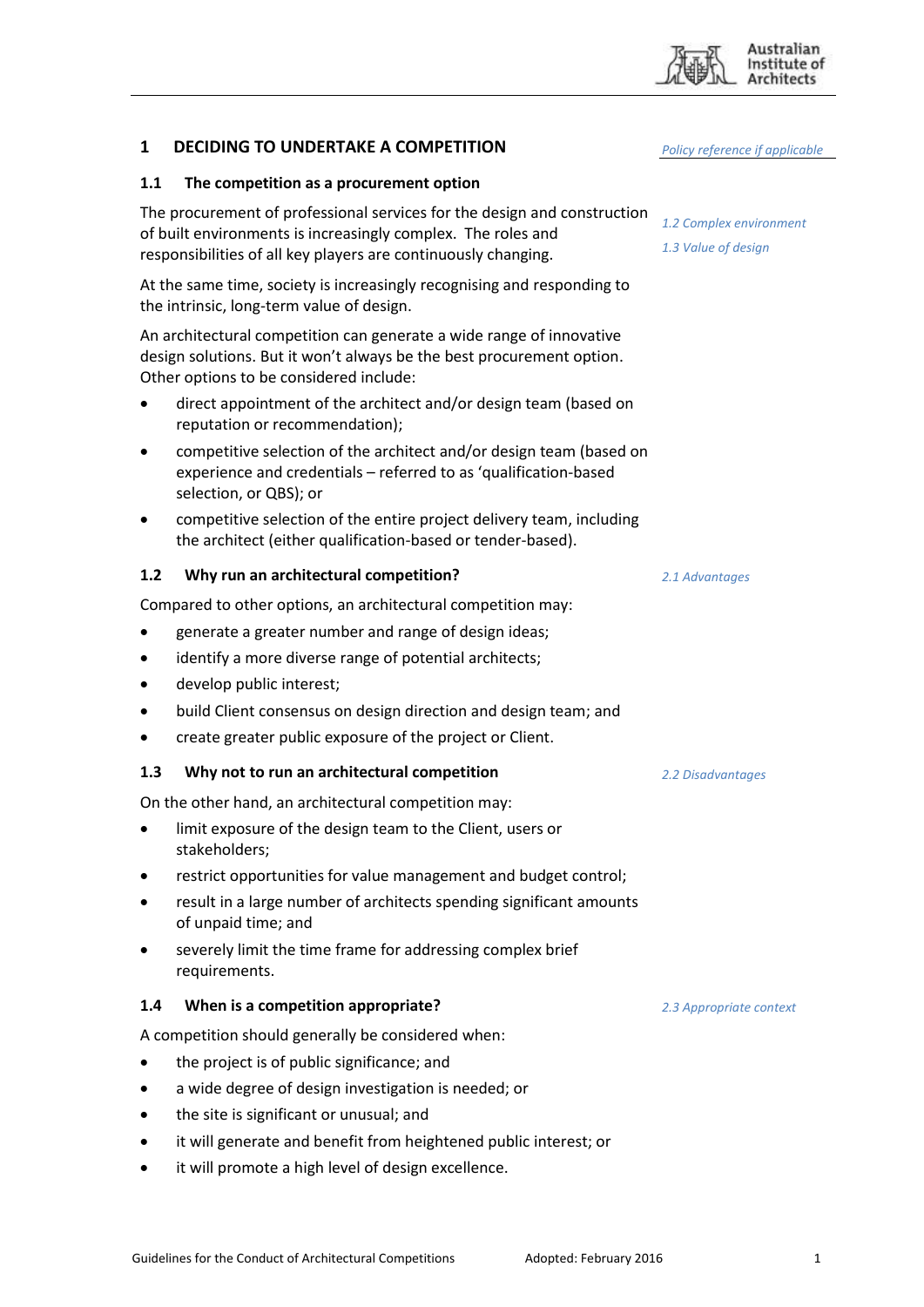

## <span id="page-7-0"></span>**1.5 What are the key risks associated with a competition?**

The outcome of an architectural competition can be substantially at risk when: *2.4 Inappropriate context*

- inadequate time is available to plan, organise, manage and judge it;
- the time allowed for entrants to undertake the necessary design work is insufficient;
- the jury is not appropriately qualified;
- the competition budget is insufficient;
- there is doubt about the project proceeding;
- a sound and well-developed brief is not available;
- the brief is inconsistent with development controls for the site;
- inadequate prizes are offered;
- a professional adviser is not appointed; or
- the competition Conditions are not comprehensive, fair and equitable.

When an architectural competition is poorly managed or in some way goes wrong, it can expose the Client, Sponsor, Organising Committee and Advisers to significant risks including: *5.8 Risks*

- **•** financial losses;
- exposure to litigation;
- disputation over competition processes or outcomes;
- low number or quality of entrants;
- compromised approval processes by regulatory authorities; and
- reputational damage for all parties.

All those involved in organising or managing an architectural competition should thus ensure that they have:

- undertaken a thorough risk assessment of the competition;
- implemented an effective risk management process, including appropriate mitigation strategies;
- clearly defined the roles and responsibilities of all key members of the competition management team; and
- obtained legal advice in relation to all formal competition documents.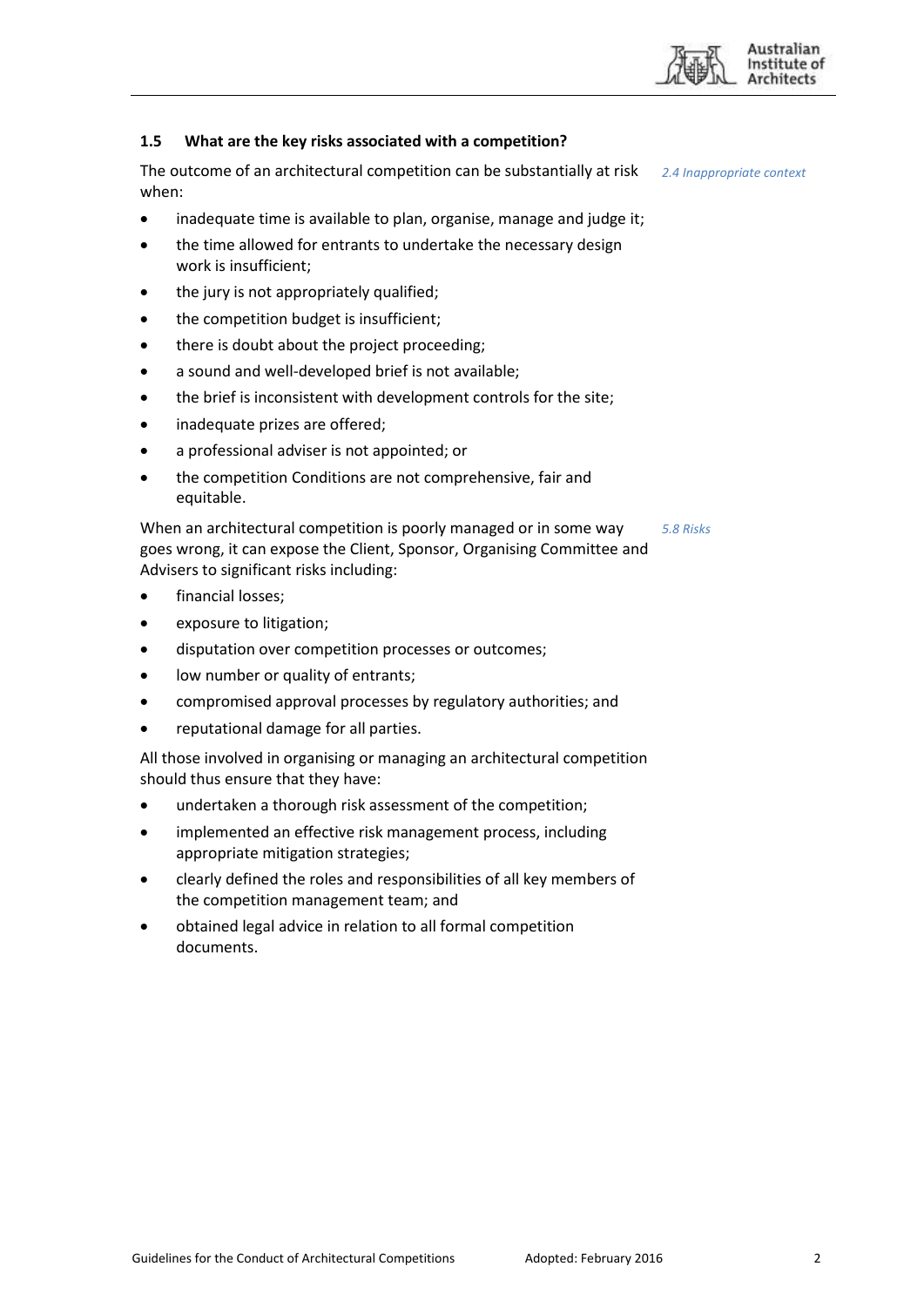

## <span id="page-8-0"></span>**2 ESTABLISHING THE GOVERNANCE STRUCTURE** *Policy reference if applicable*

#### <span id="page-8-1"></span>**2.1 Governance of architectural competitions**

Governance of an architectural competition is a team effort, involving:

- the project Client;
- a Sponsor, who may be the Client or separately appointed by the Client;
- a Professional Adviser,
- a Probity Adviser, where appointed, usually for larger or more complex competitions; and
- an Organising Committee, comprising all or some of the above, and possibly other appropriate members.

The governance team is responsible for ensuring that:

- everyone involved in the competition meets all their obligations;
- all resources required for conduct of the competition are available, including financial resources;
- decisions made regarding the competition are fully informed and cognisant of relevant risks;
- issues or problems are promptly identified and appropriately resolved; and
- all participants are treated fairly and equitably.

## <span id="page-8-2"></span>**2.2 What is the Client's role?** *4.3 Client*

The Client for an architectural competition is responsible for:

- ensuring the Sponsor, where not the Client, has all necessary authority to conduct the competition and to make all required decisions and payments to competition participants;
- ensuring the Professional Adviser or Probity Adviser is made aware of any actual, potential or perceived conflict of interest;
- ensuring impartiality of the jury;
- accepting the decision of the jury as final; and
- engaging the winning entrant in a project competition as architect on the basis specified in the competition conditions.

In order to preserve the integrity of the competition, the Client should not be involved in its day to day conduct, other than as a member of the Organising Committee. By staying at arm's length, the Client helps ensure that entrants perceive the competition as fair, and that they thus feel motivated to devote substantial effort to their entry.

If the Client wishes to be more directly involved, it is likely that an alternative procurement method (such as QBS) would be appropriate.

## <span id="page-8-3"></span>**2.3 If separate from the Client, what is the Sponsor's role?** *4.2 Sponsor*

The Sponsor of an architectural competition is responsible for:

- making or endorsing all significant decisions and determinations in relation to the overall governance of the competition;
- ensuring that all competition participants (entrants, advisers, jury members) are paid all agreed prize money, honoraria or fees, or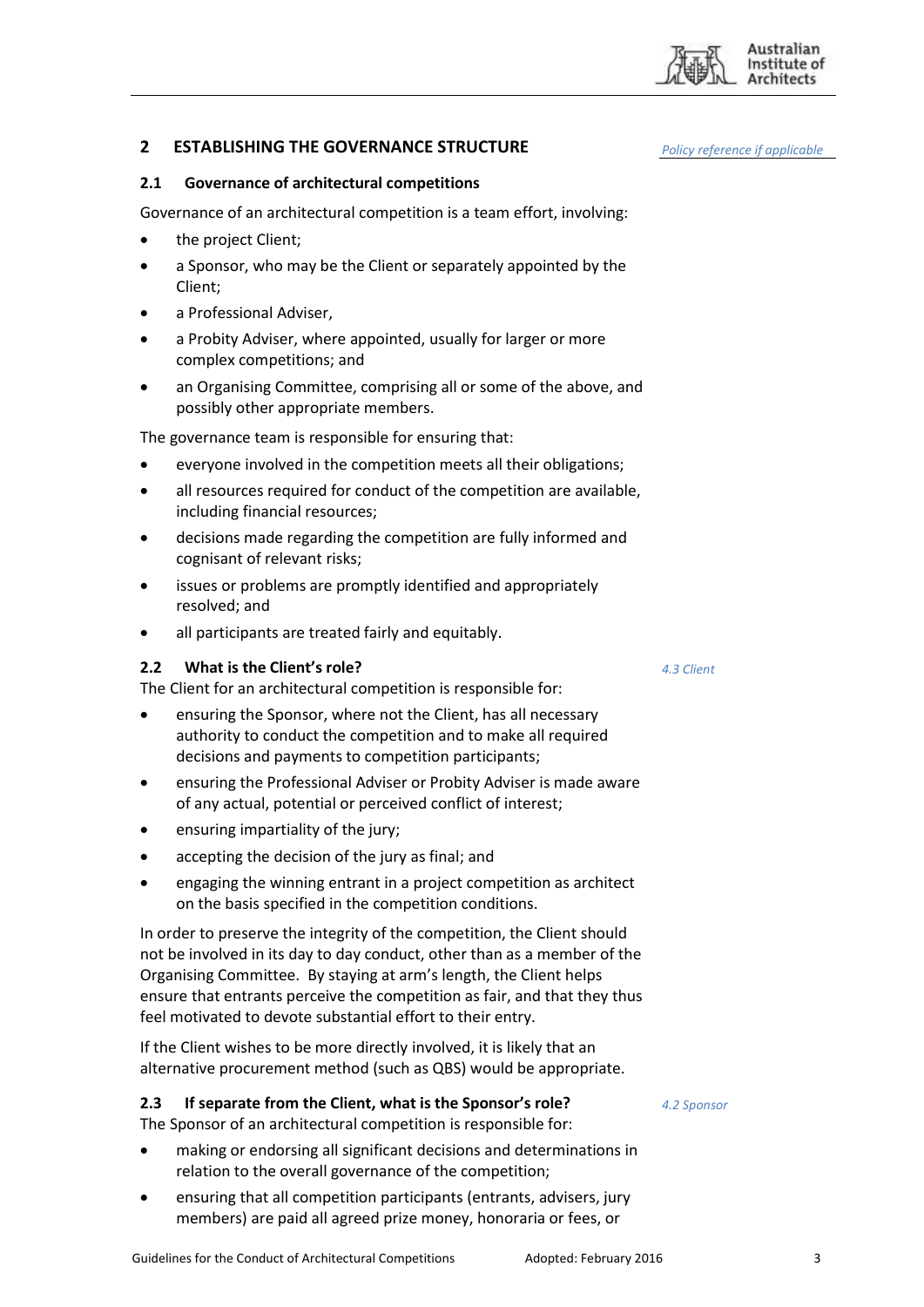awarded any commission within the time and on the basis prescribed in the conditions;

- ensuring that all advisers and jury members comply with the competition conditions;
- ensuring that effective provisions are in place to preserve anonymity and confidentiality, where these are conditions of the competition;
- ensuring that moral rights and copyright of entrants are protected;
- ensuring the Professional Adviser or Probity Adviser is made aware of any actual, potential or perceived conflict of interest;
- ensuring and not in any way compromising impartiality of the jury; and
- accepting the decision of the jury as final.

The Sponsor is the ultimate authority for the competition, and all others involved in its management and governance are effectively delegates of the Sponsor.

## <span id="page-9-0"></span>**2.4 What is the role of the competition Organising Committee?**

The Organising Committee is responsible for:

- general oversight of the conduct of the competition;
- reviewing and endorsing the details contained in all formal competition documents before they are released publicly, and
- providing relevant advice to, and endorsing decisions of, the Sponsor and Professional Adviser when requested to do so.

The Organising Committee operates like a board or executive committee, overseeing the management of the competition, without getting unnecessarily involved in detailed operational matters.

It is responsible, however, for ensuring effective communication between the key players and for quality control of all aspects of competition management that could expose the Client or Sponsor to legal or financial risk.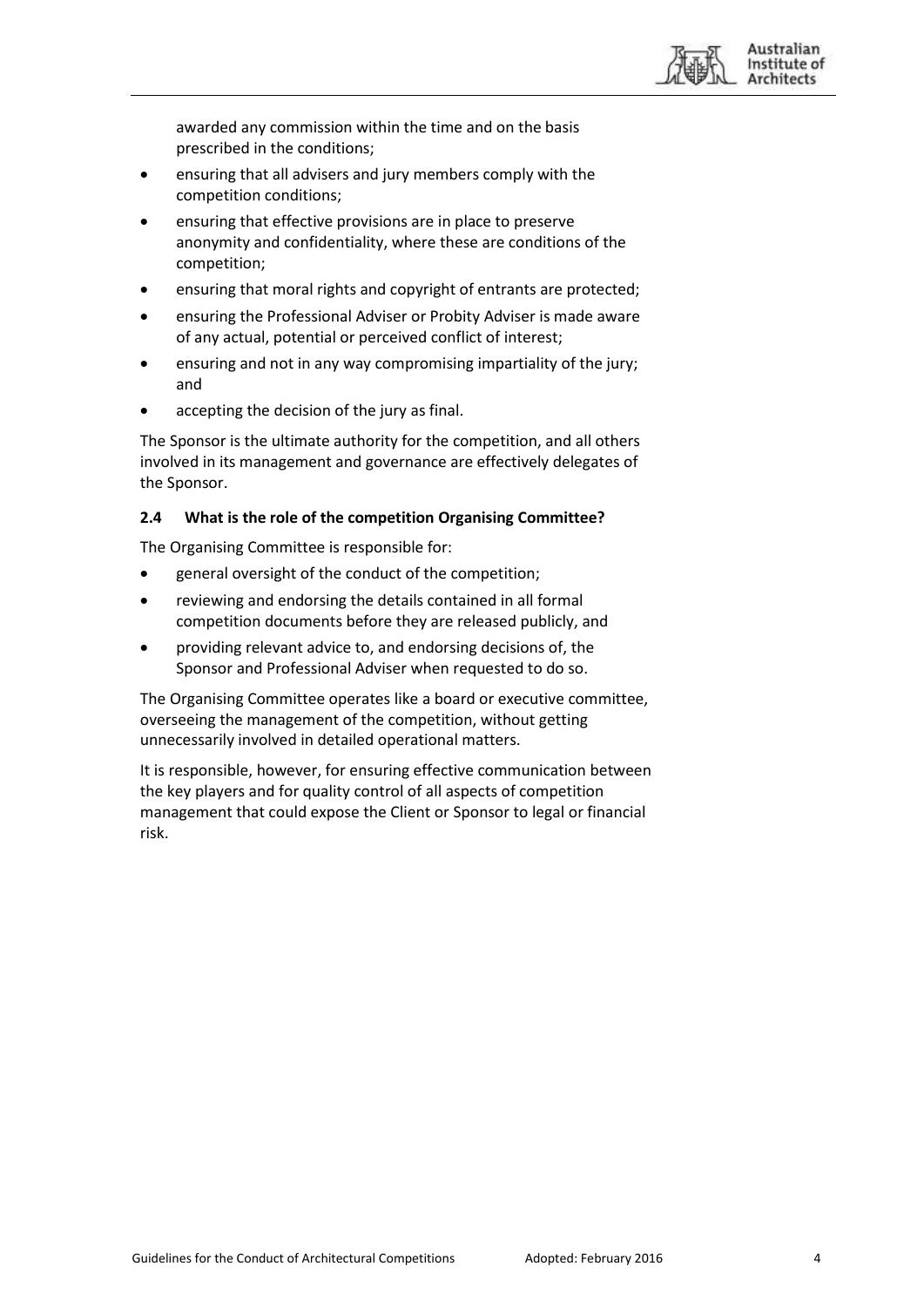

## <span id="page-10-0"></span>**3 SETTING THE COMPETITION BUDGET** *Policy reference if applicable*

## <span id="page-10-1"></span>**3.1 The need for adequate funding** *5.9 Costs*

Some Clients may consider an architectural competition to be a low-cost option for procuring architectural and related services. Depending on all the circumstances of the project, this may occasionally, but is usually not, the case.

In reality, conducting an architectural competition is a substantial undertaking, with all the advantages and challenges set out in *sectio[n 1](#page-6-0)*. There can be many additional costs that are not attributable to other procurement options.

Before making an absolute commitment to proceed with a competition, the Client and Sponsor should consult with the prospective Professional Adviser to ensure that they have properly allowed for all reasonably anticipated costs.

If sufficient funds are not available, many of the risks set out in *section*  [1.5](#page-7-0) can become much more likely to arise.

## <span id="page-10-2"></span>**3.2 Who should be responsible for setting and managing the budget?**

Setting the competition budget is a key responsibility of the Sponsor, in consultation with the Professional Adviser.

Managing costs against the budget is usually the responsibility of the Professional Adviser.

The Organising Committee is responsible for approving the initial budget, monitoring performance against it and authorising any required changes in budget allowances.

## <span id="page-10-3"></span>**3.3 What are the key costs that need to be covered?**

In addition to all other project costs and consultants fees, there must be an adequate allowance for the cost of planning and running the competition, including:

- Sponsor direct and indirect costs, including staff and travel costs;
- fees for all Advisers, including expenses and administrative support costs;
- jury and technical panel fees, honoraria and expenses, and all costs associated with meetings of the jury;
- costs of acquiring and documenting relevant site information, including site survey, geotechnical and topographical surveys, archaeological and heritage reports, zoning information, planning reports and a site model, as appropriate;
- exhibition costs, whether physical or online;
- media, public relations and publications costs (including preparation and graphic design for the Competition Brief and Conditions); and before, during and after the competition; and
- prize and honoraria costs.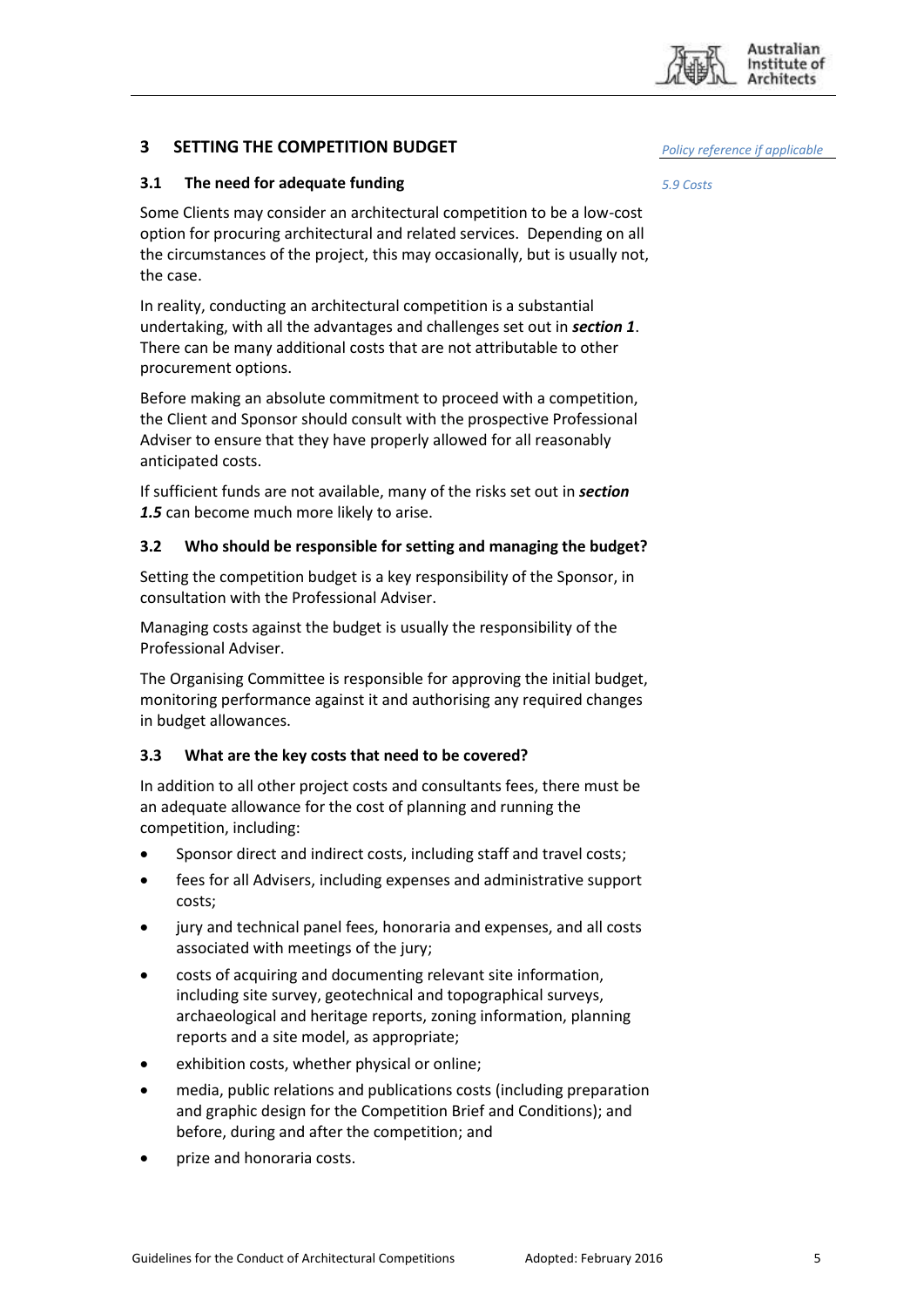

#### <span id="page-11-0"></span>*Checklist A: Competition Budget*

**Client, Sponsor and Organising Committee**

- personnel time
- travel, accommodation and meals
- administration and clerical support

#### **Professional Adviser, Probity Adviser and other Advisers**

- professional fees (fixed or time-based)
	- o Professional Adviser
	- o Probity Adviser
	- o Technical Advisers
	- o Cost consultant
	- o Legal consultant
- expenses:
	- o travel, accommodation and meals
	- o clerical and administration assistance
	- o communications

#### **Jury**

- juror fees or honoraria
- juror expenses:
	- o travel, accommodation and meals
	- o clerical and administration assistance
- communications
- jury meetings:
	- o venue costs and catering
	- o audio-visual and communications

#### **Site information and brief**

- consultants fees (land surveyor, specialist consultants for cost, planning, heritage, archaeology, etc)
- site model (physical or digital)
- brief preparation

#### **Entry submissions**

- submission receiving, collation and storage (physical or online)
- jury viewing arrangements (venue or online)
- submission return (where provided)

#### **Promotions, exhibitions and publications**

- exhibition venue and display system
- transport and storage
- graphic design, printing and website (if applicable)
- advertising, promotion and public relations
- media package
- administration and clerical support

#### **Entrant prizes and fees**

- prize money
- honoraria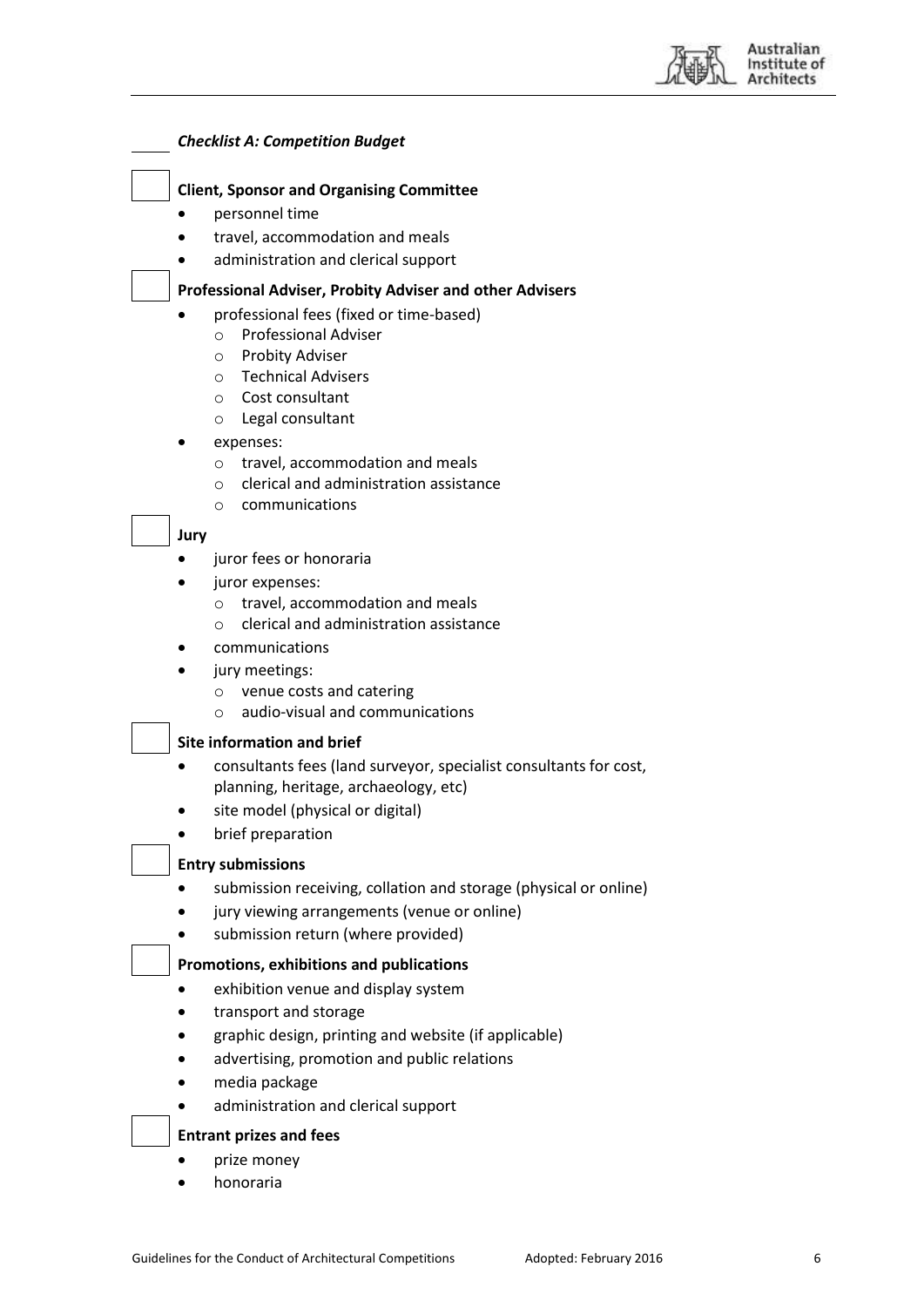

## <span id="page-12-0"></span>**4 SELECTING/APPOINTING THE PROFESSIONAL ADVISER** *Policy reference if applicable*

## <span id="page-12-1"></span>**4.1 Why have a professional adviser?** *4.4 Professional Adviser*

Like any organisational exercise, an architectural competition needs an appropriately qualified and experienced person to assume day to day operational responsibility. The Professional Adviser is effectively the Chief Operating Officer for the competition.

Unlike most other types of organisation however, the Professional Adviser must be independent of the key stakeholders (Client/Sponsor and entrants) in order to preserve the integrity of the competition.

Appointing a suitable Professional Adviser represents good practice in competition management. It is also a mandatory requirement of the Australian Institute of Architects' *Architectural Competitions Policy*.

## <span id="page-12-2"></span>**4.2 What attributes are required of a professional adviser?** *4.4 Professional Adviser*

A Professional Adviser must be an architect, or an architectural academic, critic or commentator who has:

- formal education or training in architecture or design; and
- a thorough understanding of and commitment to comply with the Institute's Architectural Competitions Policy; and
- a high level of familiarity with these Guidelines.

In addition, the Professional Adviser should have experience in the conduct of architectural competitions and a skill set attuned to the needs of the role (refer *Checklist B*).

## <span id="page-12-3"></span>**4.3 What are the key roles of the Professional Adviser?**

The Professional Adviser will generally be responsible for all key operational aspects of the planning and running of the competition, as set out in *Checklist C*.

#### <span id="page-12-4"></span>**4.4 When should the Professional Adviser be appointed?**

The Professional Adviser should be appointed as early as possible, ideally before there is a firm commitment to proceed with the competition, and before any other adviser or jury appointments are made.

This enables the Professional Adviser to advise the Client and Sponsor about a range of matters that need to be determined or resolved before any public announcement of the competition (eg. the budget, jury composition, type of competition, number of stages, etc.)

## <span id="page-12-5"></span>**4.5 What remuneration should the Professional Adviser receive?**

Fees for the Professional Advisor can be time-based or, where the scope of the role is reasonably clearly defined, fixed. In either case, the total fee should fairly reflect the overall time commitment envisaged.

The rate per hour should be aligned with a typical current charge-out rate for a senior, experienced architect.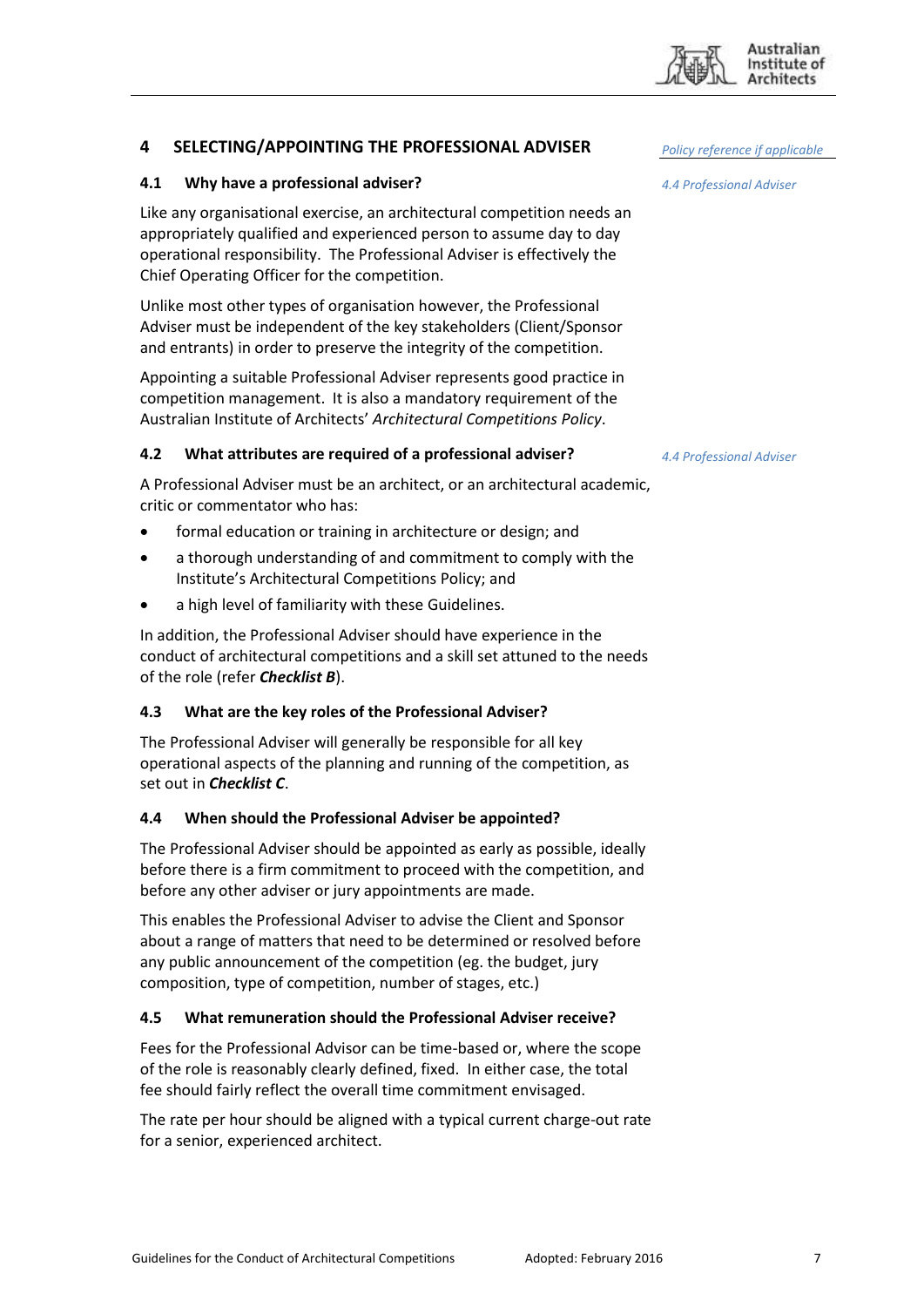

<span id="page-13-0"></span>

|  | <b>Checklist B: Professional Advisor selection criteria</b>      |
|--|------------------------------------------------------------------|
|  | Architect, or architectural academic, critic or commentator      |
|  | Formal education or training in architecture or design           |
|  | Understanding of and commitment to Institute's Policy            |
|  | Familiarity with Institute's Guidelines                          |
|  | Respected within the architectural profession                    |
|  | Past exposure to architectural competitions                      |
|  | Clear awareness and understanding of the competition objectives  |
|  | Technical understanding of the proposed competition process      |
|  | Commitment to the value of the project itself                    |
|  | Sensitivity to the Client's objectives, approach, and situation  |
|  | Capacity to reflect Sponsor intent in the competition process    |
|  | Familiarity with group or committee clients                      |
|  | Availability throughout the competition period and at milestones |
|  | Ability to write precisely and concisely                         |
|  | Competence with operational management                           |
|  | Personal acumen, integrity and fairness                          |
|  | Acceptable remuneration proposal                                 |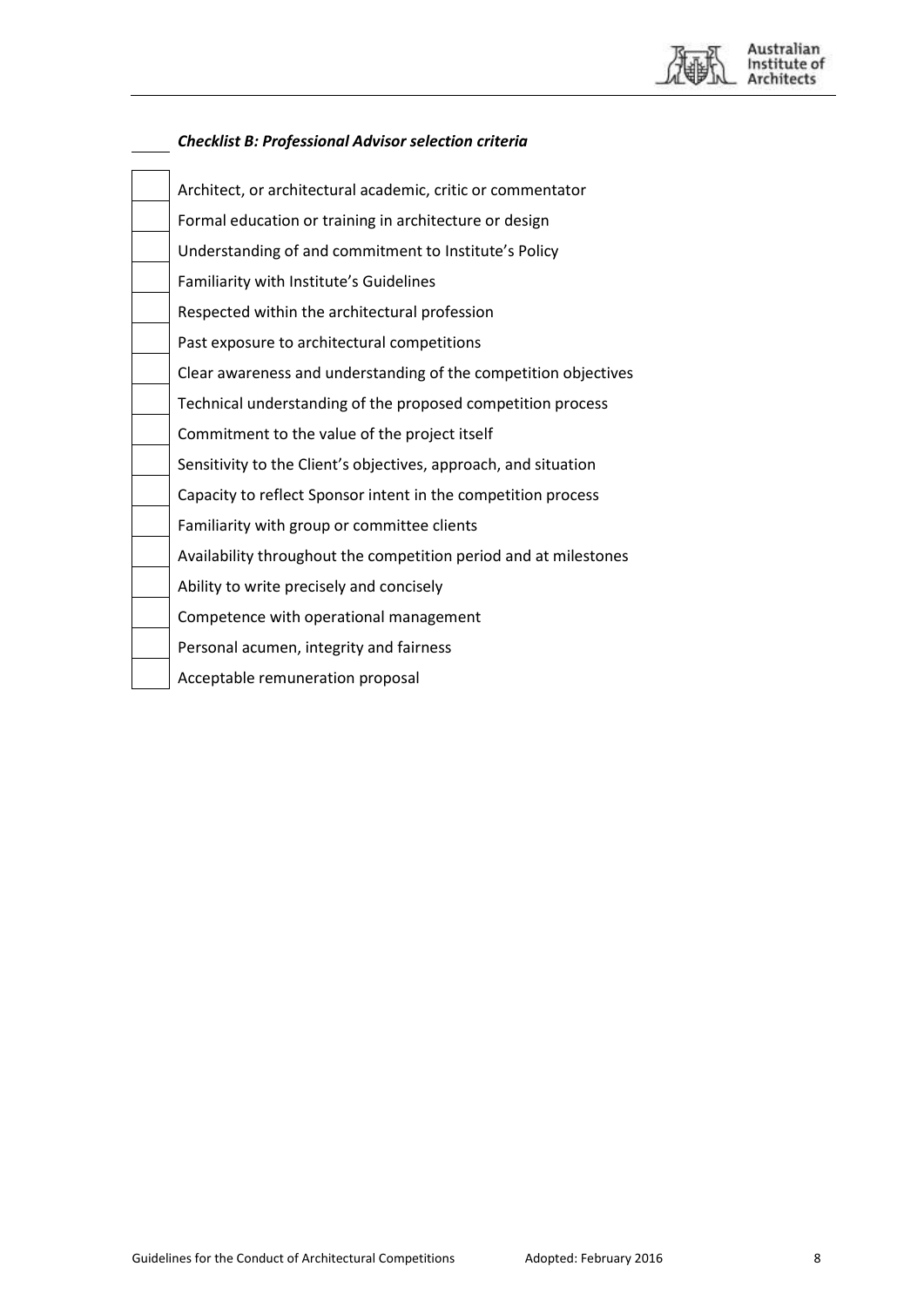

<span id="page-14-0"></span>

| <b>Checklist C: Professional Advisor role and duties</b>                                                                                                    |
|-------------------------------------------------------------------------------------------------------------------------------------------------------------|
| The Professional Adviser will generally be responsible for:                                                                                                 |
| Acting as delegate of the Sponsor in planning and coordinating the<br>competition and making all necessary operational decisions                            |
| Coordinating the development of the project brief and competition<br>conditions                                                                             |
| Coordinating the process of seeking Institute endorsement                                                                                                   |
| Coordinating the jury selection and judging process                                                                                                         |
| Ensuring that everyone involved with the competition complies<br>with the competition conditions                                                            |
| Preserving anonymity and confidentiality, in accordance with the<br>competition conditions                                                                  |
| Arranging venues for storage, judging and exhibitions                                                                                                       |
| Verifying the compliance of entries with the competition conditions                                                                                         |
| Disqualifying (in consultation with the Probity Adviser, where<br>applicable) any entry that does not fully comply, except as<br>provided in the conditions |
| Coordinating entrants' opportunity to ask questions and receive<br>answers to all questions asked by all entrants                                           |
| Taking appropriate action in relation to any actual, potential or<br>perceived conflict of interest                                                         |
| Ensuring impartiality of the jury process and each jury member                                                                                              |
| Arranging for exhibition and publication of entries/winners                                                                                                 |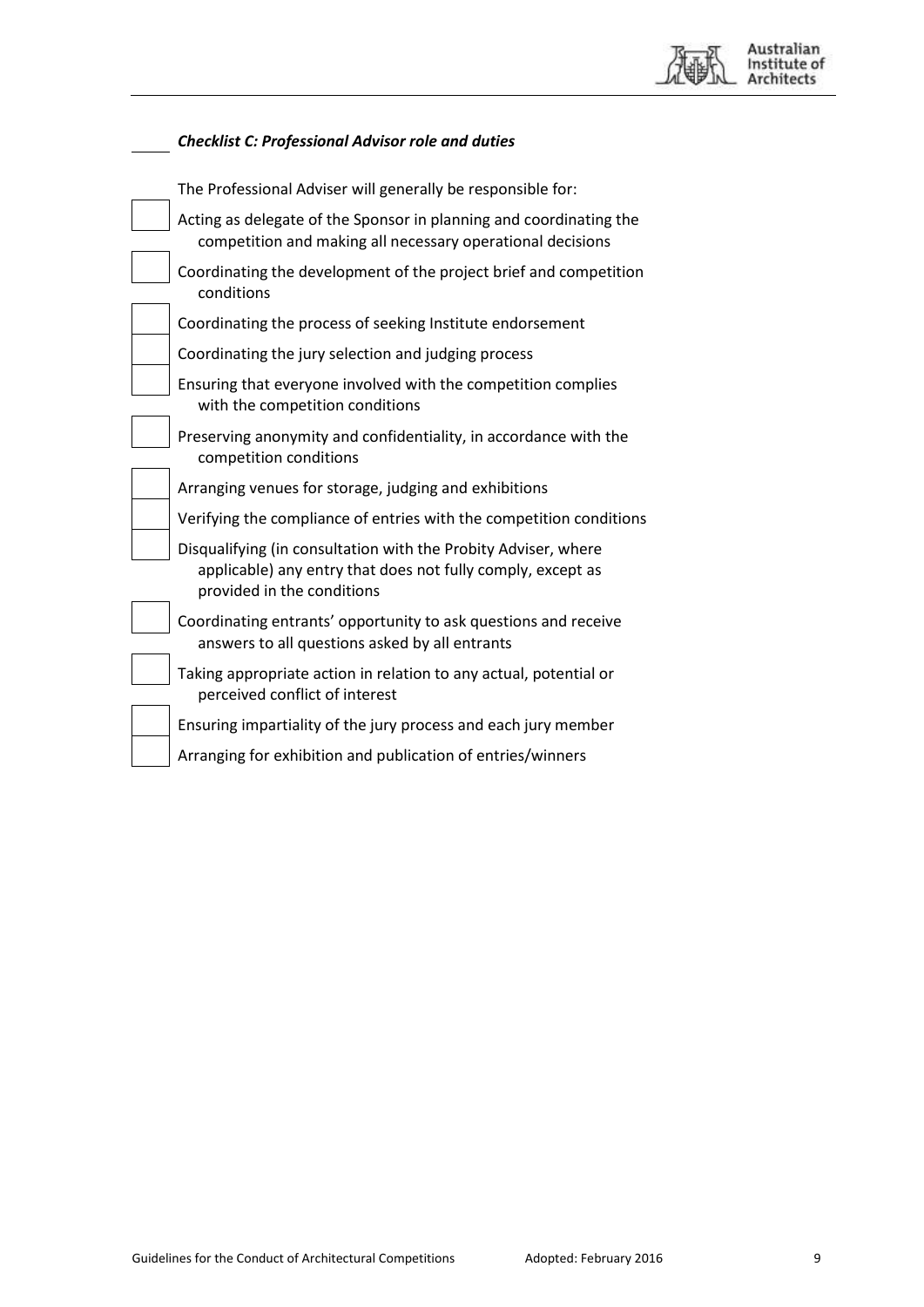

## <span id="page-15-0"></span>**5 DETERMINING THE COMPETITION TYPE** *Policy reference if applicable*

## <span id="page-15-1"></span>**5.1 Competition configuration**

Generally, an architectural competition should be configured to determine, as quickly as reasonably possible, a small number of appropriately qualified entrants. This ensures that the amount of unproductive work required of many architects is kept to a minimum. It also means that the short-listed entrants can reasonably be expected to give detailed consideration to the design challenge.

The key exceptions to this principle are where the competition is of national significance, or where it is primarily aimed at generating a large number of diverse design ideas.

## <span id="page-15-2"></span>**5.2 What is the purpose of the competition?** *3.1 Competition purpose*

The purpose of an architectural competition generally falls into one of two categories:

- *ideas competitions:* used primarily to explore design issues or opportunities, where there is no expectation that the winner will be commissioned as project architect; and
- *project competitions:* which aim to select the architect who produces the best response to a defined brief and which lead to the winner being commissioned as architect for the project.

Any other purpose, especially one that has no benefit to the public or the profession, is unlikely to be well regarded by prospective entrants and is also unlikely to achieve Institute endorsement.

## <span id="page-15-3"></span>**5.3 Who should be eligible to enter?**

For a design competition to be considered an *architectural competition*, entrants should be any or all of the following:

- *Architects:* registered, or eligible for registration, in the state or territory where the project site is located;
- *Graduates:* of a university architecture course recognised for the purpose of registration as an architect in Australia;
- *Students:* currently enrolled in a university architecture course; and
- *Teams:* comprising multi-disciplinary professionals, led or coordinated by an architect.

Taking account of the above, architectural competitions can be configured to limit entrant eligibility to varying degrees:

- *open competitions:* limit eligibility of entrants only to a very broad cohort (e.g. architects, design professionals, students, etc.);
- *limited (open) competitions:* limit eligibility to a defined section of a specific cohort (e.g. architects with particular experience, etc.);
- *limited (select) competitions:* limit eligibility to a specific cohort but entrants are selected from that cohort by the Sponsor, based on qualifications, or an initial, broad design concept; and
- *select competitions:* limit eligibility to a small group of entrants selected directly by the Sponsor.

*4.1 Entrants*

*3.2 Competition eligibility*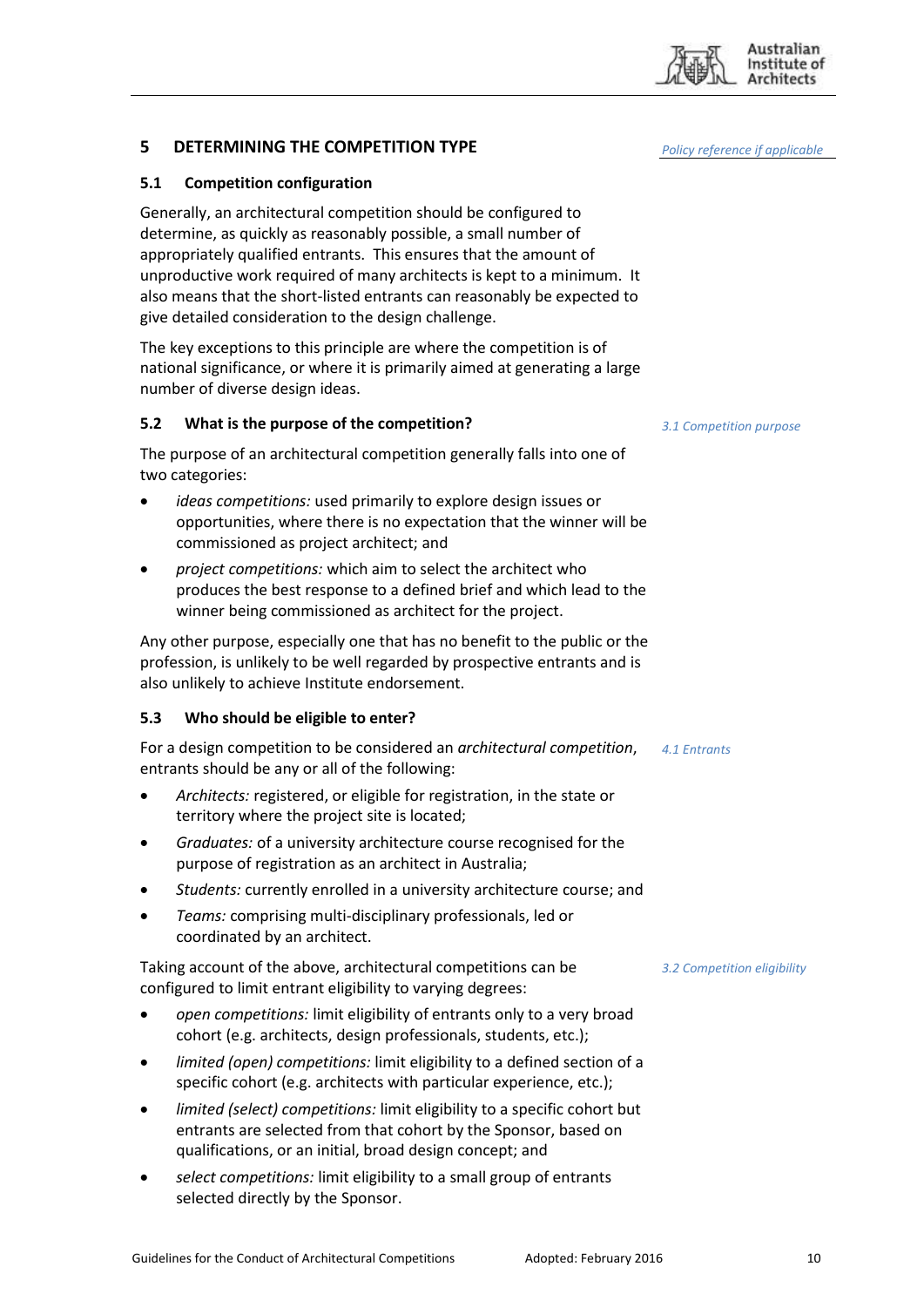

## <span id="page-16-0"></span>**5.4 How many stages should there be?** *3.3 Competition staging*

Competitions will generally comprise one, two or three stages:

- *Expression of Interest (EOI) Stage*: Entrants submit details of relevant qualifications, background and experience only. No design proposals or fee proposals are provided at this stage;
- *Initial Concept Stage*: Entrants prepare an initial concept design, at a broad level, for assessment by the jury, which determines a short list for progression to the next stage;
- *Final Concept Stage*: Entrants at this stage prepare a final concept design for assessment by the jury, which determines the winner.

A single-stage competition involves only the Final Concept Stage.

A two-stage competition can include either the EOI Stage or the Initial Concept Stage followed by the Final Concept Stage.

A three-stage competition would involve all three stages.

The decision on how many and which stages to include is a matter for agreement between the Sponsor and the Professional Adviser. Generally, the more detailed the final required design response, the more stages there should be, to ensure that entrants are not put to unnecessary work if their basic concept isn't preferred by the jury.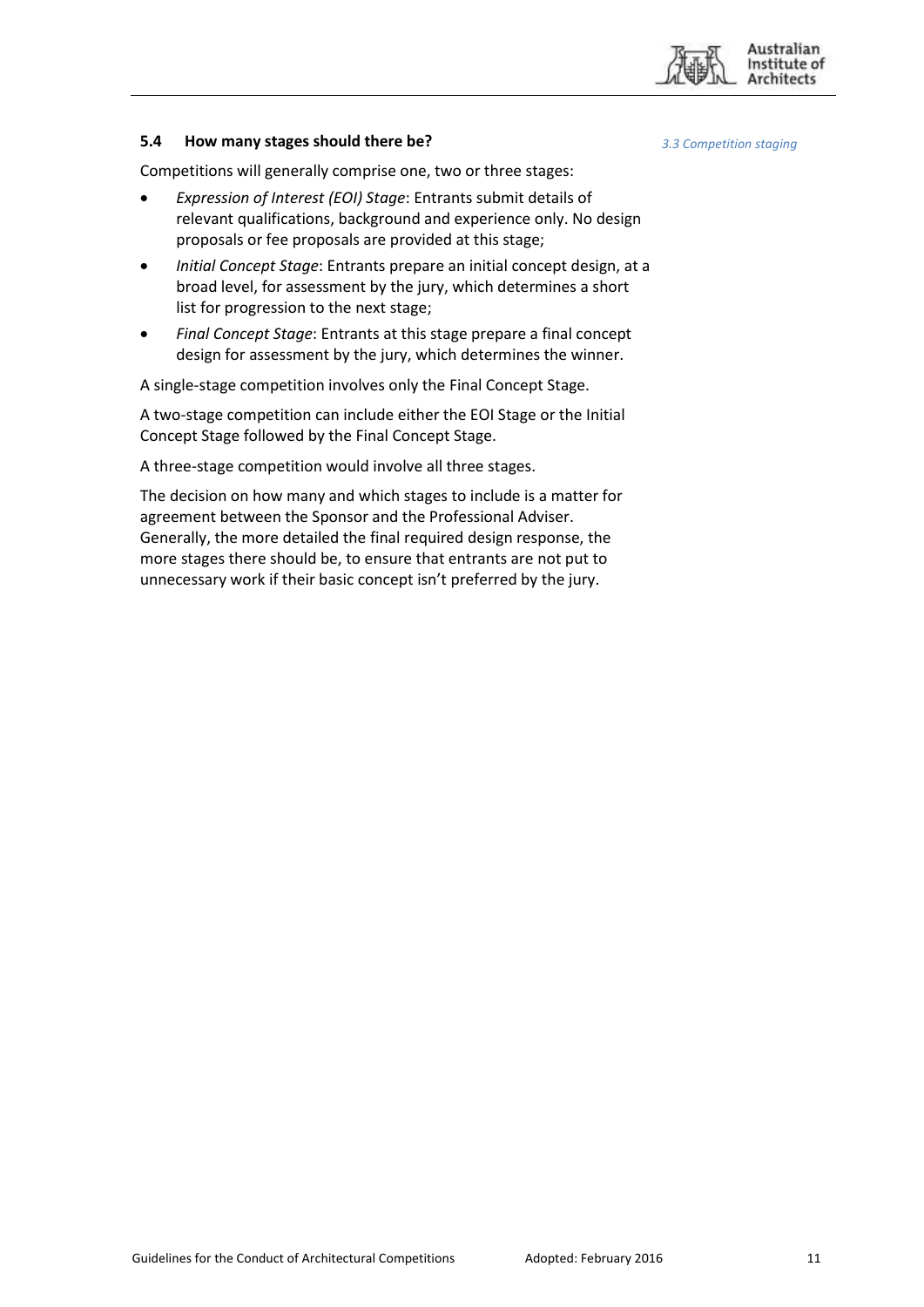

## <span id="page-17-0"></span>**6 ESTABLISHING THE COMPETITION TIMING** *Policy reference if applicable*

## <span id="page-17-1"></span>**6.1 The significance of timing** *5.1 Planning the Competition*

Failure to allow sufficient time for planning and implementation is one of the most common mistakes made in the conduct of architectural competitions. Invariably where this occurs and the completion date is fixed, the time available for entrants to prepare their submissions can be unrealistically curtailed. Both entrants and the competition organisers suffer as a result.

It is thus imperative for the Client, Sponsor and Professional Adviser to agree on a workable program from the very beginning, including a reasonable allowance for contingencies.

## <span id="page-17-2"></span>**6.2 What are the key program milestones?**

Key milestones in an architectural competition are (in order):

- appointment of the Professional Adviser;
- agreement on the competition configuration (purpose, eligibility, and stages);
- completion of a detailed, effective and realistic program for the entire competition;
- appointment of Organising Committee, other advisers and jury;
- compilation and review of competition documents (brief, conditions, site information);
- establishment of website, if applicable;
- launch of the competition, publication of competition documents and promotion to potential entrants;
- conclusion of registration period (if any);
- deadline for first stage submissions;
- review and evaluation of first stage submissions, and invitation to next stage (if applicable);
- deadline for second stage submissions (if applicable);
- review and evaluation of second stage submissions, and invitation to next stage (if applicable);
- deadline for final stage submissions;
- review and evaluation of final stage submissions;
- public announcement of winner(s);
- public exhibition or publication of entries;
- establishment and mobilisation of the project team for the commission arising from the competition.

## <span id="page-17-3"></span>**6.3 What is a reasonable contingency allowance in the program?**

More often than not, pre-competition planning and post-competition negotiations and promotion take longer than originally envisaged. A prudent Professional Adviser will therefore generally recommend a contingency allowance of 10-20% of the overall program period (ie. 3-6 weeks for a 6 month competition duration).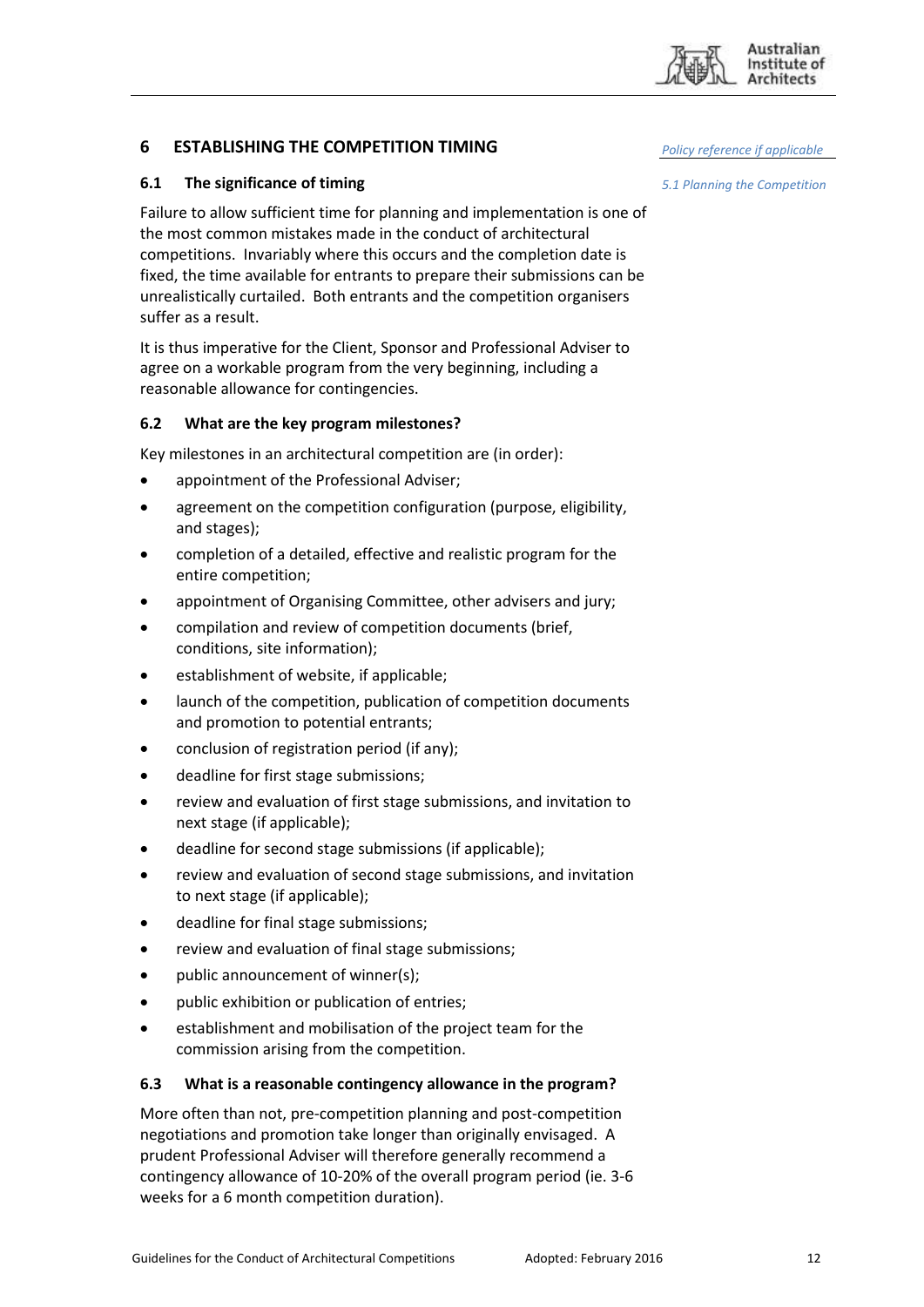

## <span id="page-18-0"></span>*Checklist D: Program preparation*

| Decision to undertake a competition                                                                |
|----------------------------------------------------------------------------------------------------|
| Establish the governance structure                                                                 |
| Select/appoint the Professional Adviser                                                            |
| Determine the competition type                                                                     |
| Establish the competition timing                                                                   |
| Determine competition prize money                                                                  |
| Select/appoint Probity/Technical Advisers                                                          |
| Select/appoint the jury members                                                                    |
| Determine entry deliverables                                                                       |
| Develop the competition conditions                                                                 |
| Develop the project brief                                                                          |
| Obtain Australian Institute of Architects endorsement                                              |
| Promote the competition                                                                            |
| Launch the competition (Stage 1: EOI, if applicable)                                               |
| Manage the launch to submission period                                                             |
| Receive and validate EOI submissions                                                               |
| Evaluate the EOI submissions                                                                       |
| Select entrants to proceed to next stage                                                           |
| Launch next stage (Stage 2: Initial Concept, if applicable)<br>Manage the entry preparation period |
| Manage the Q&A period                                                                              |
| Receive and validate submissions                                                                   |
| Judge/evaluate the entry submissions                                                               |
| Determine the short-list to proceed to next stage                                                  |
| Make all required payments to entrants, advisers and jury members                                  |
| Launch the competition (Stage 3: Final Concept)                                                    |
| Manage the launch to submission period                                                             |
| Manage Q&A period                                                                                  |
| Receive and validate submissions<br>Judge/evaluate the entry submissions                           |
| Determine the winner(s)                                                                            |
| Announce the winner(s)                                                                             |
| Make all required payments to entrants, advisers and jury members                                  |
| Publish and/or exhibit competition entries                                                         |
| Commission the winner (project competition)                                                        |
| Wrap up the competition                                                                            |
|                                                                                                    |
|                                                                                                    |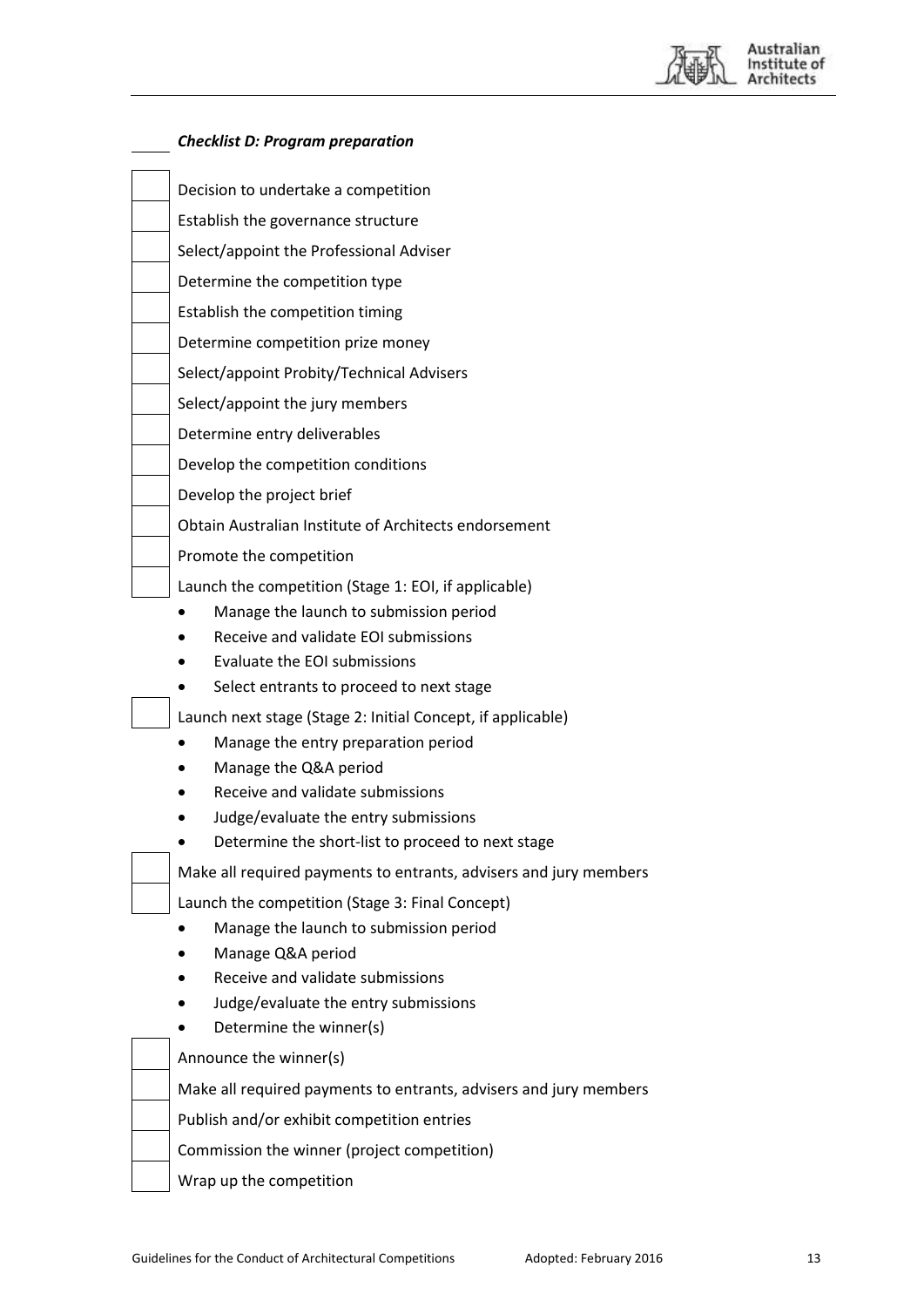

## <span id="page-19-0"></span>**7 DETERMINING COMPETITION PRIZE MONEY** *Policy reference if applicable*

## <span id="page-19-1"></span>**7.1 The significance of prize money** *5.6 Prize Money & Honoraria*

While there are a number of non-financial benefits for architects who participate in competitions (recognition, creative exploration, talent development, etc.) prize money also has a significant impact on the quality of competition outcomes.

In particular, where prize money and other entrant payments are appropriate, entrants in an architectural competition will generally:

- be more inclined to enter the competition in the first place;
- be prepared to expend considerably greater time and cost in preparing their entry;
- be more highly motivated to undertake relevant background research;
- perceive the risk of participation as more justifiable;
- be more likely to include experienced and senior personnel in their team; and
- strive more aggressively to achieve an innovative design solution.

As competition prize money will ultimately represent only a very small percentage of the total project cost, competition Sponsors can contribute significantly to the ultimate quality of the project outcome by ensuring they get this aspect right.

## <span id="page-19-2"></span>**7.2 How many prizes should there be?**

At least one and preferably no more than three prizes should be awarded.

Awarding only a single winner can increase the perception of risk by prospective entrants, and thus may reduce the number and quality of entrants.

Awarding more than three prizes can devalue the sense of achievement associated with being one of the premiated entries. It also results in each successful entry receiving a smaller share of the prize pool, and thus creates a potentially unsatisfying outcome for all those awarded prizes.

## <span id="page-19-3"></span>**7.3 What should the value of prizes be?**

There is no simple formula for the value of prize-money. The total value of prizes will depend on:

- the nature and size of the project;
- the type of competition and the number of stages:
- the anticipated number of entrants;
- the amount of work required by entrants;
- the likely costs of preparing a compliant submission; and
- the basis of any post-competition commission.

Entrants should be able to expect that, if they win, they will recover all the costs of entry preparation plus a premium as reward for winning.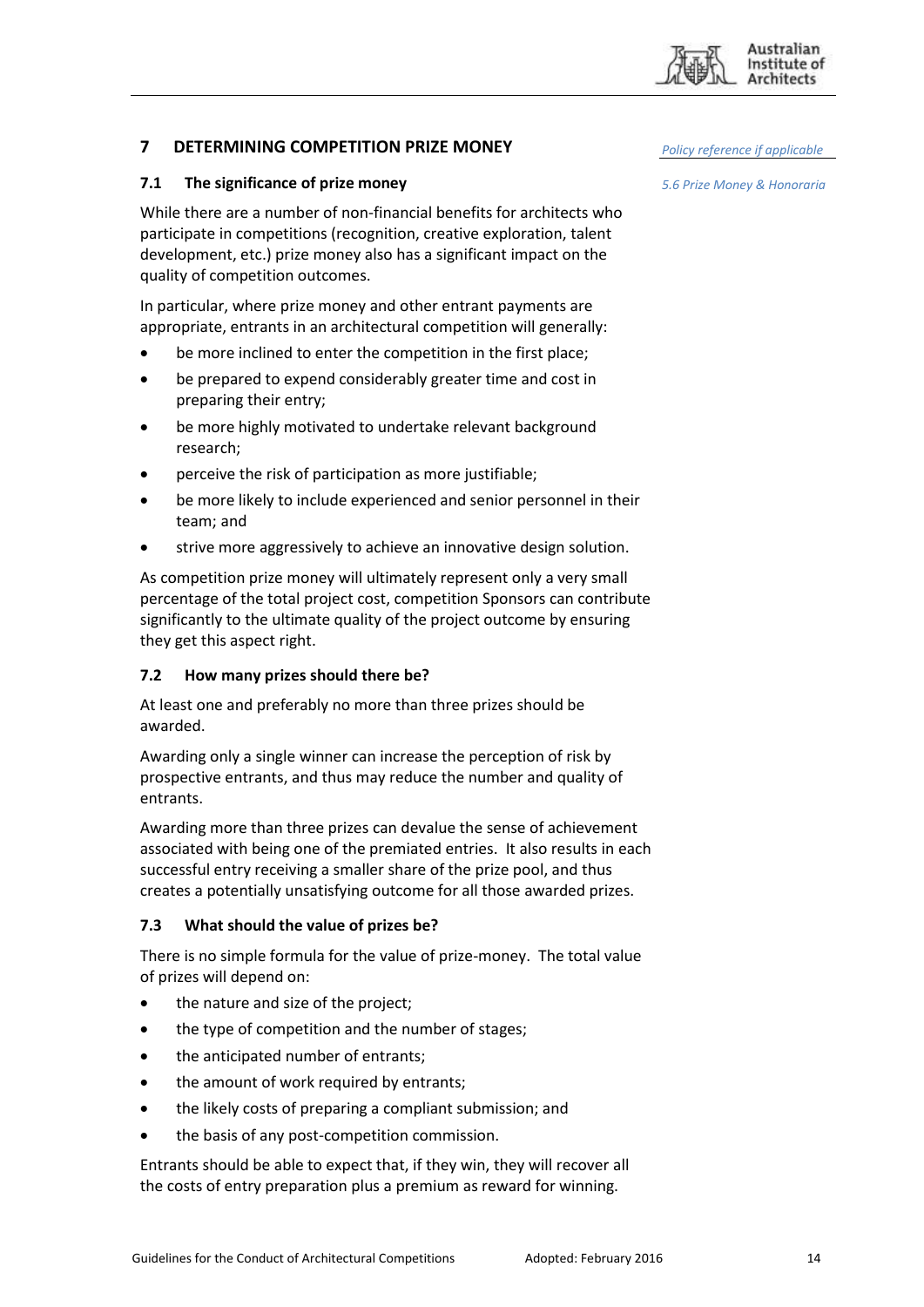

If they are placed second or third, they will expect to recover at least 50% of the cost of entry preparation.

Unplaced entrants will generally accept the cost risk of participation, provided they are not expected to undertake unreasonable amounts of work.

## <span id="page-20-0"></span>**7.4 When are participant fees or honoraria appropriate?**

Where the competition configuration requires more detailed design work from entrants, those entrants should be paid a participation fee or honorarium, in addition to any prize money and any fees associated with a post-competition commission.

This will typically apply to all entrants:

- in a select competition;
- in a limited (select) competition; or
- in the final stage of a multi-stage competition.

The value of the participation fee or honorarium will vary on similar criteria to those that apply to prize money, but should be a reasonable reflection of the entrant's cost of preparing a submission.

## <span id="page-20-1"></span>**7.5 How and when should prize and other payments be made?**

Payments to all awarded entrants and any honoraria or other payments for participating in an architectural competition should generally be made within 30 days of the announcement of the winner or of any shortlist for a subsequent stage.

Where this is not considered achievable for the Sponsor, the proposed payment timing must be clearly set out in the competition conditions.

Payment of prize-money and honoraria to the winner should also be made within the stipulated time, regardless of whether the amounts payable are to be off-set in any way against later professional fees.

## <span id="page-20-2"></span>**7.6 Should prize money be deemed part of the fee for the winner?**

Competition payments and prize-money should be separate from any professional fees payable as part of the subsequent commission that arises for the competition winner.

The idea that the competition process and outcome somehow gives the commissioned architect a 'head-start' is a common misconception among Sponsors. In reality, much of the work done by the winner during the competition will have to be redone or revalidated and the brief will also need to be substantially revisited.

Often, the winning concept is developed without substantial user input; thus detailed consultation with users is still required and may result in further refinement or change to the brief.

Where prize money for the winning entrant is intended to form part of the fees for the subsequent commission, the prize money must still be paid within 30 days of the announcement of the winner and regardless of whether the project is to proceed immediately or not.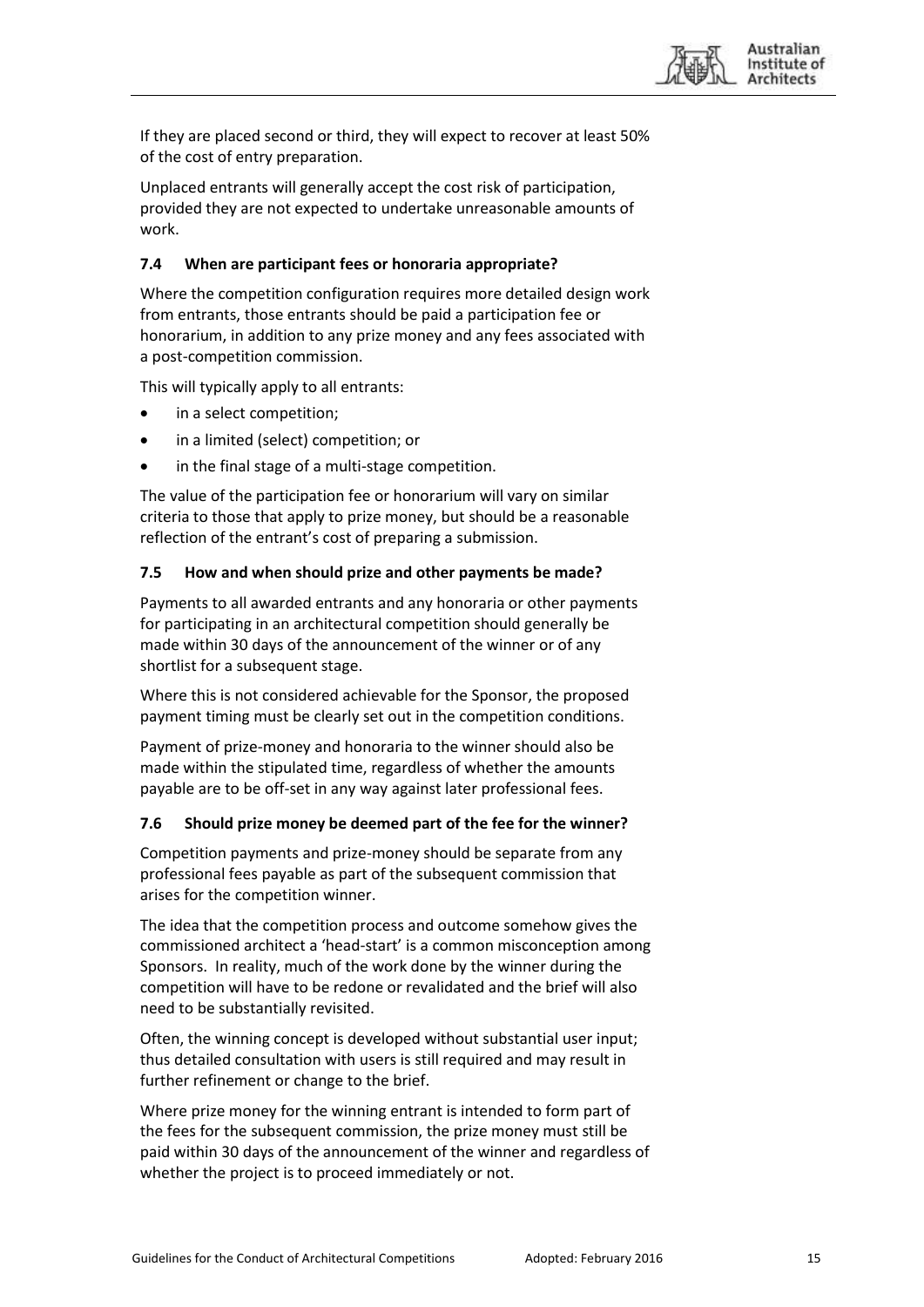

## <span id="page-21-0"></span>**8 SELECTING/APPOINTING OTHER ADVISERS** *Policy reference if applicable*

#### <span id="page-21-1"></span>**8.1 The need for specialist advisers**

The Client, Sponsor, Professional Adviser and jury will possess much of the knowledge required to fully inform the competition process and the evaluation of entries. However, in some instances, more substantial or specific expertise may be required in relation to:

- conduct of the competition, especially where more stringent than usual legal, financial or prudential obligations apply (as may be the case with government projects, for example); or
- evaluation of submitted design concepts, where the brief, site or construction methodology involve specialist technical requirements or elements that are unusual, novel or experimental; or
- validation or evaluation of compliance aspects of submitted entries, where there are special or stringent planning, heritage, urban design or other regulatory requirements.

## <span id="page-21-2"></span>**8.2 When is a Probity Adviser required?** *4.5 Probity Adviser*

A Probity Adviser won't be needed for most standard architectural competitions. The Professional Adviser can usually ensure that the competition is fair, equitable and conducted with integrity.

However, appointment of a Probity Adviser should be considered where the competition or the project is:

- subject to public accountability (such as government projects); or
- of exceptionally high value; or
- subject to complex legal or contractual provisions; or
- highly complex, unusual or contentious; or
- especially sensitive politically.

#### <span id="page-21-3"></span>**8.3 When is a cost consultant required?**

Estimating the cost of each proposed design solution is important to ensure that the concepts submitted are achievable within the project budget and that they can thus be compared on an equal basis.

Commonly the entrant team will include a cost consultant and, provided they are reputable, the entrant's assessment of likely project cost can be relied upon.

However, where a competition meets any of the criteria in **sectio[n 8.2](#page-21-2)** requiring a Probity Advisor, it may also be desirable for the Sponsor to appoint an independent cost consultant to prepare, review or validate cost estimates for each entry.

#### <span id="page-21-4"></span>**8.4 Which other specialist technical advisers are required?**

The number and expertise of other specialist technical advisers required will depend entirely on the nature of the project and the level of detail required in the entry submissions.

However, even though numerous specific sub-consultants may ultimately be required as part of the project design team, it will rarely be necessary to involve all but the most essential in evaluating competition entries.

*4.7 Technical Advisers or Panels*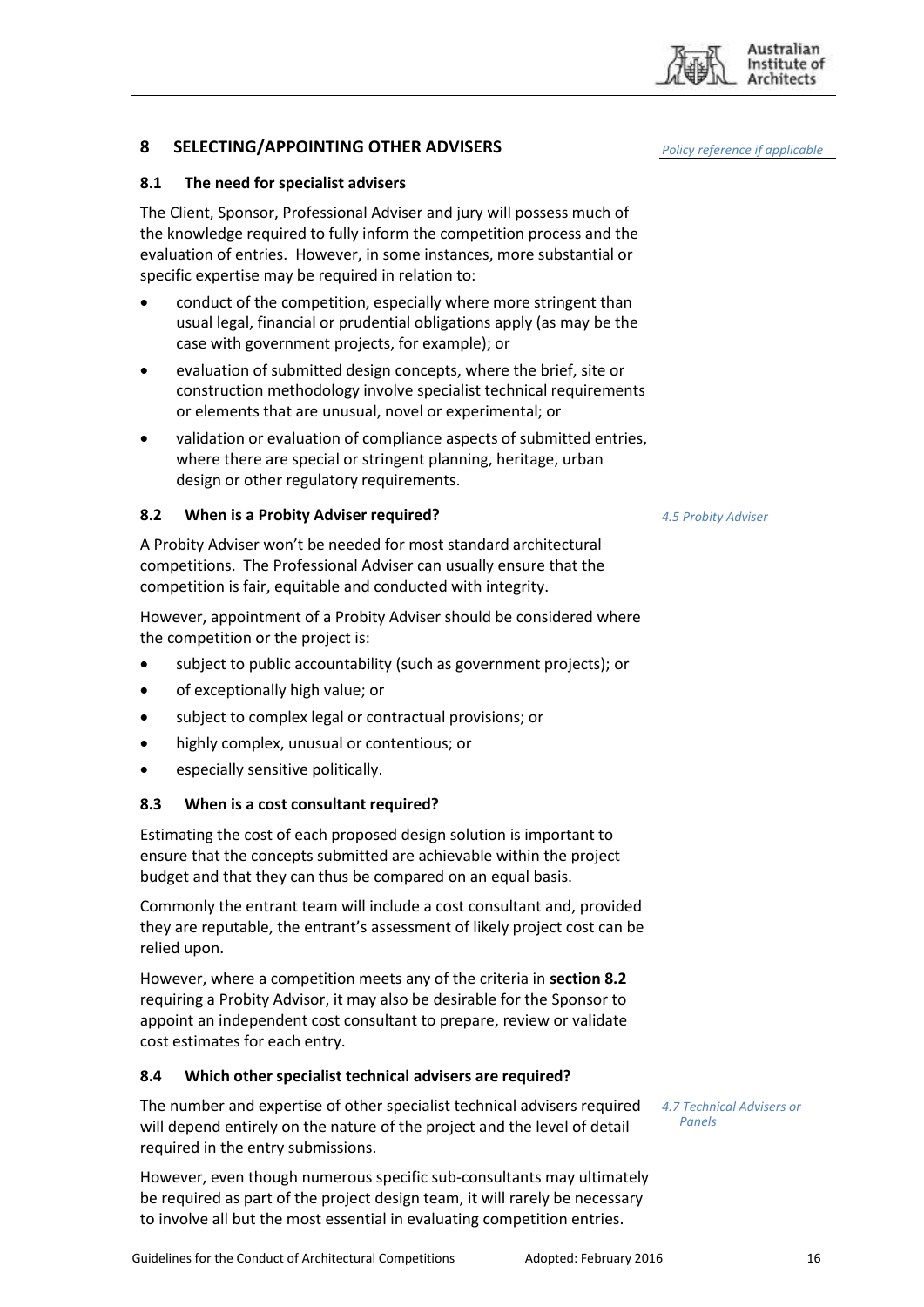

## <span id="page-22-0"></span>**8.5 How do technical advisers or technical panels relate to the jury?**

Specialist technical advisers are generally appointed where particular aspects of the brief or submitted design concepts may require expertise beyond the scope or skills of the jury.

Similarly, a technical panel, which is commonly drawn from the professional staff of the Client organisation, can be established to overcome the need for Client subject matter experts to be part of the jury.

In both instances, technical advisers or panels should remain at arm's length from the jury, and their roles should be limited to:

- assisting the Professional Adviser with technical responses to entrant's questions about the brief or site; and
- validating that entrants have provided substantiating technical information in a form and to a level prescribed by the competition conditions; or
- confirming that entries meet any required technical or budget benchmarks and identifying elements that fail to meet such benchmarks; or
- evaluating technical elements of entries and providing the jury with an evaluation report, which may or may not include some kind of rating, ranking or score.

In all cases, the jury will take account of technical adviser or panel evaluations and comments as they deem appropriate. The impact of such advice on the jury's deliberations will be set out in the final jury report.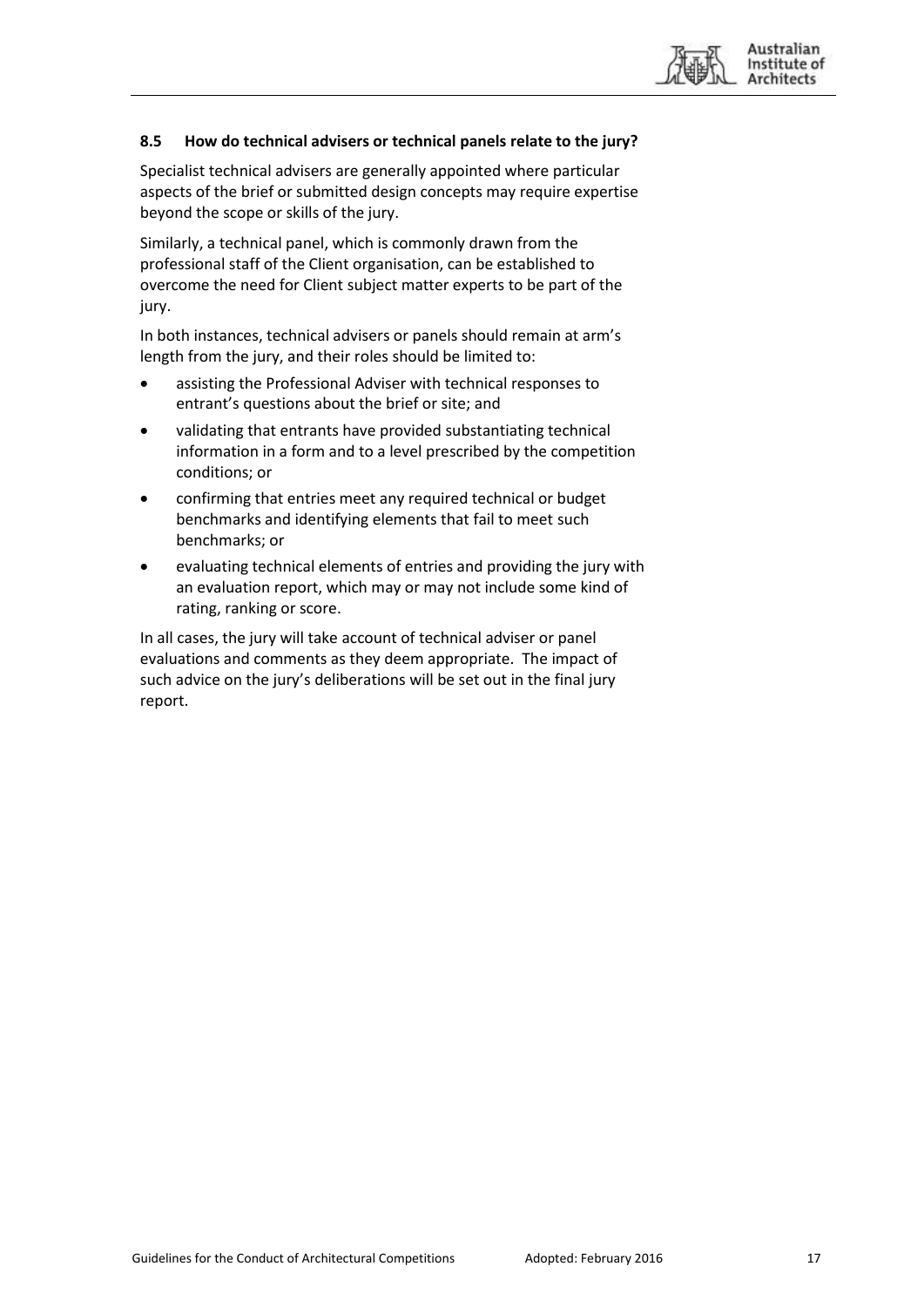

## <span id="page-23-0"></span>**9 SELECTING/APPOINTING THE JURY** *Policy reference if applicable*

## <span id="page-23-1"></span>**9.1 Quality of the jury**

Engaging an expert jury adds integrity to the competition process. It can also offer the Sponsor a level of architectural review and commentary that is not generally available where the project architect is commissioned directly.

Using an architectural competition to determine who will be the project architect signals the Sponsor's view that the ultimate design solution will benefit from exploration by many professionals. It follows that choosing the best concept should be the task of relevant design experts.

Preparedness to enter an architectural competition will be determined, at least in part, by how confident the prospective entrant is in the ability of the jury to evaluate their work knowledgably, fairly and equitably. The quantity and quality of entries will thus be strongly related to the perceived quality of the jury members.

## <span id="page-23-2"></span>**9.2 How many jury members should there be?** *4.6 The Jury*

The jury should comprise the smallest reasonable number of members and will preferably be an odd number not less than three and not exceeding seven.

The precise number will depend on a range of factors, but is likely to be correlated with the size and complexity of the project.

## <span id="page-23-3"></span>**9.3 What factors need to be considered in juror selection?** *4.6 The Jury*

The jury for an architectural competition should comprise members who are:

- predominantly architects, or other relevant design professionals (depending on the nature of the project), one of whom should be an architect;
- generally experienced in the type, size and nature of the project;
- diverse in terms of gender, age, geographic location and specific professional expertise and experience; and
- predominantly independent of the Client or Sponsor.

More detailed criteria for selection of jury members is set out at the end of this section in **Checklist E**.

## <span id="page-23-4"></span>**9.4 How should the jury chair be appointed?**

The jury chair will normally be appointed by the Sponsor, in consultation with the Professional Adviser. In some circumstances, where the Sponsor agrees, the jury may determine its own chair. However, the chair must always be independent of the Sponsor or Client.

## <span id="page-23-5"></span>**9.5 How should jury decisions be determined?**

It is almost always preferable for decisions of the jury to be by consensus. However, where consensus can't be achieved, it can be necessary to rely on a majority vote.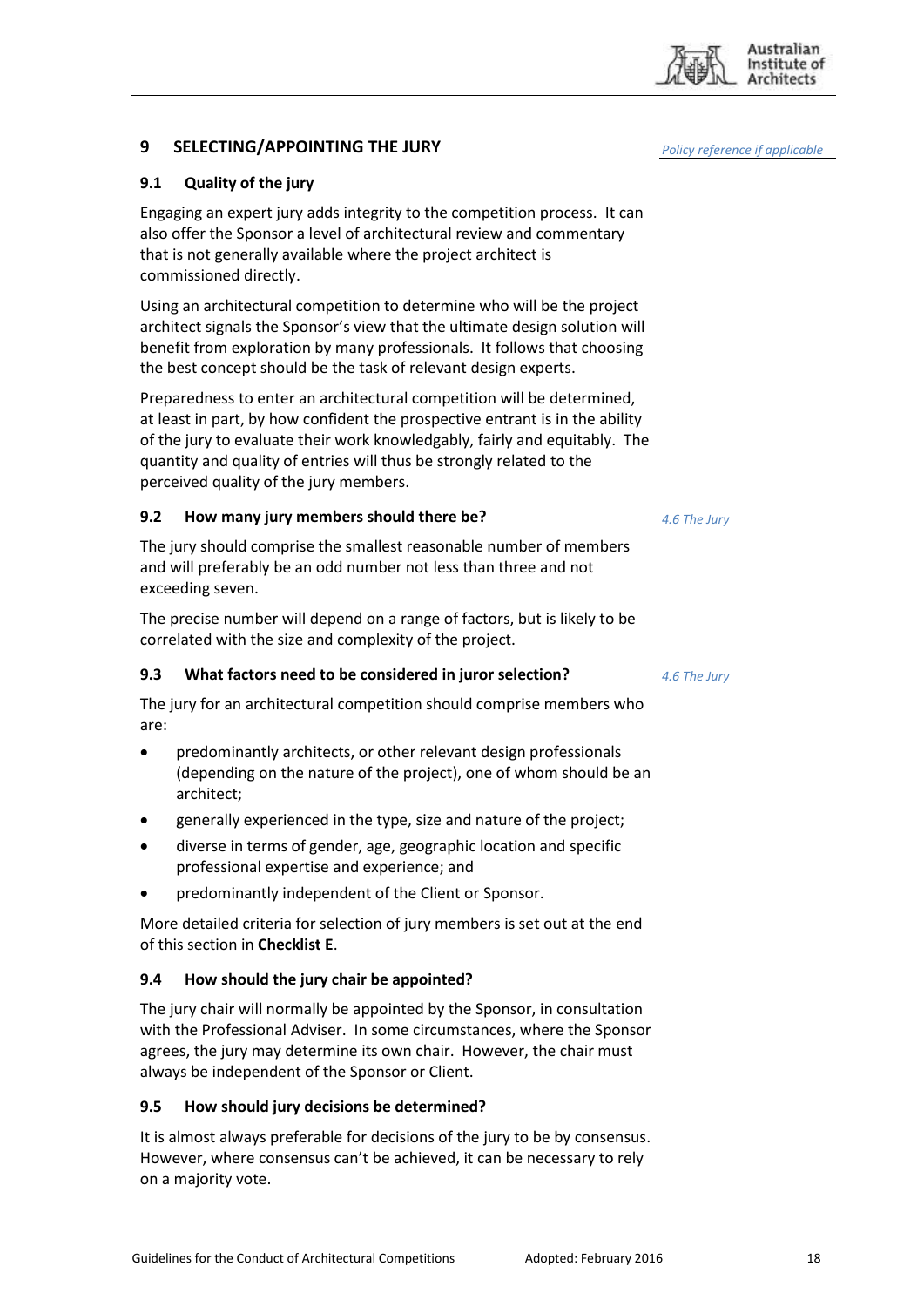



less favoured submissions, but as the evaluation process nears its conclusion, more detailed consideration of the merits and deficits of each submission will usually be necessary.

It is important, particularly in the latter part of the jury's deliberations, that simplistic scoring or voting approaches are avoided, as debate and discussion about the pros and cons of each entry is itself an important part of the process, and necessary in formulating the jury report.

## <span id="page-24-0"></span>**9.6 How should jury member remuneration be determined?**

Jury members should receive a reasonable fee or honorarium to cover their commitment of time and effort to the competition. As a guide, the amount of remuneration should be commensurate with the typical charge-out rate for the majority of jury members.

In addition, all expenses reasonably incurred by jury members in relation to the competition, including travel, accommodation and related costs, should be paid or reimbursed by the Sponsor.

## <span id="page-24-1"></span>**9.7 When are reserve jury members required?** *4.6 The Jury*

It can be prudent to appoint one or more reserve jury members to cover the potential absence of a member of the jury, especially where the competition is:

- of particularly high value;
- unusually significant, complex or sensitive; or
- likely to extend over a long time period.

Appointing a reserve jury member can also be wise where one or more of the jury members indicates, at the outset, the possibility of becoming unavailable due to health, professional commitments or any other reason.



Australian Institute of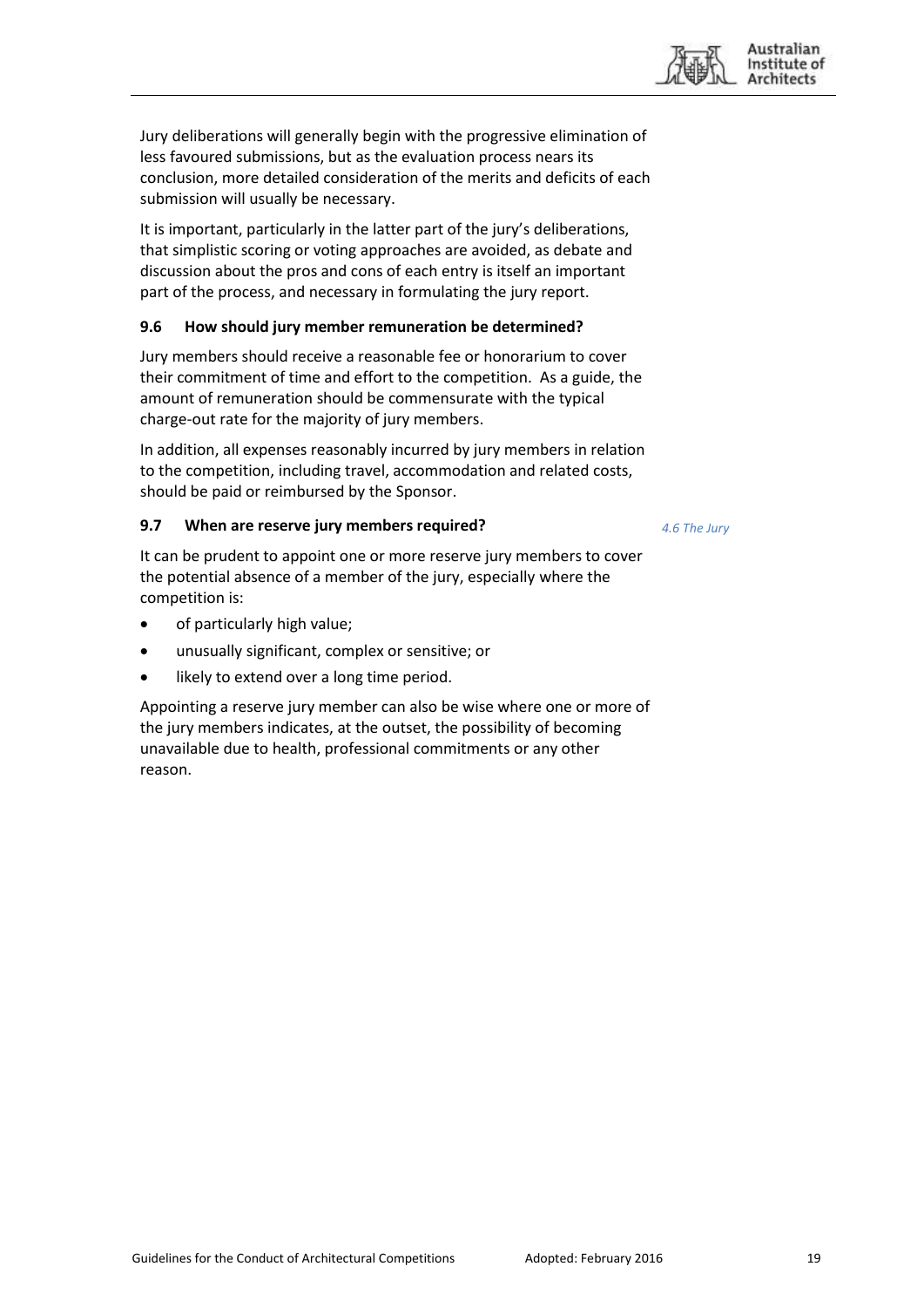

## <span id="page-25-0"></span>**Checklist E: Jury selection**

| Architect, or other relevant design professional                                        |
|-----------------------------------------------------------------------------------------|
| Formal education or training in architecture or design                                  |
| No undeclared conflicts of interest                                                     |
| Respected by the architectural profession                                               |
| Some jury members with previous experience in relation to<br>architectural competitions |
| Clear awareness and understanding of the competition objectives                         |
| Commitment to the proposed competition process                                          |
| Commitment to the value of the project itself                                           |
| Sensitivity to the Client's objectives, approach and situation                          |
| Clear thinking and able to debate in a respectful manner                                |
| Commitment to achieving consensus with other jury members                               |
| Some jury members with experience relevant to the project type                          |
| Commitment to limiting evaluation to stated criteria and the brief                      |
| Availability for jury deliberations                                                     |
| Ability to write precisely and concisely                                                |
| Commitment to maintain anonymity and confidentiality                                    |
| Agreeable to having no unreported contact with any entrant                              |
| Personal integrity and fairness                                                         |
| Comfort with the proposed remuneration of jury members                                  |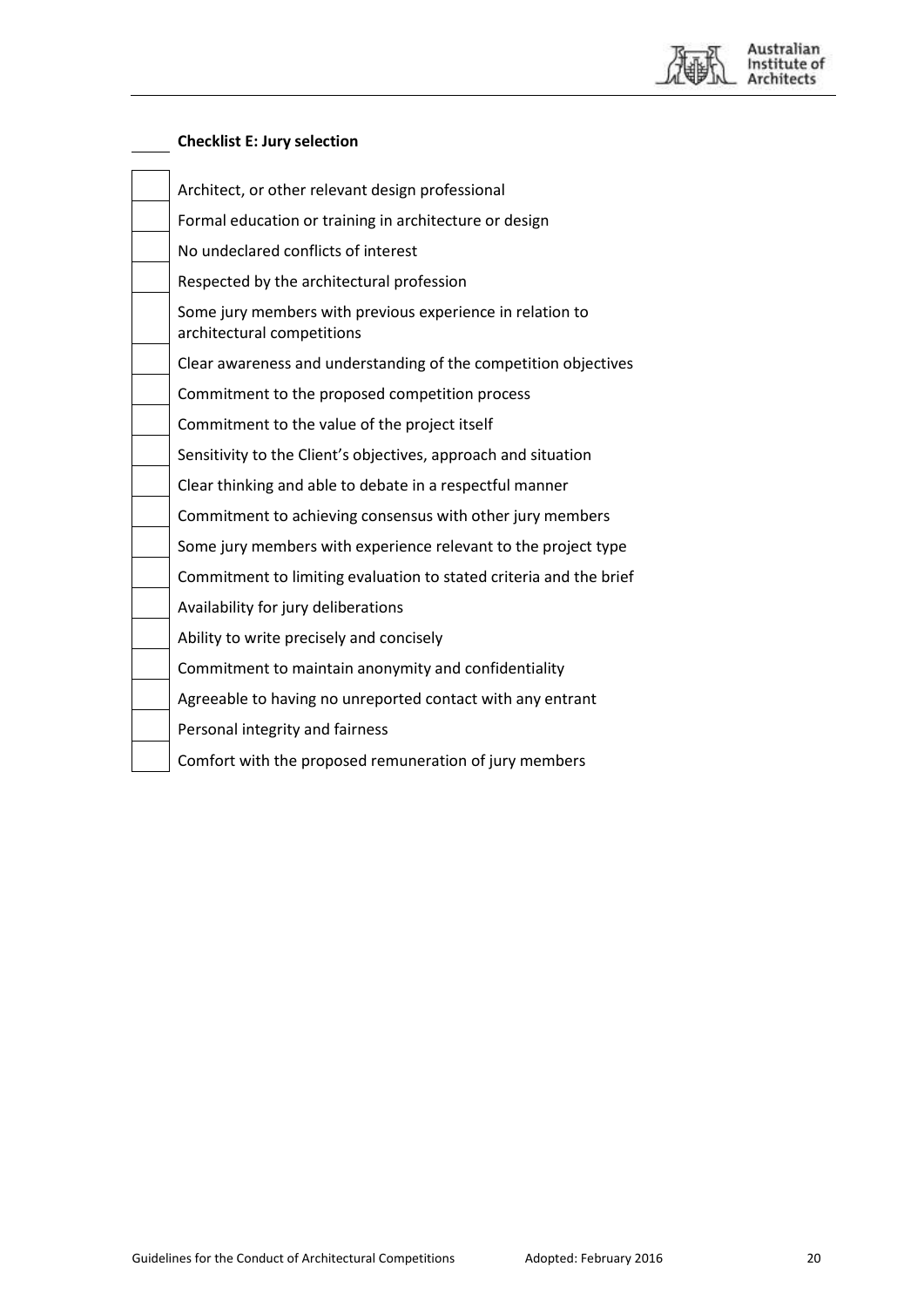

## <span id="page-26-0"></span>**10 DETERMINING ENTRY DELIVERABLES** *Policy reference if applicable*

#### <span id="page-26-1"></span>**10.1 Limiting deliverables**

In the interests of fairness and equity, submission requirements should be kept to the minimum reasonable level, except where entrants are to be appropriately compensated for providing more detailed information.

Submissions need only be sufficient to allow jury evaluation of design intent and should not require detail that is unnecessary or excessively costly or time-consuming to produce.

It is highly likely that excessive deliverable requirements will deter many potentially good entrants from participating, and ultimately result in fewer and lower quality entries.

#### <span id="page-26-2"></span>**10.2 What 'products' should entrants provide?** *3.4 Competition deliverables*

In open competitions, ideas competitions and single-stage competitions, the jury should be able to evaluate concepts and determine the competition outcome based on:

- drawings and diagrams sufficient to explain the concept; and
- a short explanatory statement.

With select competitions and multi-stage competitions, more detailed information may be appropriate, such as:

- developed drawings, diagrams and visualisations to illustrate the design concept;
- written presentation of the concept;
- physical or digital model;
- cost estimate;
- program; and
- compliance statements.

#### <span id="page-26-3"></span>**10.3 Should a fee proposal be part of the submission?** *3.5 Fee proposals*

Institute policy requires that the winner of a project competition should be commissioned as the architect for the project. This in turn requires that, at some point, the Client and the winner will need to agree on a fee basis for the appointment, in line with the draft Conditions of Engagement included in the Appendix of the Competition Conditions.

In general terms, agreement on fees and services can be achieved by:

- the Client stipulating what the fee, or acceptable fee range, will be, as part of the competition conditions (based on expert advice about current industry standards);
- all entrants in the Final Concept stage including a fee proposal as part of their submission; or
- the Client and winner negotiating fees, together with mutually agreed adjustments to the draft Conditions of Engagement, after announcement of the winner.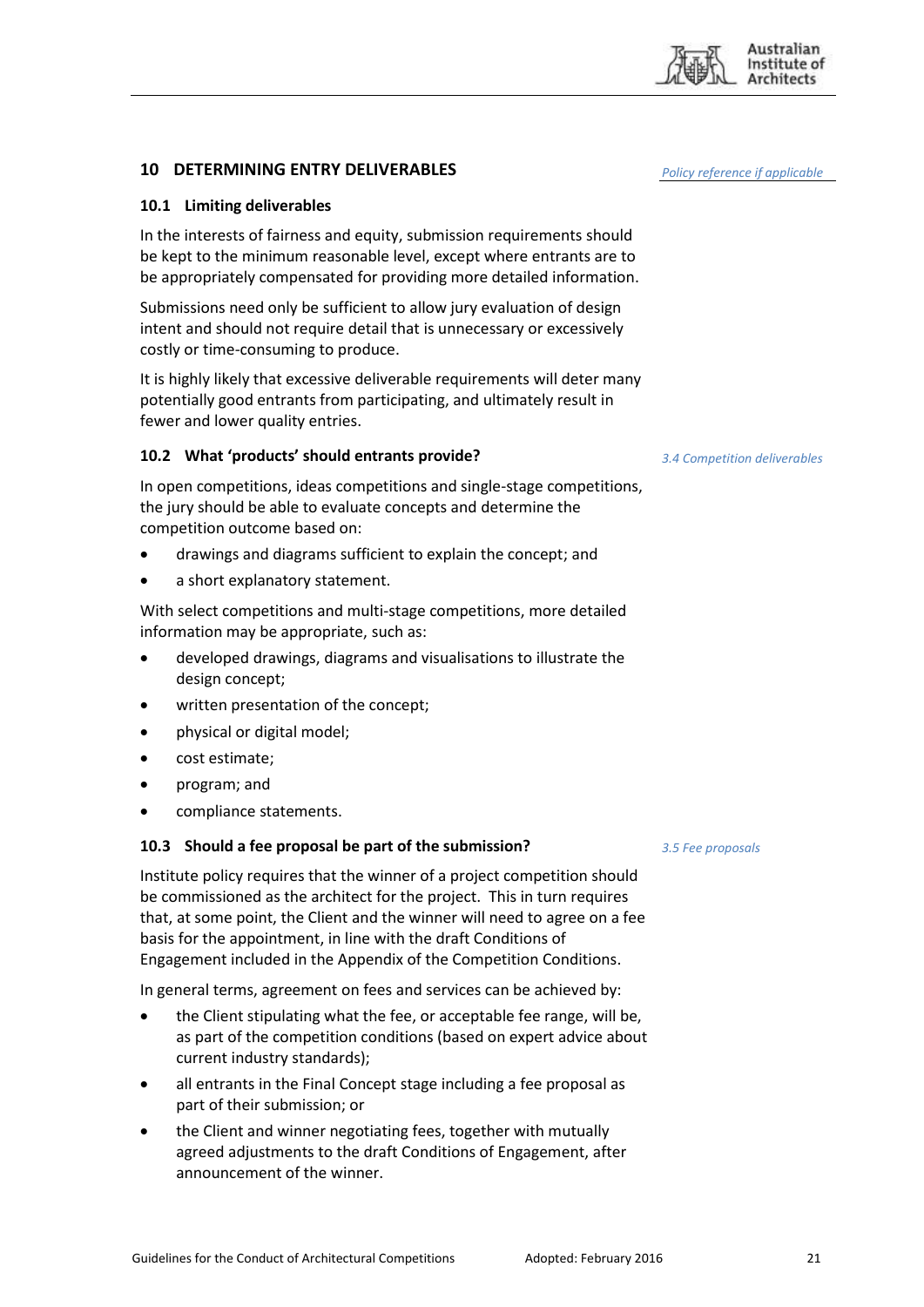

Where a fee proposal is required as part of the submission for the Final Concept stage of a competition, each entrant's fee submission should be lodged in a separate envelope identified only by the entrant's registration number.

Once the preferred concept is determined by the jury, that entrant's fee submission can then be opened, and:

- accepted, if it falls within the reasonable pre-determined fee range; or
- negotiated with the author of the preferred design if it is not within the pre-determined range.

If fee negotiations with the preferred entrant are unable to deliver an agreed outcome, the above process can be repeated with the author of the second preferred concept. If successful, that entrant may then be declared the winner.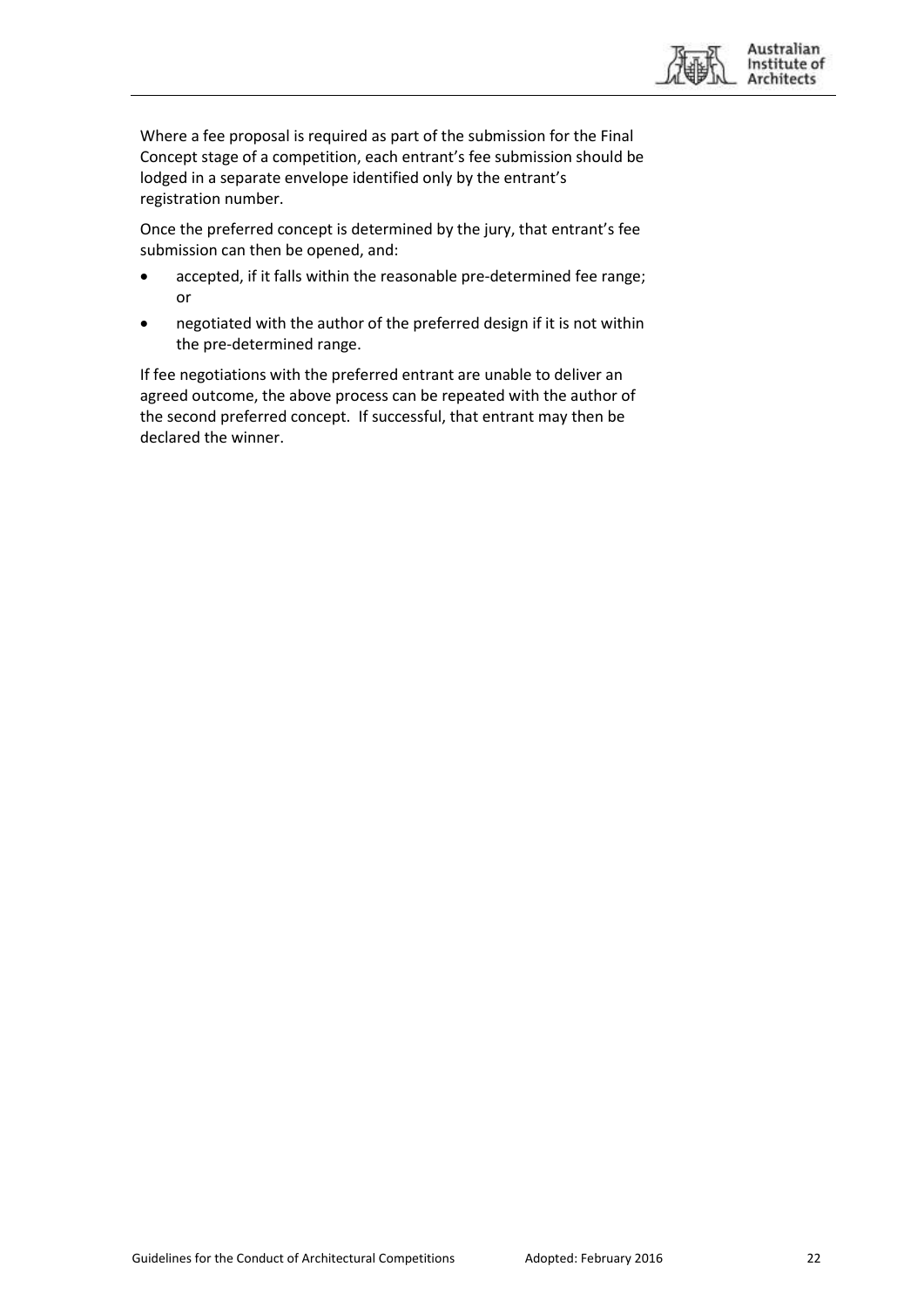

## <span id="page-28-0"></span>**11 DEVELOPING THE COMPETITION CONDITIONS** *Policy reference if applicable*

#### <span id="page-28-1"></span>**11.1 Purpose of competition conditions** *5.3 Competition conditions*

The competition conditions effectively represent the contractual agreement between the organisers of a competition and the participants in it. They spell out the context within which the competition is being conducted, the rules of participation and the obligations of each of the key players. The conditions also detail instructions to participants to ensure that they are readily able to follow the required processes for entering the competition and submitting a compliant entry.

## <span id="page-28-2"></span>**11.2 What needs to be covered in the competition conditions?**

The competition conditions should set out:

- the basic purpose and objectives of the project and the competition;
- details of the organisers and governance arrangements;
- provisions for ensuring the integrity and fairness of the competition;
- specific instructions for registering and entering;
- the overall competition timetable and number of stages:
- instructions for entry preparation and submission at each stage;
- details of the jury and judging processes;
- details of prizes and other payments to entrants;
- provisions for use of entries for promotion and publicity;
- the basis for engaging the winner as project architect, where applicable;
- relevant general legal provisions; and
- any other necessary supplementary information.

#### <span id="page-28-3"></span>**11.3 What fundamental principles must be evident?** *5.5 Good practice principles*

The conditions for any effective architectural competition in Australia should reflect the following good practice principles:

- the competition should be fully aligned with the *Architectural Competitions Policy* of the Australian Institute of Architects;
- all competition entrants should be treated equitably:
- all entries in open competitions should be anonymous;
- the author of the winning design in any project competition should be engaged as the project architect; and
- a majority of competition entrants should be Australian-based.

#### <span id="page-28-4"></span>**11.4 Is a suitable template available for the competition conditions?**

In addition to these Guidelines, the Institute has published a separate document: *Model Conditions for an Architectural Competition*.

The Model Conditions provide a suitable base document for adaptation for most architectural competitions conducted in Australia. The document is comprehensive and designed to suit a medium-scale competition. It can readily be edited to suit much smaller competitions or expanded for larger competitions.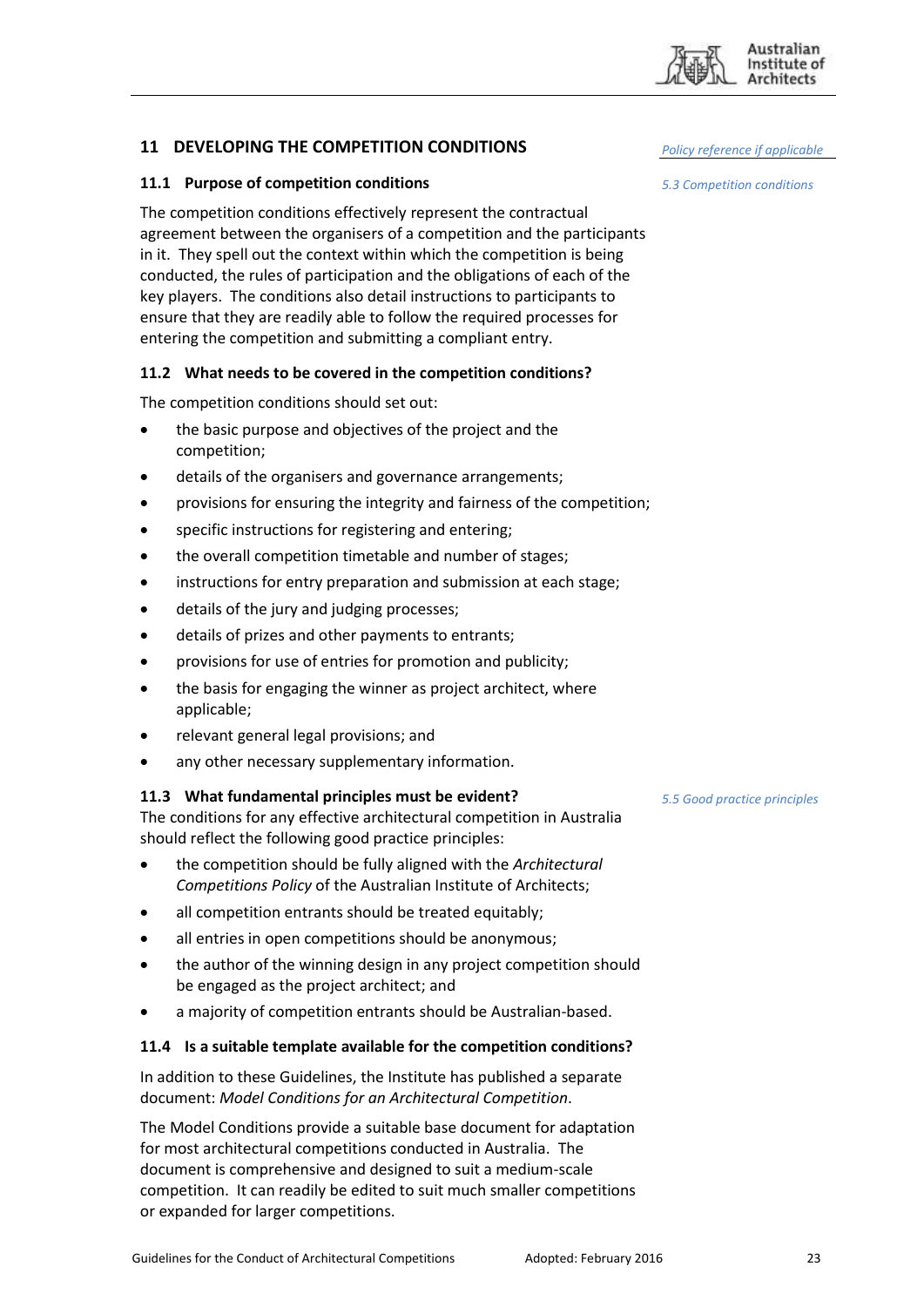

## <span id="page-29-0"></span>**11.5 What if the conditions need to change after publication?**

Competition organisers should aim to publish the condition, covering all stages, once only, at the launch of the first stage of the competition. The document should be thoroughly reviewed and checked with this in mind.

There will inevitably be occasions however, when an error is discovered or an entrant raises an issue that requires a change to the conditions.

Where this occurs, the Professional Adviser should promptly notify all entrants (and where the competition is endorsed, the Institute) of any material change in the conditions, or to key dates, the project brief, or any change in the key participants, including jurors. The notification must spell out precisely what the change is and why it is necessary, and the amended conditions should be reissued to all entrants.

## <span id="page-29-1"></span>**11.6 How will non-compliant submissions be dealt with?**

The competition conditions need to clearly state what will happen in the event of a breach, in relation to:

- submissions that do not comply in all respects with requirements of the competition conditions; or
- concept design proposals that do not meet all mandatory requirements of the competition brief.

It should be clear who is responsible for making determinations about breaches of the conditions (usually the Professional Adviser) and whether any sanction, including disqualification, is mandatory or discretionary.

## <span id="page-29-2"></span>**11.7 How should copyright and moral rights of entrants be treated?**

In most circumstances, prospective entrants will not be prepared to enter a competition unless they are confident their intellectual property rights will be protected. Unfortunately there have been competitions organised by unscrupulous Sponsors where entrants' copyright or moral rights have been disregarded.

As a result, the conditions must be very clear that copyright is retained by each entrant and that their moral rights (including attribution and no derogatory treatment) will be fully respected.

It is reasonable however, for organisers to seek the consent of entrants, through appropriate provisions in the conditions, to use the material submitted in entries for the purposes of the competition, provided each use is appropriately attributed to the entrant.

## <span id="page-29-3"></span>**11.8 Is formal legal review of Conditions necessary?**

The consequences and costs of disputation or litigation arising from a dispute over competition conditions can be substantial, and often out of all proportion to the budget for the competition.

It is thus imperative that formal legal advice is sought before the public dissemination of the conditions, to minimise legal and financial risks associated with them. This applies however the conditions are prepared, including where they are based on the Institute's *Model Conditions for an Architectural Competition*.

*5.7 Copyright and Moral Rights*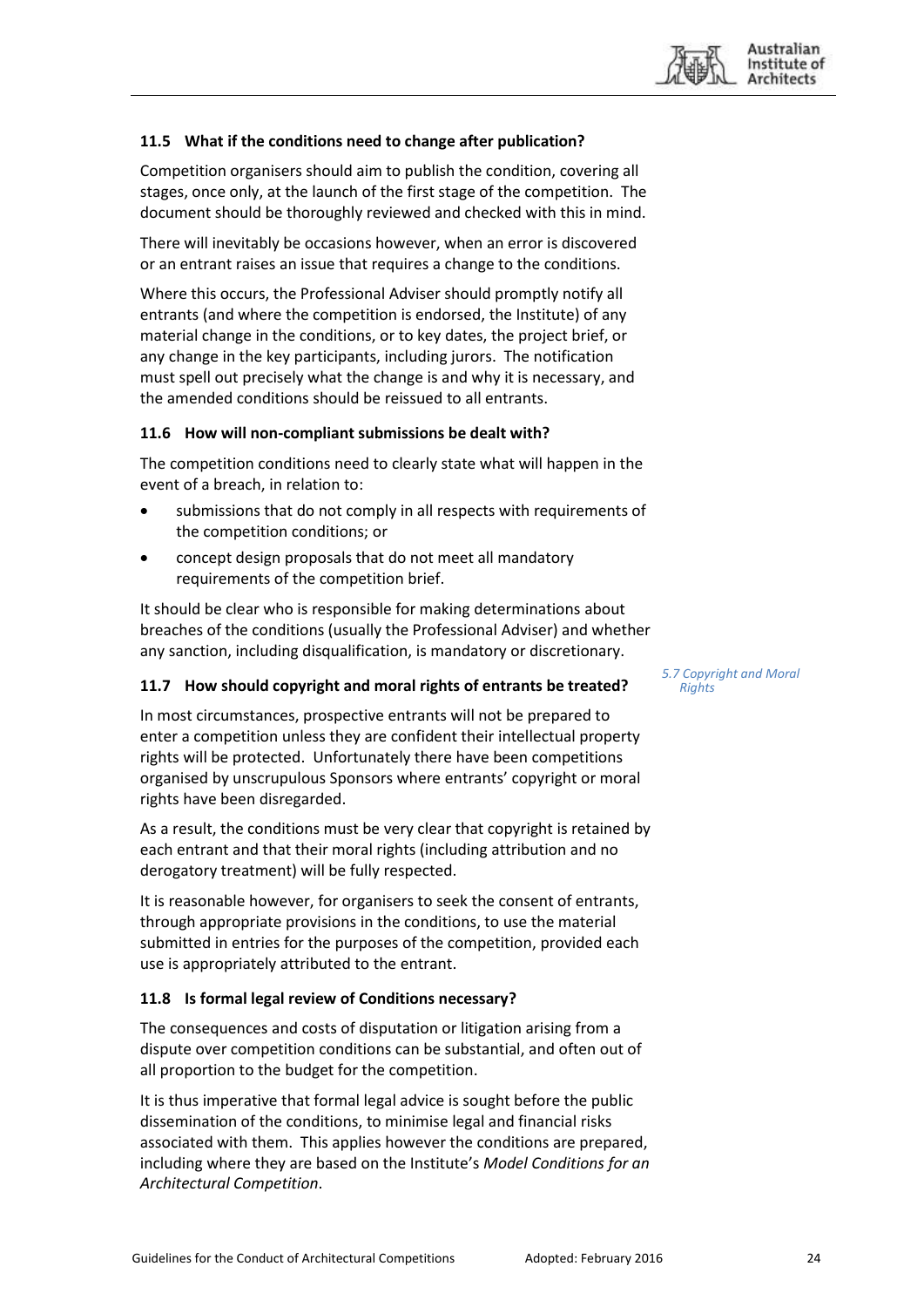

<span id="page-30-0"></span>

- Stage B: Initial Concept
- Stage C: Final Concept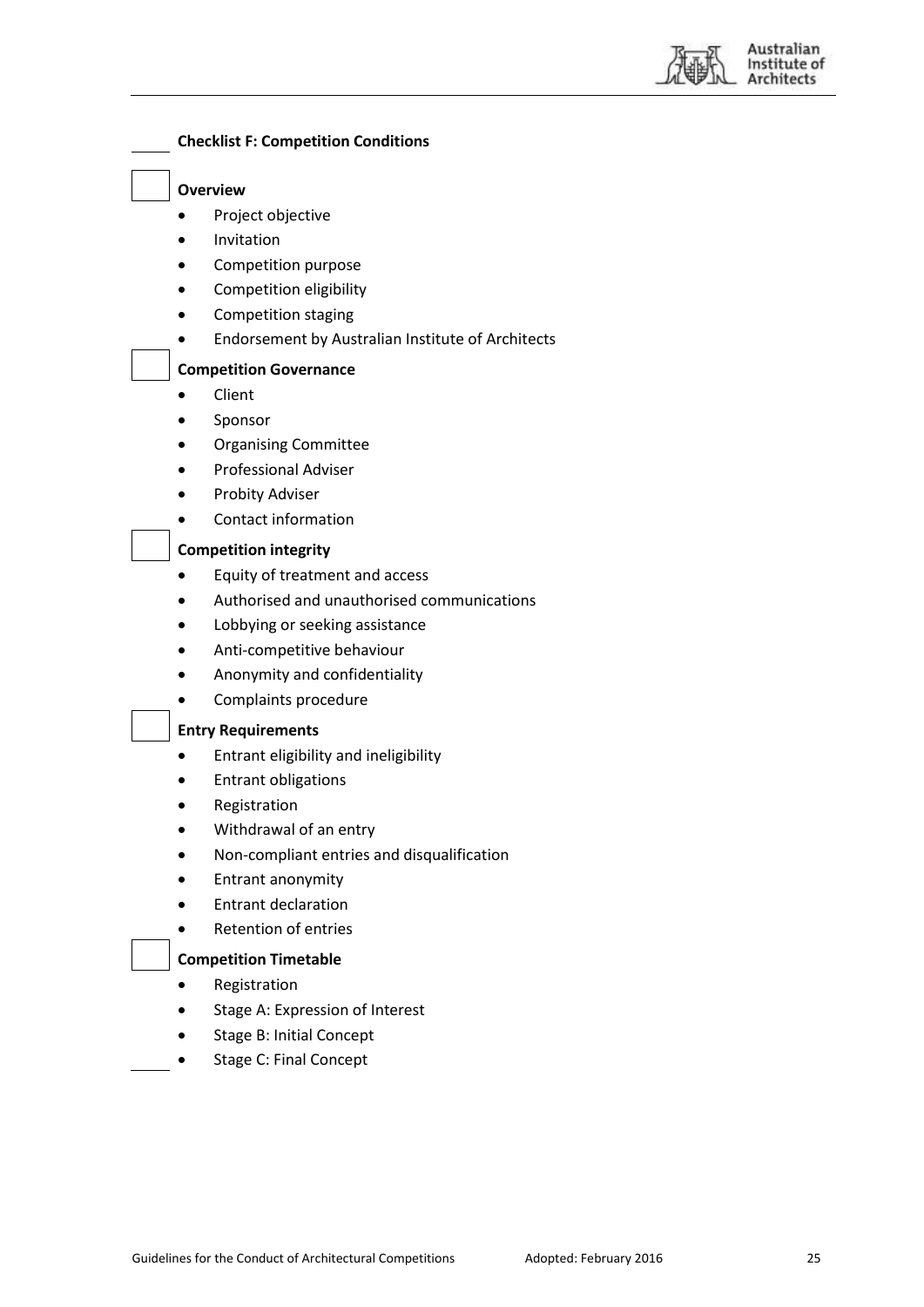



- Technical and cost assessment Stage C
- Fee submission Stage C
- Outcomes of Stage C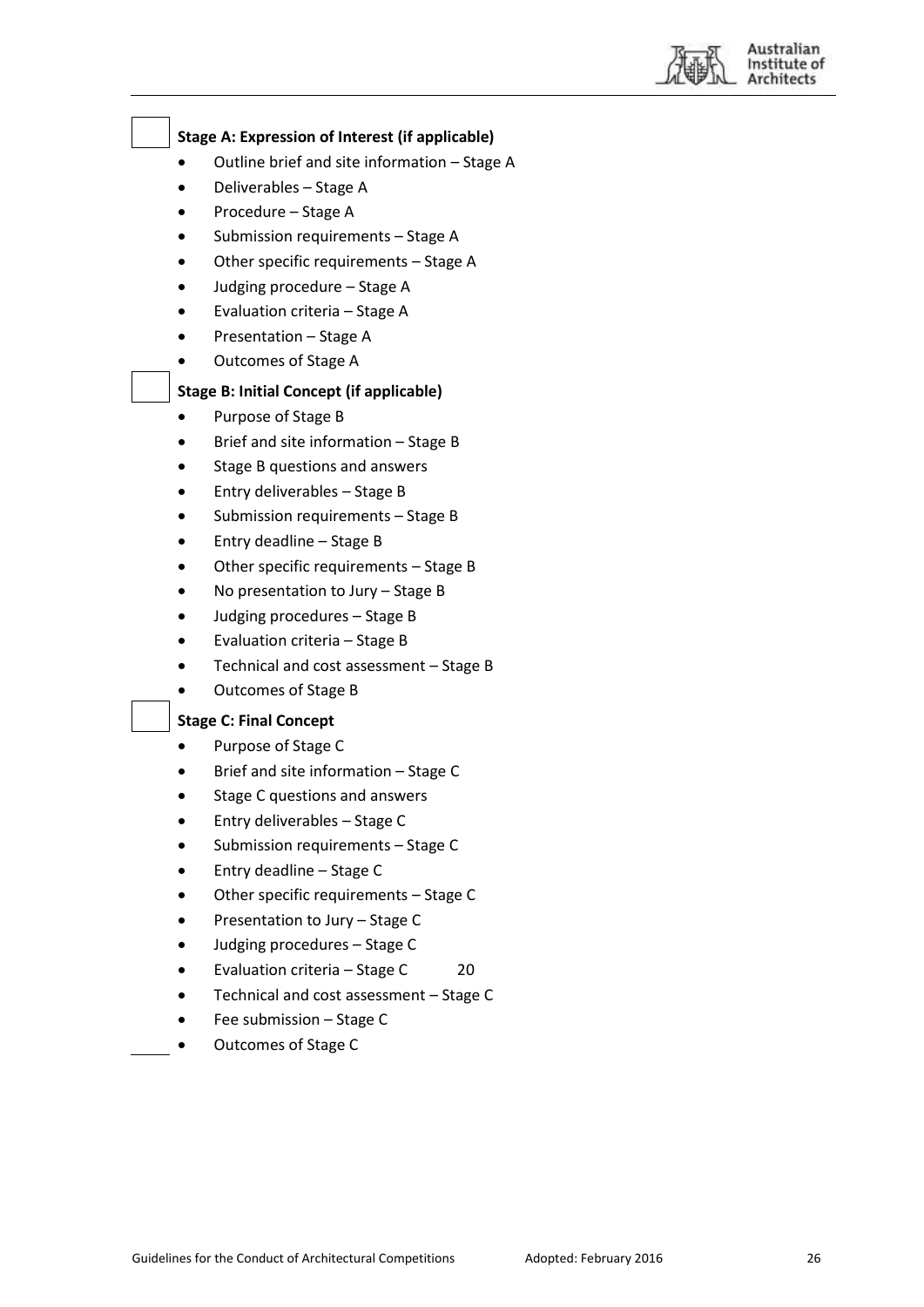



Governing law and jurisdiction

## **Appendices**

- Definitions
- Related Documents
- Entrant Declaration Form
- Draft Conditions of Engagement for the Project Architect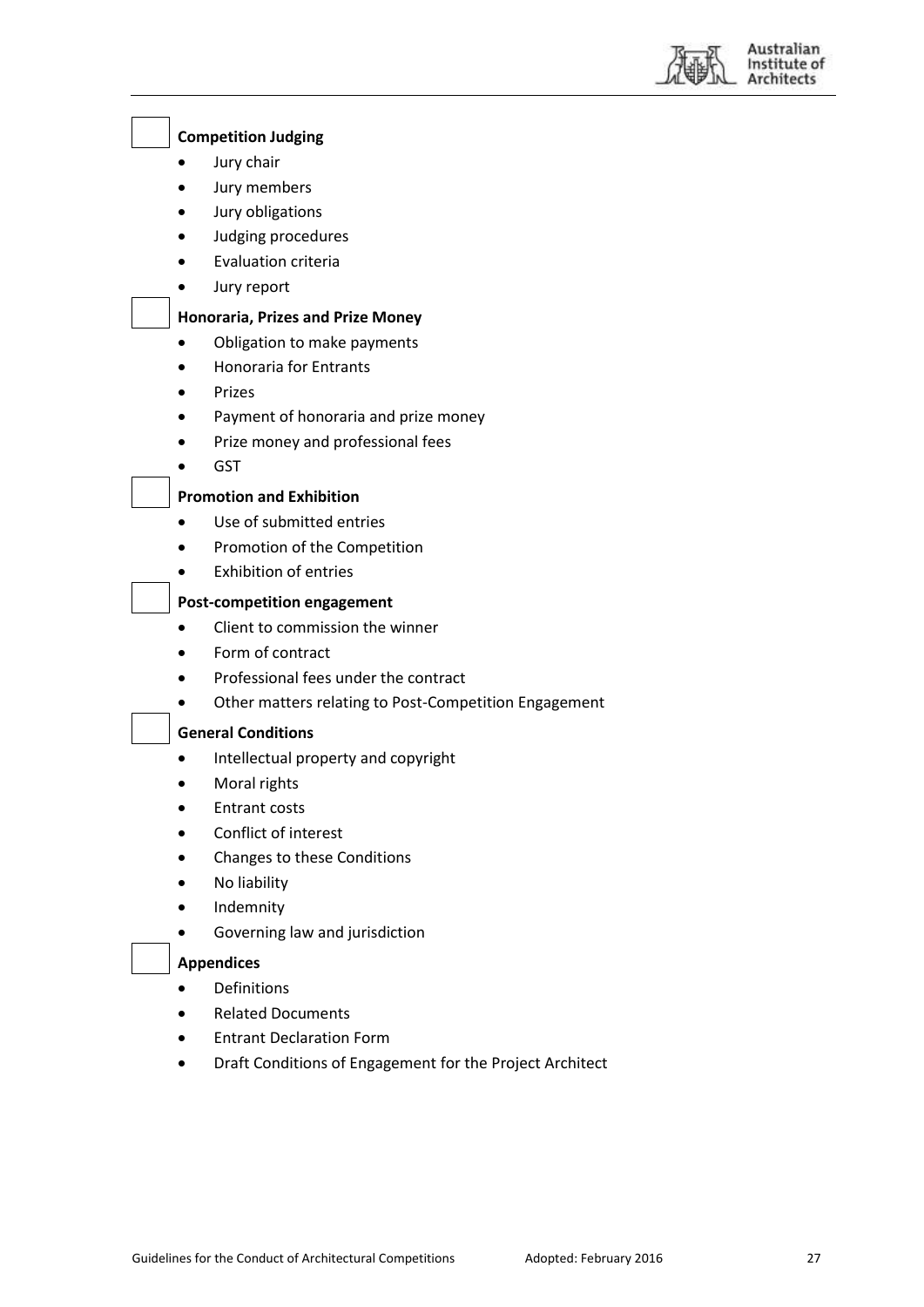## <span id="page-33-0"></span>**12 DEVELOPING THE PROJECT BRIEF** *Policy reference if applicable*

## <span id="page-33-1"></span>**12.1 Purpose of the project brief**

The project brief provides all the information that entrants need about the project that is the subject of the architectural competition. It must be clear and as comprehensive as possible, recognising that in some situations the feasibility of the project may be uncertain, or possibly reliant on the outcomes of the competition.

It must be remembered that the brief will be the primary basis on which entrant's design concepts are developed and on which the jury will evaluate those concepts.

## <span id="page-33-2"></span>**12.2 What needs to be covered in the brief?** *5.4 Competition brief*

The project brief should set out, as a minimum:

- a clear vision for the project, including a detailed statement of the project's purpose and objectives, the Client's aspirations for the project, and their intentions regarding its implementation;
- detailed project background information, including social, economic, technical, historical and organisational data;
- site information including appropriate plans, photographs, topographical and climatic data, existing buildings, services locations and other relevant contextual information;
- functional and spatial requirements of the Client to be accommodated in the design concept, in sufficient detail to support the level of detail required in entrants' submissions;
- budget, including a clear indication as to whether the budget is for construction only or includes fitout and other project costs, as well as whether it is a target, and estimate or an absolute upper limit;
- key regulatory constraints, planning limitations and the like, apart from standard building code provisions which entrants should be familiar with;
- the proposed form of contract and specific provisions for postcompetition engagement of the winner; and
- any other relevant information or details reasonably required for entrants to be able to develop design concepts appropriate to the Client's objectives.

## <span id="page-33-3"></span>**12.3 Are all brief requirements mandatory, or are some optional?**

The project brief can't be entirely optional, as entrants may come up with completely impractical or unachievable conceptual proposals.

On the other hand, mandatory requirements should be kept to a realistic minimum, to encourage creativity, innovation and the potential for advancement of architectural thinking.

It is critical however, that the brief very clearly distinguishes mandatory requirements from those for which the entrant has discretion or freedom of interpretation.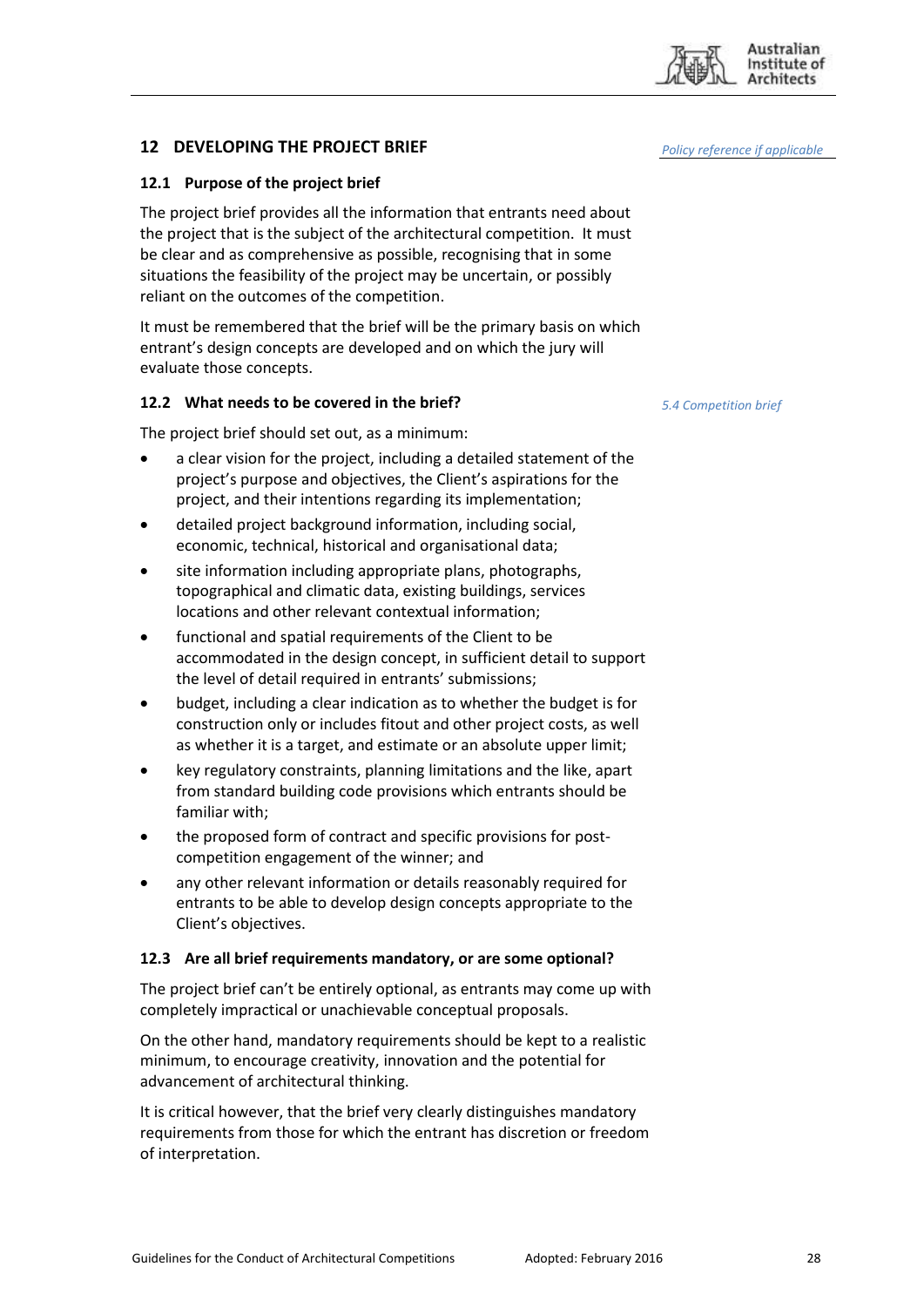

## <span id="page-34-0"></span>**13 OBTAINING INSTITUTE ENDORSEMENT** *Policy reference if applicable*

#### <span id="page-34-1"></span>**13.1 The value of Institute endorsement** *6.2 Value of Endorsement*

Formal endorsement of an architectural competition by the Australian Institute of Architects can significantly enhance an architectural competition because it can:

- increase the number and quality of entrants;
- offer effective, targeted promotion of the competition to Institute members;
- give all participants in the competition (entrants, sponsor, client, jury and advisers) assurance about the fairness and equity of the competition;
- assist in protecting the rights of entrants;
- include advice to the Professional Adviser and thus assure the Client, Sponsor and entrants that the competition will be well-run;
- reduce the risk of negative publicity; and
- help make sure that the winning entry represents the highest possible design quality.

## <span id="page-34-2"></span>**13.2 Is Institute endorsement necessary?**

Endorsement of an Australian architectural competition by the Institute is not mandatory or essential.

It does, however offer many benefits for both organisers and entrants, by:

- affirming that the competition conditions are in line with the Institute's Architectural Competitions Policy; and
- enabling the competition to be promoted by the Institute, when requested.

## <span id="page-34-3"></span>**13.3 What are the key requirements for endorsement?**

The Institute will endorse competitions where the conditions are aligned with Institute policy and allow for:

- all entrants to be treated equitably;
- entries to be anonymous, where required by Institute policy;
- a majority of entrants to be Australian-based;
- entry deliverables to be kept to a minimum;
- conflict of interest to be specifically prohibited;
- entrants' intellectual property and moral rights to be protected;
- fee proposals to be made separately and within a predetermined range;
- the winner of a project competition to be engaged as project architect;
- prize money and honoraria to be paid promptly;
- the Institute to be notified of any material change in the competition conditions;
- the Institute to be provided with a copy of the final jury report.

*6.3 When endorsement required*

*6.4 Minimum criteria for endorsement*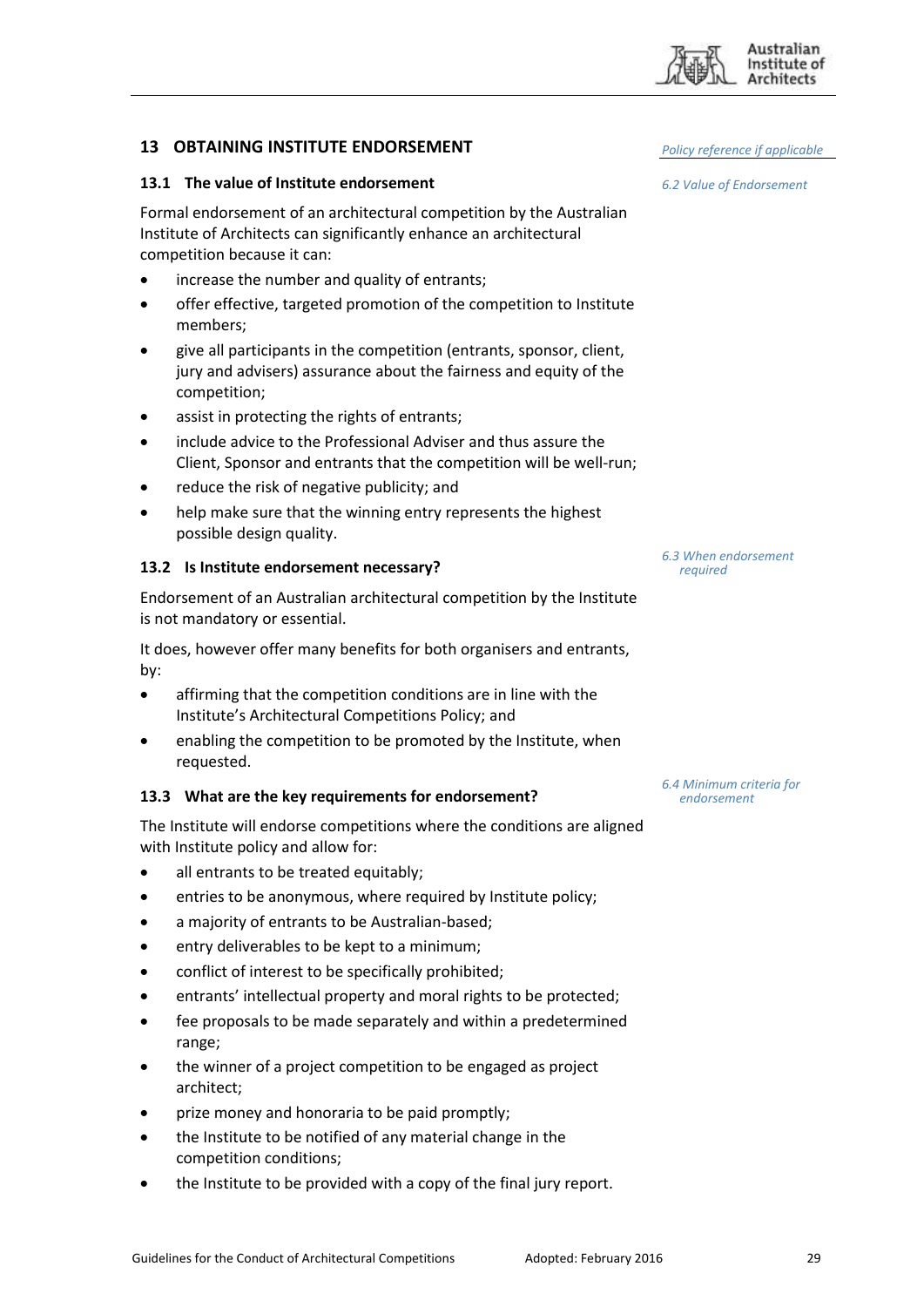

## <span id="page-35-0"></span>**13.4 When should the Institute be approached about endorsement?**

It is preferable if competition organisers approach the Institute at the earliest possible point in planning the competition. This allows the Institute to be aware of the competition, to ensure organisers are familiar with relevant Institute requirements, policies and guidelines, and to agree on key dates for the endorsement process.

However, a formal request for endorsement should not be made until the conditions and other competition documents are virtually complete. To avoid unwanted delays, this means the documents need to be ready well in advance of the planned launch date.

## <span id="page-35-1"></span>**13.5 Can a competition be dis-endorsed?**

The Professional Adviser must promptly notify the Institute of any material change in the competition conditions, the constitution or identity of any of the key participants, including jurors, or in relation to any of the above minimum criteria. The Institute may then decide to rescind endorsement or may advise of subsequent action required to retain endorsement.

## <span id="page-35-2"></span>**13.6 How is the endorsement process managed?**

Details of the endorsement process are set out in the Institute's Architectural Competitions Policy.

The Institute's nominee has delegated authority to evaluate the draft conditions and to negotiate changes with the competition organisers. Where appropriate, they will seek advice or input from experienced members before making a final decision about endorsement.

## <span id="page-35-3"></span>**13.7 Is endorsement by a government or other Institute sufficient?**

Generally, an architectural competition endorsed or approved by an overseas Institute of Architects or any Australian government or authority will not be automatically endorsed by the Institute. Organisers will still need to comply with Institute policy and seek Institute endorsement directly.

The only exception to this principle is an international architectural competition endorsed by the International Union of Architects (UIA). Such a competition will be automatically endorsed by the Institute, even if it has competition conditions that do not fully meet the requirements of Institute policy.

## <span id="page-35-4"></span>**13.8 How is Institute endorsement communicated?**

The competition conditions and any associated documents or promotional material may include a simple statement to the effect that the competition is endorsed by the Australian Institute of Architects.

Institute endorsement does *not* confer a right to include or publish the Institute logo in any way associated with the competition. Permission for such use, if desired, must be specifically and formally requested.

*6.5 Maintaining endorsement*

#### *6.6 Endorsement authority and procedure*

*6.7 Competition Guidelines of other bodies*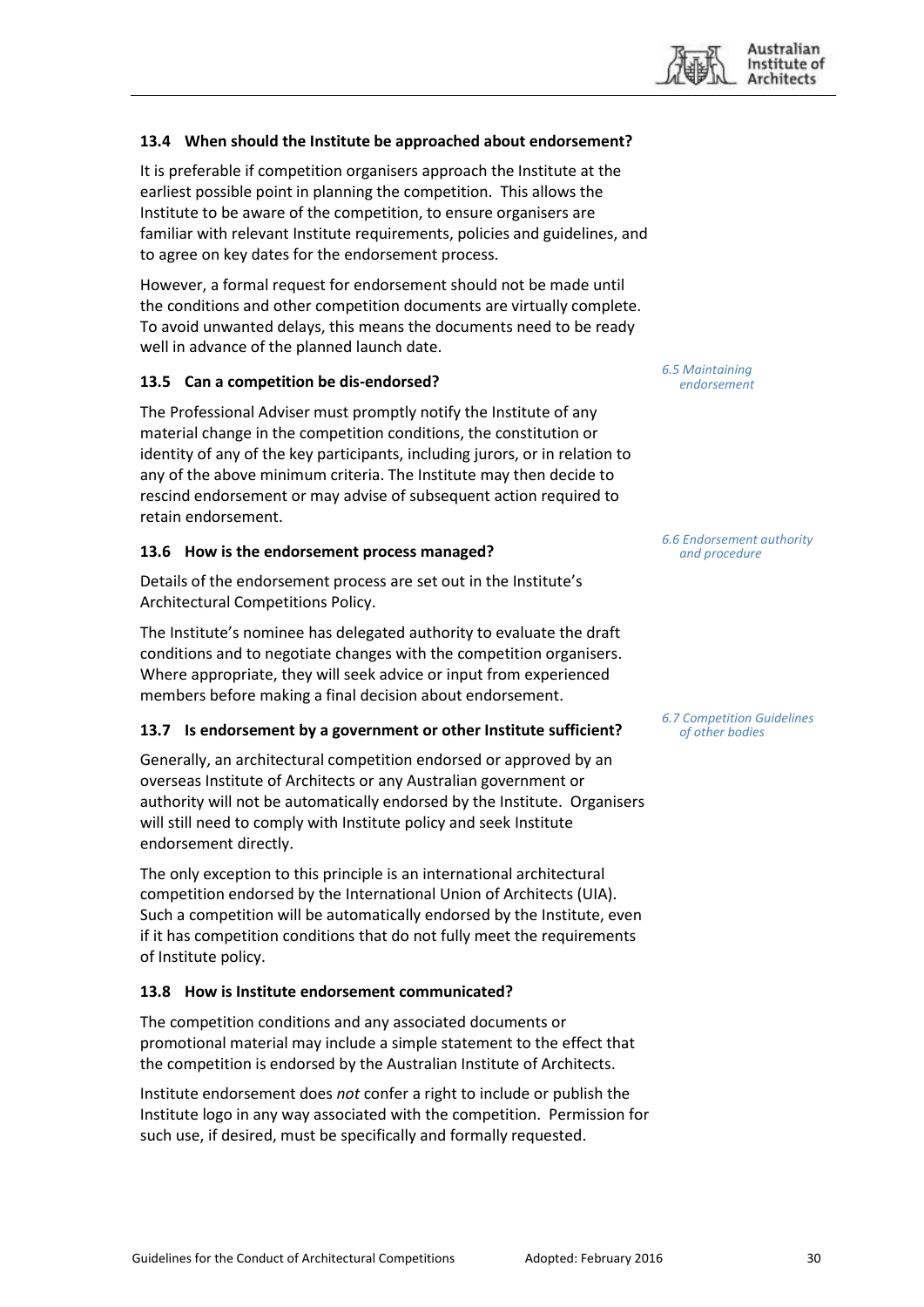

<span id="page-36-0"></span>

|              | <b>Checklist G: Institute endorsement</b>                                                    |
|--------------|----------------------------------------------------------------------------------------------|
|              | Advise Institute about prospective competition at earliest time.                             |
|              | Review Institute's Architectural Competitions Policy                                         |
| Competitions | Review Institute's Guidelines for the Conduct of Architectural                               |
| Competition  | Review Institute's Model Conditions for an Architectural                                     |
|              | Appoint key advisers and jury members                                                        |
|              | Develop program, which allows sufficient time for endorsement                                |
|              | Develop final draft competition documents (conditions and brief)                             |
|              | Ensure conditions meet Institute policy and provide for:                                     |
|              | equitable treatment of entrants;                                                             |
|              | anonymous entries, where required by Institute policy;                                       |
|              | majority of entrants to be Australian-based;                                                 |
|              | minimal entry deliverables;                                                                  |
|              | conflict of interest to be prohibited;                                                       |
|              | protection of intellectual property and moral rights;                                        |
|              | separate fee proposals;                                                                      |
|              | winner to be engaged as project architect;<br>prompt payment of prize money and/or honoraria |
|              | notification of changes to competition conditions;                                           |
|              | Institute to be provided with final jury report.                                             |
|              | Submit conditions/brief to Institute with request for endorsement                            |
|              | Respond to Institute requests for clarification/amendment                                    |
|              | Finalise competition documents                                                               |
|              | Resubmit to Institute for formal confirmation of endorsement                                 |
|              | <b>Endorsement confirmed</b>                                                                 |
|              | Include reference to endorsement in competition documents                                    |
|              |                                                                                              |
|              | Request Institute promotion of competition                                                   |
|              | After confirmation, launch competition                                                       |
| Institute.   | Ensure any changes in conditions or process are communicated to                              |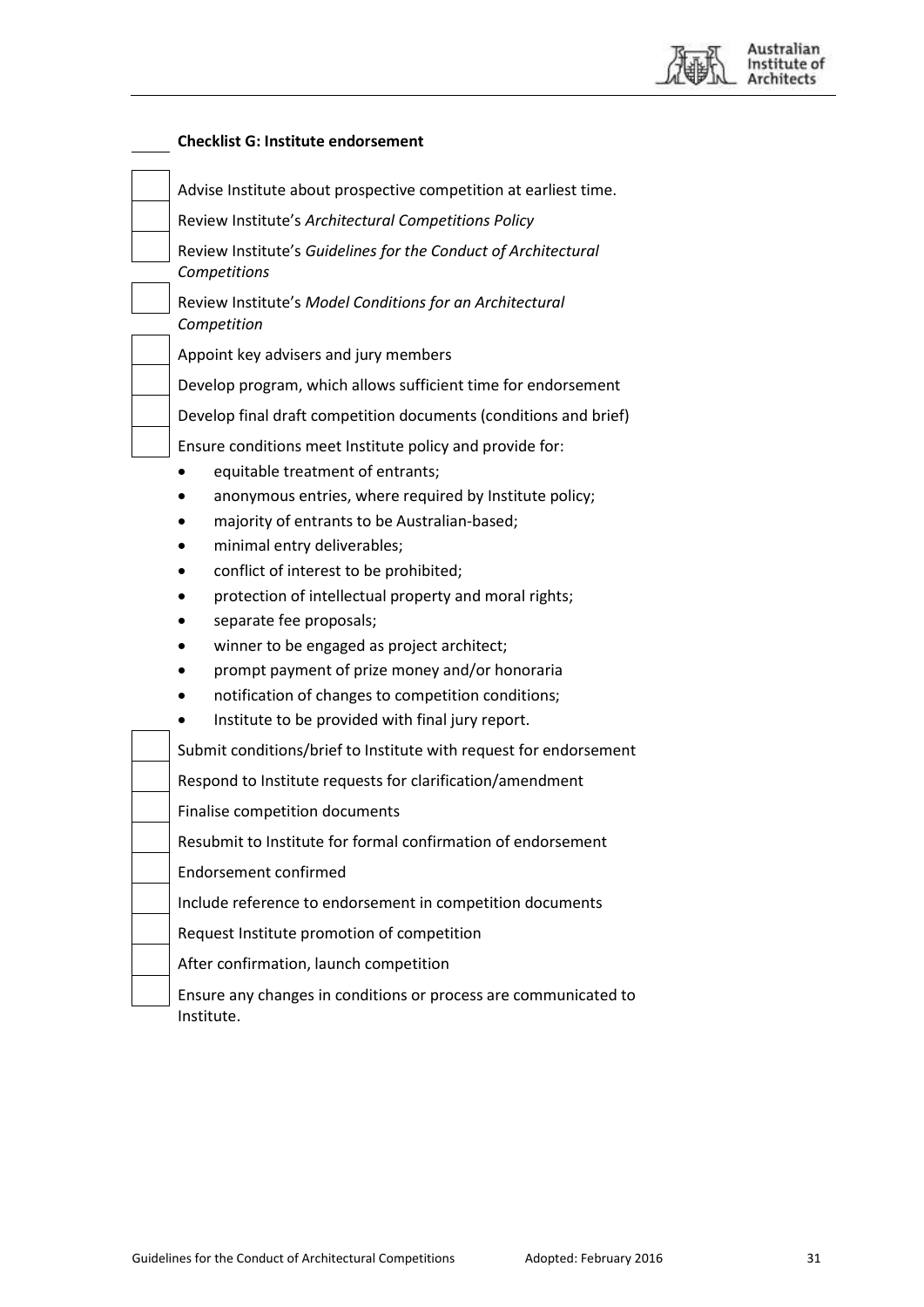

## <span id="page-37-0"></span>**14 COMPILING THE COMPETITION PACKAGE** *Policy reference if applicable*

#### <span id="page-37-1"></span>**14.1 Coordination of competition documents and processes**

Many of the problems that occur in architectural competitions stem from either lack of clarity or lack of coordination of the competition documentation and information.

Entrants can misunderstand instructions or the project brief if they are not presented clearly, and they can even miss critical information altogether, if it's hidden away in an unexpected or illogical location.

## <span id="page-37-2"></span>**14.2 What are the key elements of competition information?**

Regardless of the size or scope of a competition, the following information components will be required:

- *Promotional information:* informing potential entrants about the existence and objectives of the competition, giving a few key dates and advising where to get more detailed information;
- *Project background:* giving entrants all the information they will require to be able to develop the design concept required by the competition (ie. the project brief – refer **section [12](#page-33-0)**);
- *Competition background:* the objectives, rationale and history of the competition, as distinct from the project (usually part of the competition conditions – refer **section [11](#page-28-0)**);
- *Process description:* clear instructions on how the competition will work, each of the steps involved and the timing required (also part of the competition conditions);
- *Formal requirements:* details of the formal rules and obligations (both legal and contractual) of the participants in the competition (also part of the competition conditions); and
- *Options and discretionary choices for entrants:* clear definition of those things entrants must do, those things they can choose to do or not do, and those things they can choose to do in any way they prefer (may be part of all the competition documents).

## <span id="page-37-3"></span>**14.3 What are the essential qualities of competition information?**

To be effective, the entire competition information package must exemplify:

- *clarity:* using structure, headings and language to ensure information is presented clearly and without ambiguity;
- *brevity:* keeping it short, avoiding unnecessary repetition and elaboration;
- *coordination:* ensuring information in one document or section is completely aligned and consistent with related information in another;
- *singularity:* providing each piece of information once only, in the most logical or obvious place;
- *one voice:* using language and style to present each discrete piece of information as if it's coming from the same author; and
- *simplicity:* less, not more.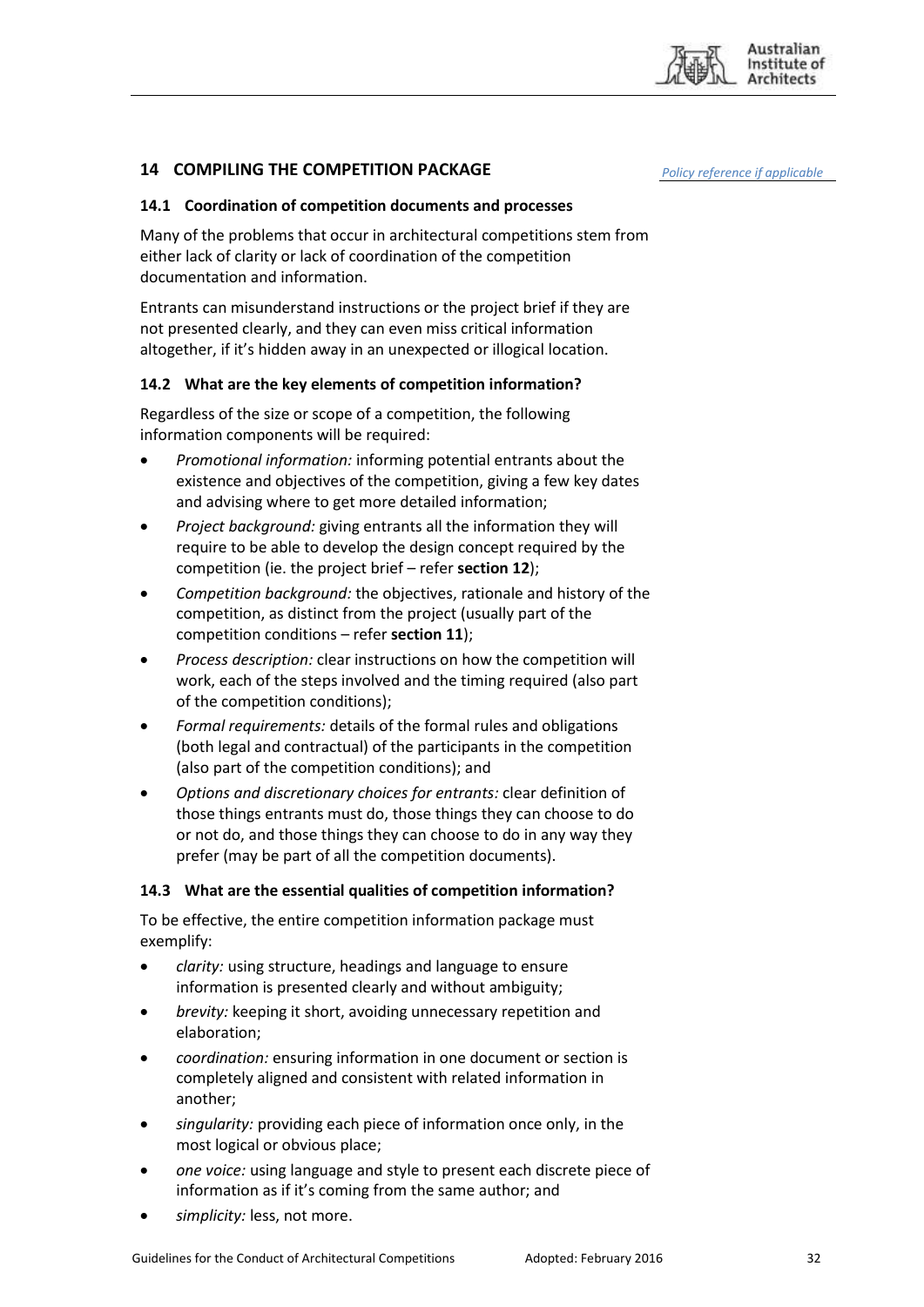## <span id="page-38-0"></span>**14.4 How should each element of the package be communicated?**

Information for entrants will generally be communicated through one or more of three channels:

- *printed documents:* to ensure equity of access to information by entrants, all competition documents should be available (even if only on request) as hard copy, printed documents;
- *online:* most potential entrants have internet access and thus online availability is the most efficient and practical – also allowing for updates or changes to be made available to all entrants or potential entrants; and
- *in person:* some information, especially anything that might benefit from immediacy in terms of questions, discussion or experience (eg. the site and site context) is best communicated directly, in person.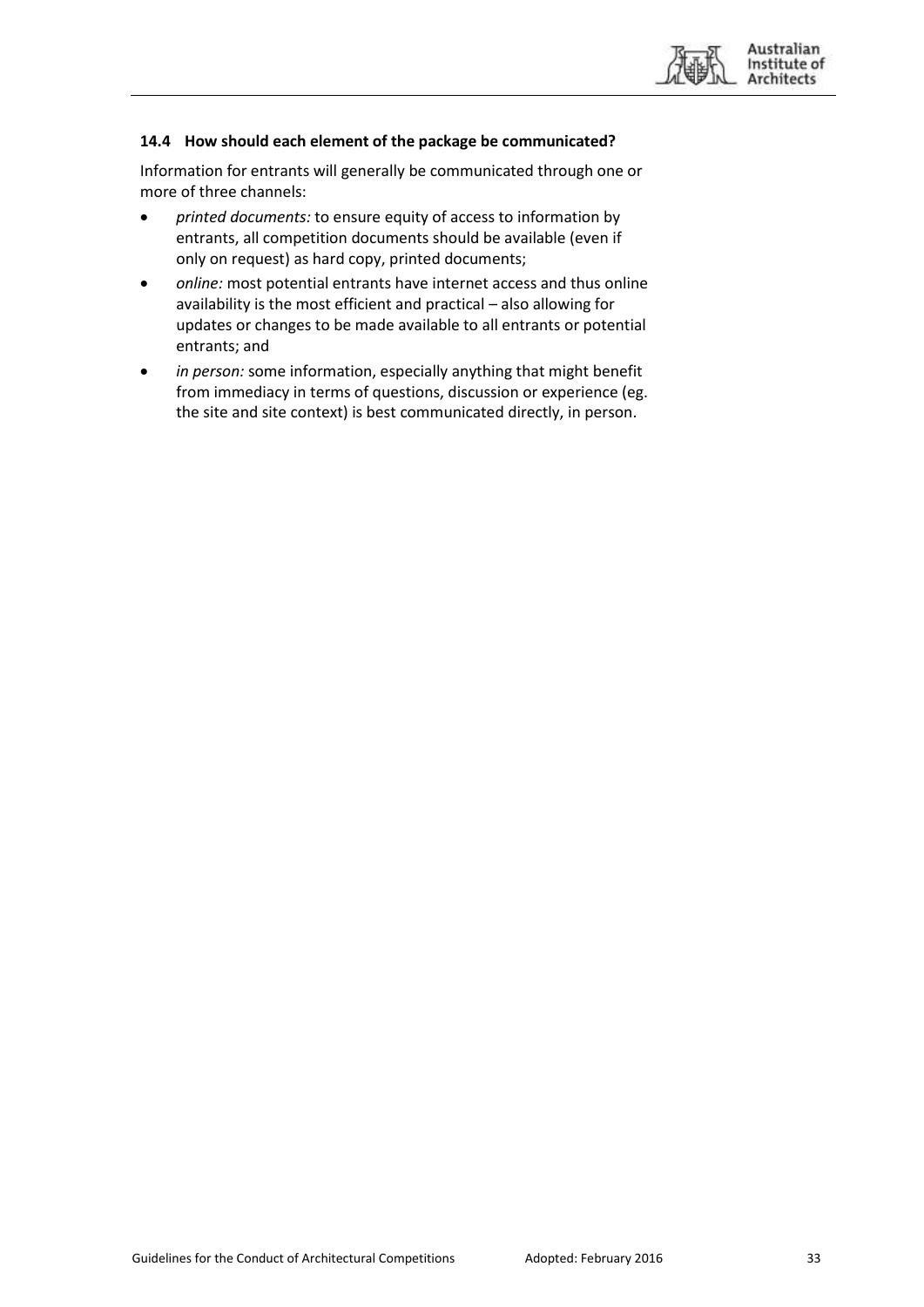

## <span id="page-39-0"></span>**15 ANNOUNCING AND PROMOTING THE COMPETITION** *Policy reference if applicable*

#### <span id="page-39-1"></span>**15.1 Communicating with potential entrants**

Persuasively informing potential entrants about the nature and timing of a proposed competition can have a significant positive impact on the number and quality of entrants.

Even in the case of a select competition, where the Sponsor may have a particular list of participants in mind, failing to effectively promote the competition can mean that some potential entrants could decide against being involved or may simply be unavailable.

#### <span id="page-39-2"></span>**15.2 Is there a need to communicate with the broader profession?**

Whether entrant eligibility is 'open' or 'select,' the whole architectural profession will generally be keenly interested in who is participating and ultimately, who wins.

Most architects and their practices are simply unable to enter every competition that comes along, but they will want to monitor other competitions for fairness and credibility, and to debate the outcomes, especially where a prominent, public project is involved.

Promoting to the whole profession can also mean that younger architects, who are employed in medium or larger practices, can also be aware of the competition and potentially participate, even when their practice is not planning to be involved.

## <span id="page-39-3"></span>**15.3 When should a competition be promoted to the public?**

The details of every competition that involves any kind of 'public interest' or a prominent site location should be made as widely available to the public as possible.

In some such instances, it can also be valuable to facilitate direct public involvement, through a 'people's choice' or similar component of the competition. Public or user input into the project brief can also be valuable.

#### <span id="page-39-4"></span>**15.4 How should the competition be announced?** *5.3 Competition conditions*

Announcement of open or limited (open) architectural competitions should be by publication online or in relevant print journals or other media that is commonly accessed by architects.

Invitation to participate in a select or limited (select) competition should be issued simultaneously to all selected entrants, preferably by direct contact (in person or by telephone), followed up in writing (hard copy or email).

Public announcement of a select or limited (select) competition should also be made, to ensure the profession is aware of the competition, and of the basis on which it is being conducted.

## <span id="page-39-5"></span>**15.5 What are the key stages in competition promotion?**

Each phase of an architectural competition generates different opportunities and needs for communicating with entrants, the profession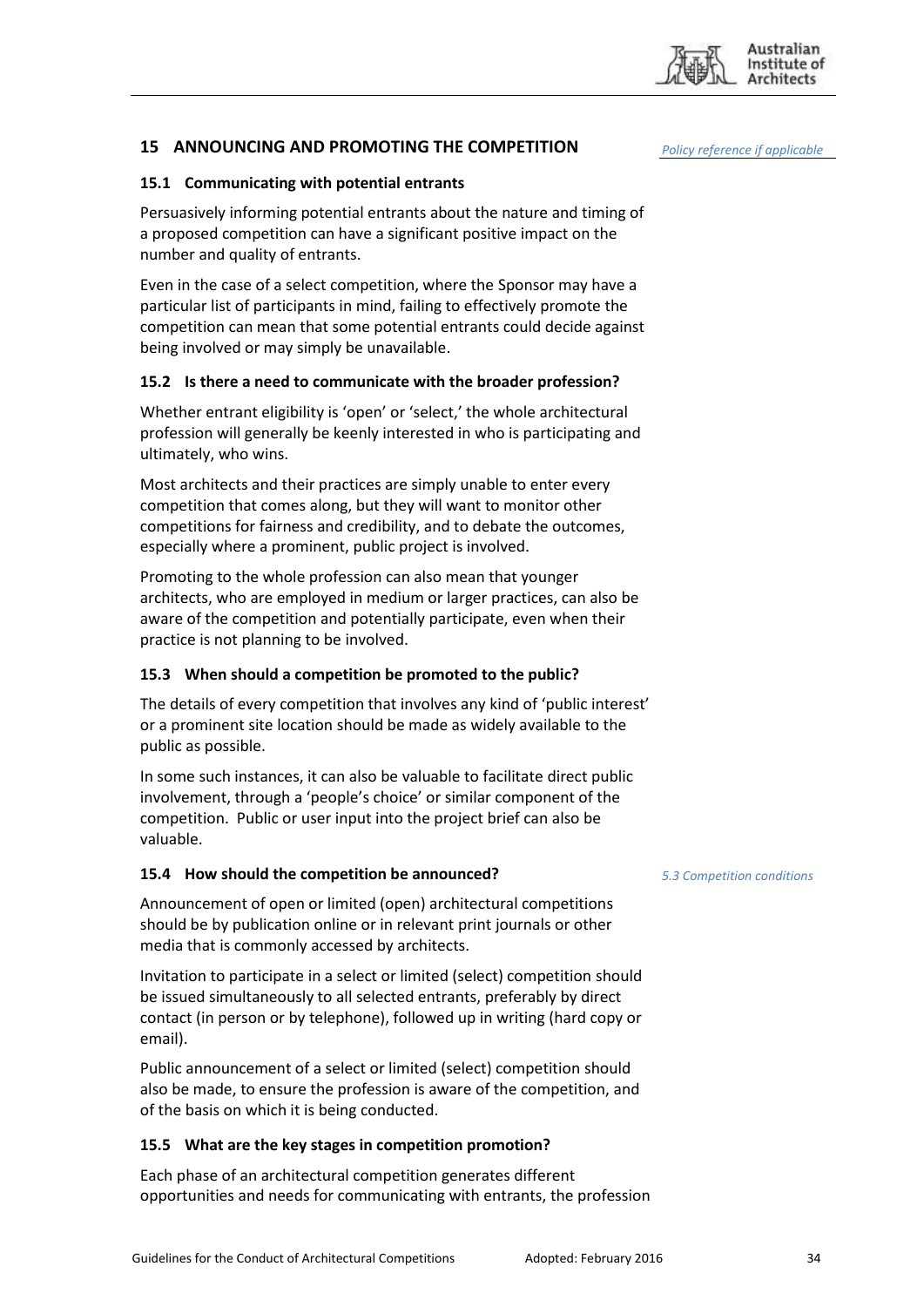

and the public. A communications plan should be devised as early as possible in the conduct of the competition.

Depending on the structure and objectives of the competition, promotional and communications activities may be desirable or necessary at a number of points, including:

- prior to the competition launch;
- after the competition launch and before the final date for submissions;
- after submissions have been lodged;
- after completion of judging, when winners are announced; and
- as a final wrap-up of the competition.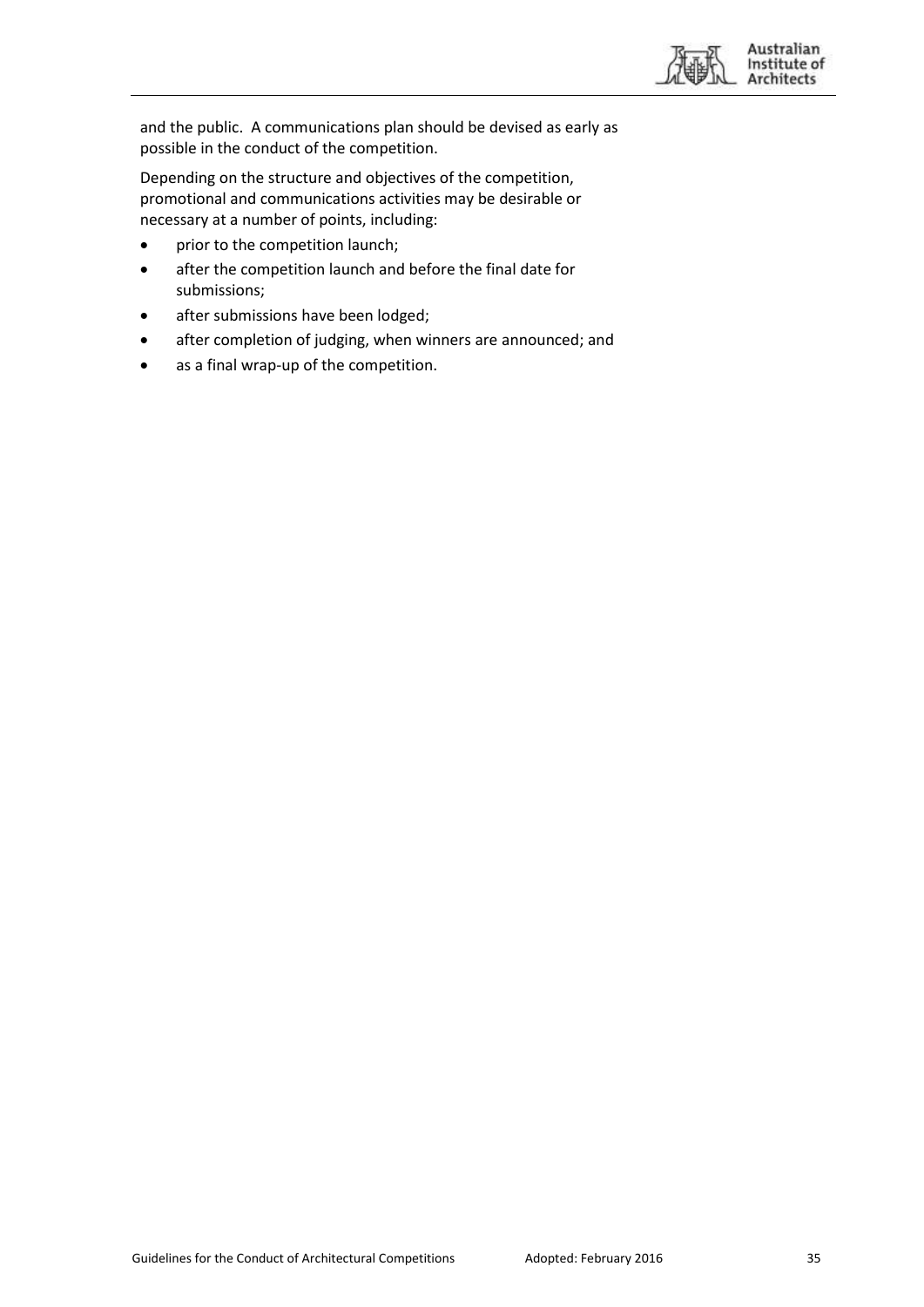

## <span id="page-41-0"></span>**16 MANAGING THE LAUNCH TO SUBMISSION PERIOD** *Policy reference if applicable*

#### <span id="page-41-1"></span>**16.1 Importance of the pre-submission period**

The period between launching a competition and the deadline for submission of entries is crucial for the overall outcome. This is when the quality of work put into the competition planning phase pays off, in terms of the quality of design thinking that the project brief and competition structure and conditions can facilitate.

In turn, the effectiveness of this phase sets up the next phase of evaluating, short-listing and ultimately awarding the best entries.

#### <span id="page-41-2"></span>**16.2 What are the tasks and obligations of the Professional Adviser?** *4.4 Professional Adviser*

Much of what happens prior to the entry submission date depends on the ability of the Professional Adviser to respond and react in a timely and appropriate way to the questions and issues that inevitably arise.

A detailed summary of the role and duties of the Professional Adviser is shown in **Checklist C**.

#### <span id="page-41-3"></span>**16.3 How can entrants be most effective during this period?** *4.1 Entrants*

Entrants who are organised, professional and confident will give themselves the best chance of success in an architectural competition. To maximise their opportunity in a competition, entrants should:

- quickly and decisively determine membership of the competition team, including both practice staff and other multi-disciplinary contributors;
- develop a detailed program, production schedule and determine individual roles and deadlines to ensure that the required work can be fully resourced;
- study in detail and ensure compliance with every aspect of the project brief and the published competition conditions;
- ensure that all necessary licenses and agreements are obtained to protect moral rights and copyright of others in relation to development of the design concept and entry;
- promptly inform the Professional Adviser or Probity Adviser of any actual, potential or perceived conflict of interest;
- thoroughly evaluate the jury members to identify likely preferences and key jury concerns that might influence the design approach;
- identify and submit, as early as possible, any questions or uncertainties that require response or clarification by the Professional Adviser;
- ensure that all required measures are taken to maintain anonymity and confidentiality, where these are competition requirements;
- submit the entry in the form required, to the place specified and before the submission deadline;
- ensure that no member of the team attempts to contact or unfairly or inappropriately influence the jury process or any jury member; and
- be willing and prepared to accept the decision of the jury as final.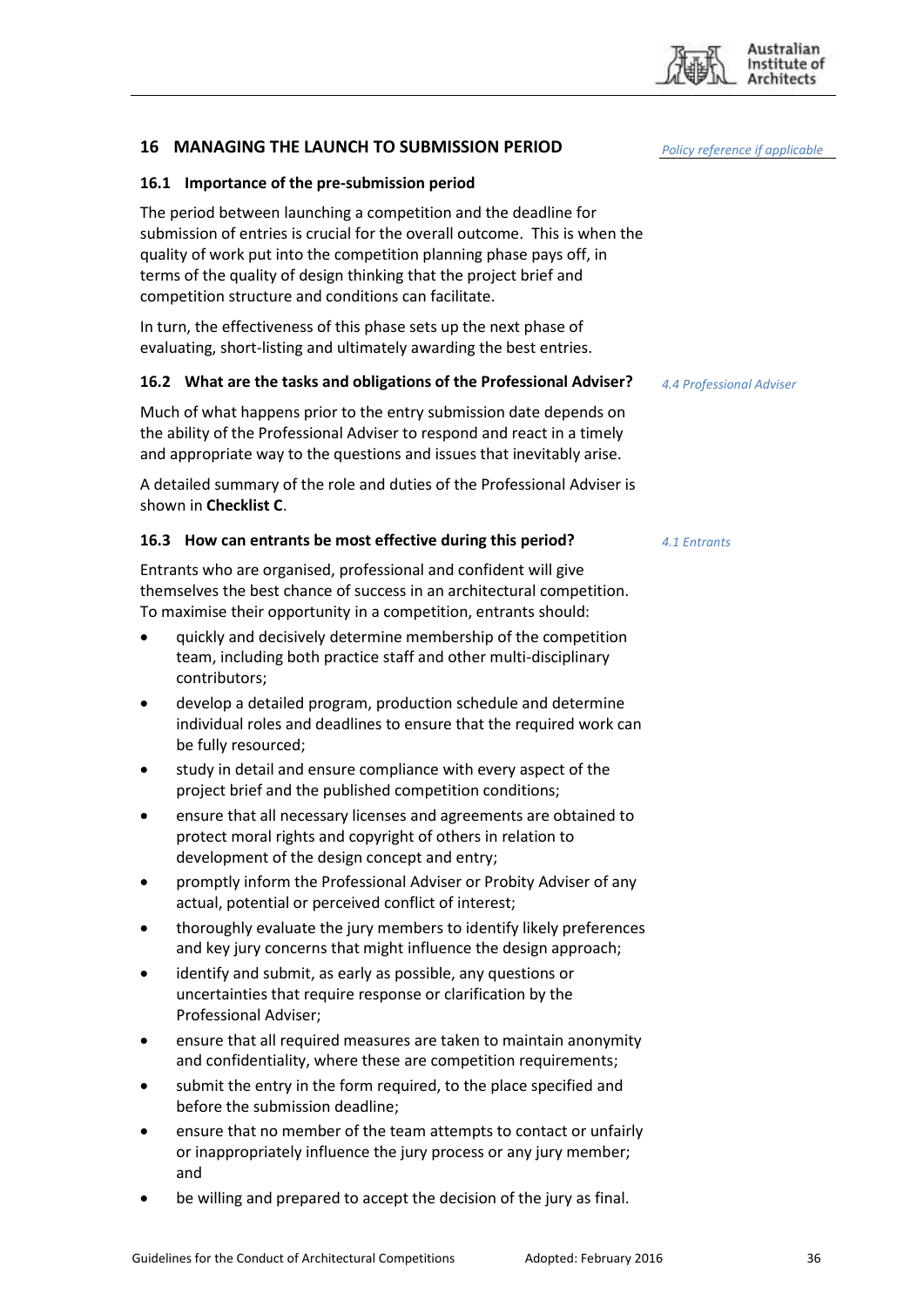## <span id="page-42-0"></span>**16.4 What additional briefing will be provided to entrants?**

In most architectural competitions there should be no need for additional briefing of entrants, beyond the material contained in the project brief and the competition conditions. If the formal competition documents don't provide all the information necessary for entrants to properly develop their entry, providing supplementary information to a large number of entrants on an equitable basis can be extremely challenging.

The key exception to this principle can be in the case of multi-stage, select or limited (select) competitions. Where the final stage of a competition requires a significant level of detailed design consideration, it can be practical to leave detailed briefing until the final stage participants are determined. Such briefing can then be provided directly to the final shortlist by additional documents, in-person briefings, site visits or visits to existing facilities, as appropriate. This approach avoids unnecessary amounts of detailed information being provided to all entrants at the outset.

## <span id="page-42-1"></span>**16.5 How will questions from entrants be dealt with?**

The competition conditions should specify precisely how and when questions from entrants are to be raised and answered. It should be possible for entrants to ask questions or seek clarification about:

- the competition conditions;
- the project brief;
- any supplied or missing background, contextual or site information; or
- any other details reasonably required to prepare a complying entry.

To ensure that considered responses can be prepared and disseminated, competition conditions should require all questions to be in writing (directed to the *Professional Adviser*) and to be submitted by a deadline substantially prior to the entry submission deadline.

Any questions raised and the responses to each should be provided to all entrants, unless the particular question or answer needs to be kept confidential and doing so has no impact on the fairness of the competition.

## <span id="page-42-2"></span>**16.6 How should visiting the site be managed?**

Because many architectural competitions will attract entrants from distant locations, site visits may not be feasible for all entrants. As a result, the project brief needs to include comprehensive information about the site and its context.

In some instances, where sensitive operations are undertaken on the site (eg. hospitals, laboratories, correctional facilities) visiting the site may need to be explicitly prohibited.

However, where site visits can be practically and equitably arranged, the competition can benefit from a greater level of design context. Where possible, visits should be scheduled to ensure that multiple entrants aren't on site at any one time.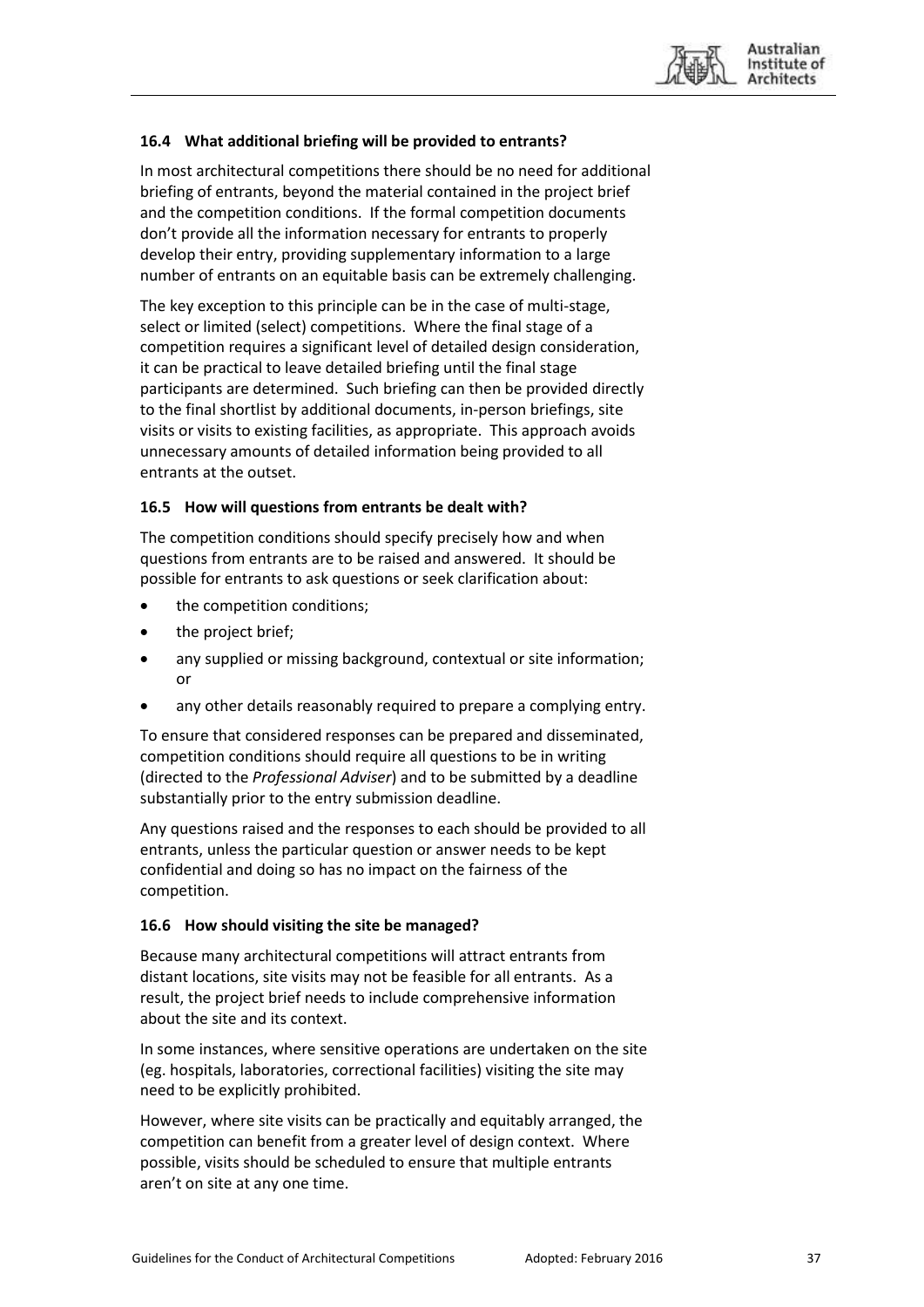

## <span id="page-43-0"></span>**17 RECEIVING AND VALIDATING THE ENTRIES** *Policy reference if applicable*

#### <span id="page-43-1"></span>**17.1 Integrity of the submission procedure**

If there is any doubt in the minds of competition entrants about the fairness and equity of the submission procedure, the whole outcome of the competition can be severely compromised.

It is essential that all obligations relating to the submission process, pertaining to both entrants and the competition organisers, are strictly enforced. Any sense of favouritism, inequitable leniency or differential treatment will certainly bring the integrity of the competition into question. Such breaches can also lead to time-consuming and costly dispute resolution processes or even litigation.

#### <span id="page-43-2"></span>**17.2 Should entries be submitted electronically or in hard copy?**

Some competitions require hard copy submissions, some require submissions digitally (online or via a digital data storage device) and some require both. Ultimately, it is a matter for the competition organisers to determine their particular preference.

Hard copy submissions have advantages that they are:

- relatively easy to specify to ensure equity;
- when properly packaged, less subject to possible degradation during transit;
- essentially 'what you see is what you get;' and
- ready and available for exhibition to the jury or public.

On the other hand, digital submissions may be preferred because they:

- remove inequity that can arise from the different times required for mail or courier delivery over long distances;
- enable the inclusion of richer information and animations, flythroughs and similar presentation options;
- can require supporting data to be presented in a format that is more amenable to technical review;
- can facilitate jury and public review remotely;
- are smaller and simpler to transport;
- don't need extensive storage and display facilities; and
- are much more easily incorporated into post-competition publicity and publications.

#### <span id="page-43-3"></span>**17.3 What flexibility can there be around the submission deadline?**

In all but the most exceptional circumstances, any entry not received in the form required by the time and date specified should be excluded from consideration. Failure to abide by this principle exposes the competition organisers to a potential claim of unfairly advantaging a noncompliant entry.

Special consideration should only be given to validating a late entry, where:

 the entrant has taken every reasonable action to submit the entry in sufficient time for it to be received by the required time and date;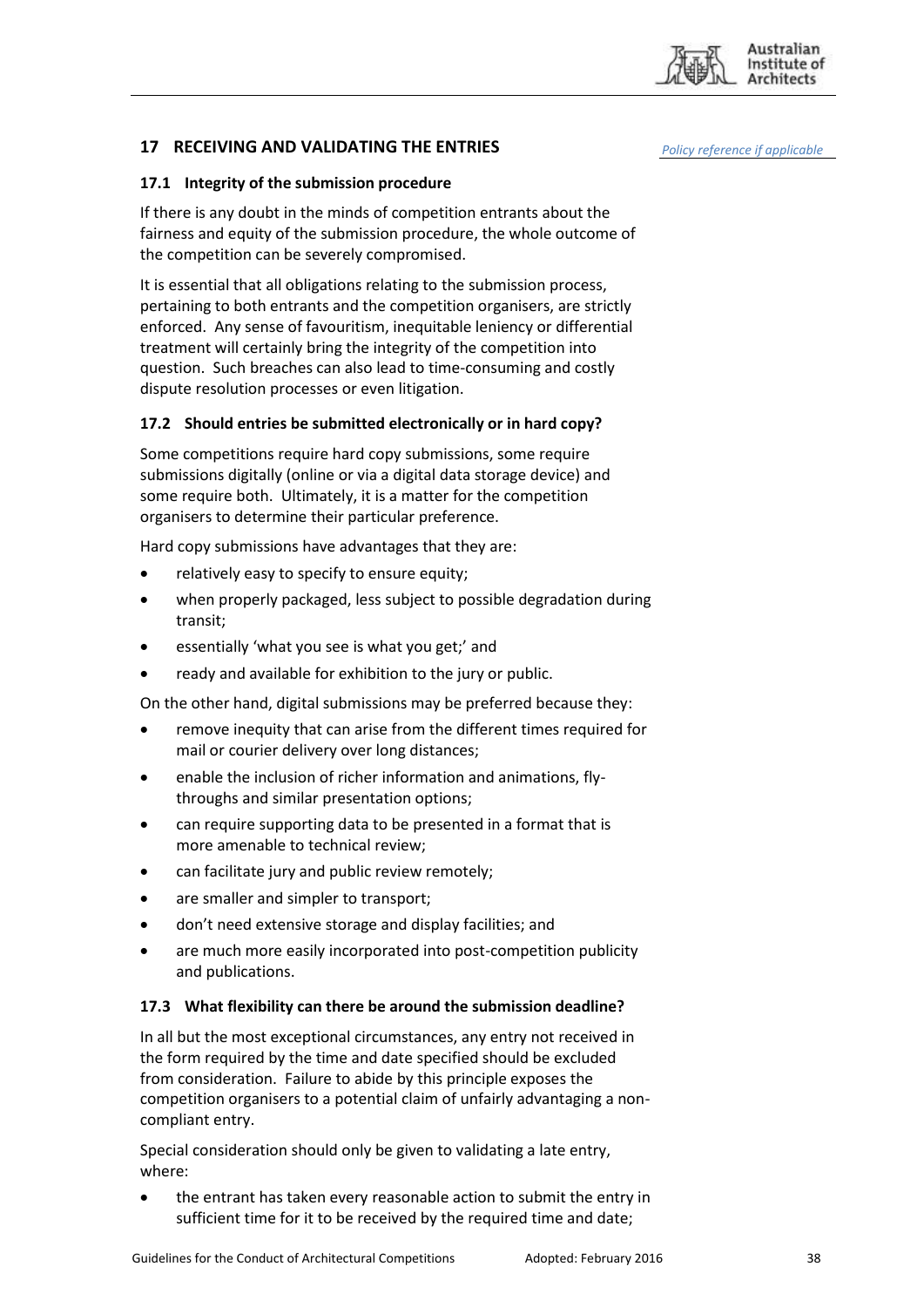- the cause of the late arrival of the entry is entirely outside of the control of the entrant;
- the Professional Adviser is certain that the entrant has not and will not gain any unfair advantage over other, complying entrants; and
- the jury is informed of any late entry and the circumstances that led to it being late.

Even where the above criteria are met, the competition conditions should ensure that the Professional Adviser retains absolute discretion to disqualify any late entry, without need for justification.

## <span id="page-44-0"></span>**17.4 What is the Professional Adviser's role in validating entries?**

Only valid entries should be considered by the jury. It is generally the Professional Adviser's role to ensure this by checking that each entry:

- is submitted by an entrant, whether an individual or team, that meets all stipulated eligibility criteria;
- is from an entrant properly registered for the competition;
- includes a properly completed and signed entrant declaration form;
- includes every deliverable as specified in the conditions;
- has removed from it any material that exceeds specified limits;
- is received at the place and by the time and date stipulated;
- complies with all requirements necessary to maintain anonymity and confidentiality, where applicable;
- is not subject to any unresolved conflict of interest; and
- does not in any other way breach the competition conditions.

## <span id="page-44-1"></span>**17.5 What is the role of technical advisers in checking entries?**

Where the project brief includes requirements that are especially complex or sophisticated, technical advisers or technical panels (refer *section [8](#page-21-0)*) may be required to review entries for their response to, or compliance with, such requirements.

Review of submitted entries by technical advisers or panels can take place before or after initial consideration by the jury, but should generally be finalised and presented to the jury before the jury evaluates a final short-list of entrants.

Technical review of entries should be coordinated and overseen by the Professional Adviser.

## <span id="page-44-2"></span>**17.6 What needs to happen before entries are presented to the jury?**

Before any entries are presented to the jury for review and evaluation, the Professional Adviser should ensure that:

- only validated entries are presented to the jury (refer section [17.4\)](#page-44-0);
- regardless of how they were submitted, entry materials are formatted for jury evaluation in a manner acceptable to the jury;
- dates, times and venues for jury sessions are established, and communicated and agreed to by all jury members;
- all jury members have completed and signed a formal agreement covering their role, obligations and entitlements;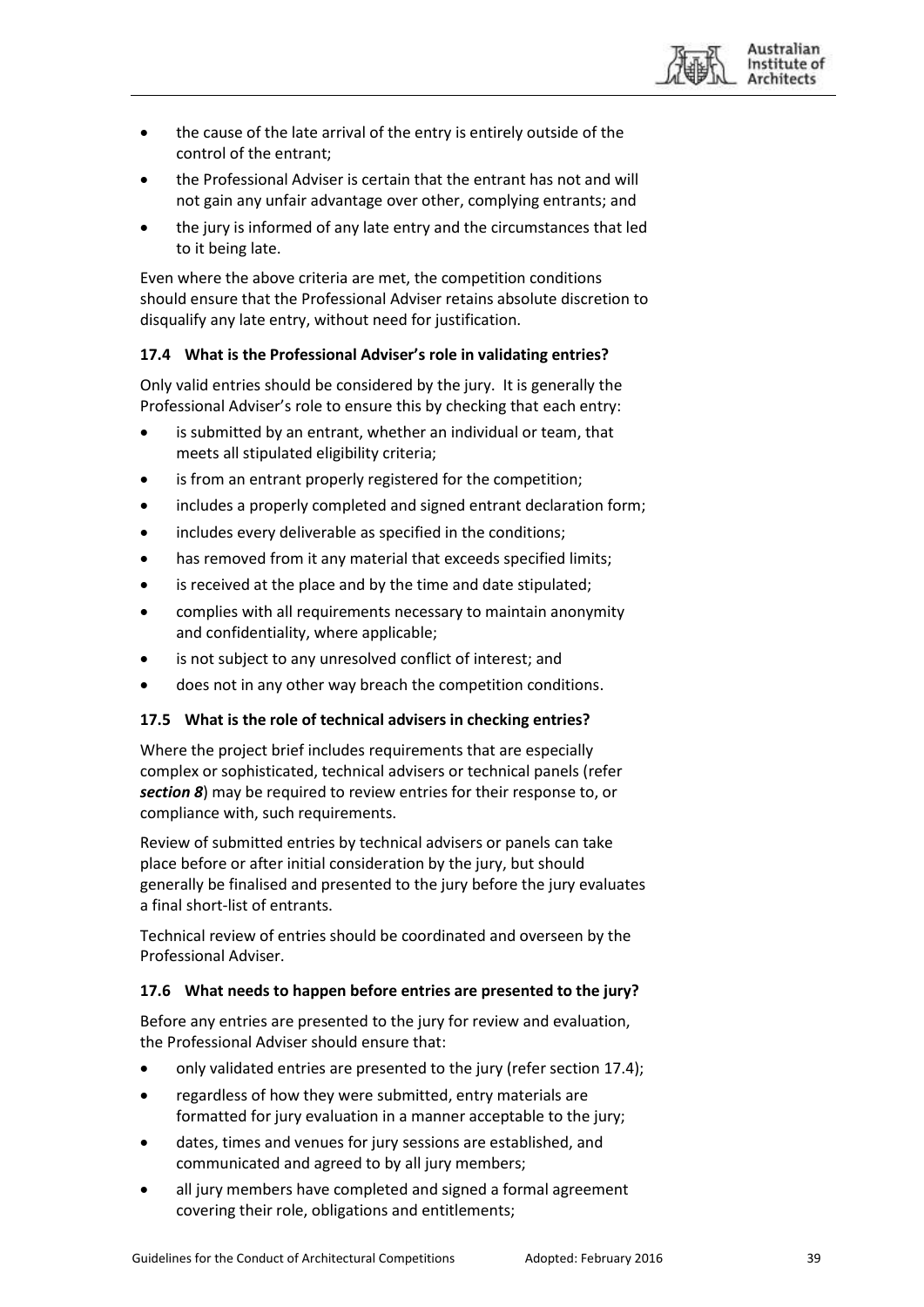

- the jury has been fully briefed by the Professional Adviser, has access to the project brief, competition conditions, and any other material provided to entrants, including during the Q&A period; and
- the jury fully understands and endorses the evaluation criteria to be employed.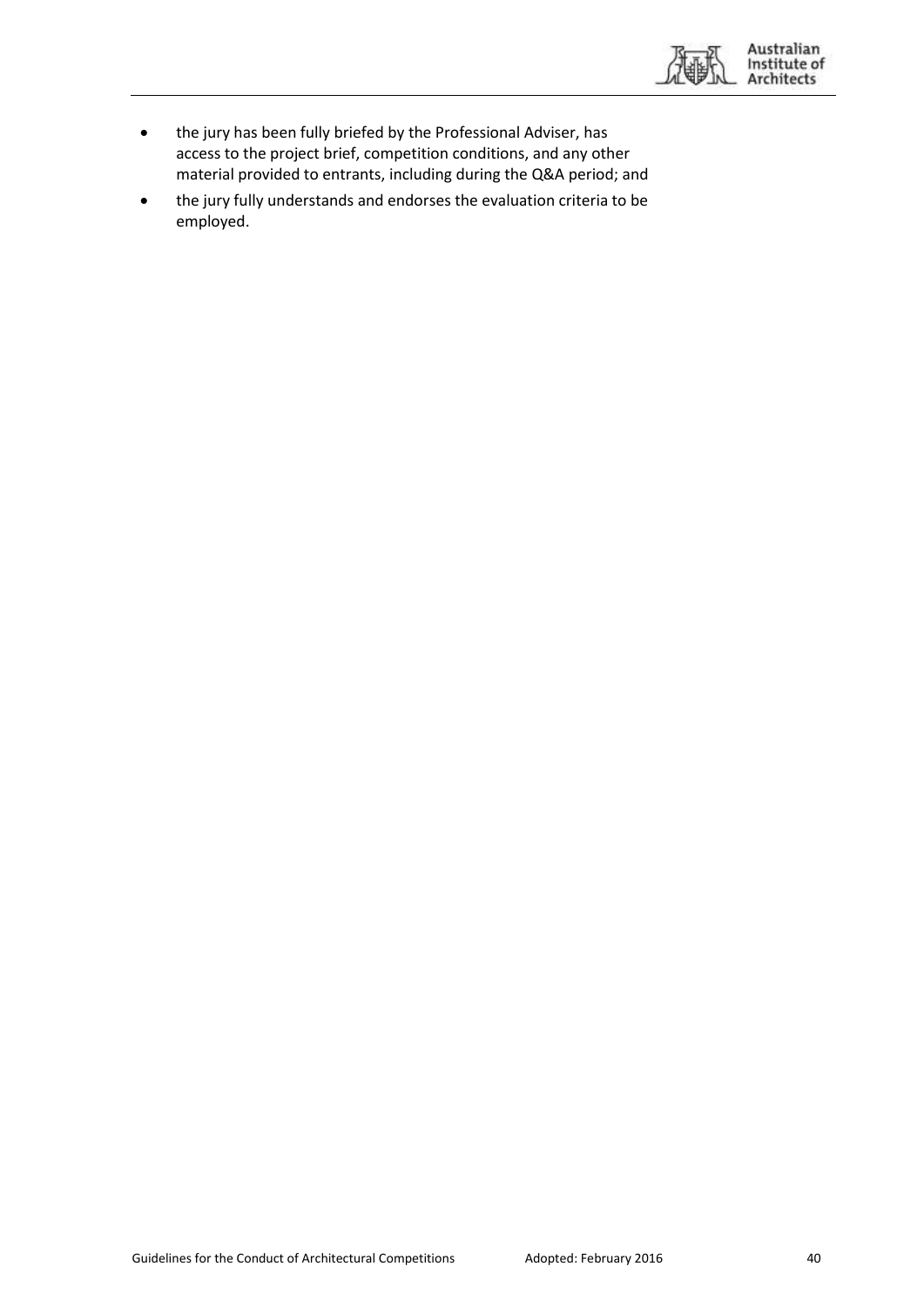

## <span id="page-46-0"></span>**18 JUDGING THE ENTRIES** *Policy reference if applicable*

#### <span id="page-46-1"></span>**18.1 Integrity of the judging process**

Of all the elements that together constitute an architectural competition, the way in which entries are judged is commonly the one that comes under most scrutiny. Certainly, there will be many more entrants at the end of the competition who are critical of the jury or the judging process than of any other aspect of the competition.

For this reason alone, but for more principled ones as well, the Sponsor and Professional Adviser must go to extreme lengths to ensure the integrity of the judging process.

## <span id="page-46-2"></span>**18.2 How and by whom should the evaluation criteria be established?**

Inclusion of specific evaluation criteria in the competition conditions is fundamental to transparency of the judging process. Knowing these criteria before they even start preparing their entry gives entrants a sense of confidence that they have given appropriate emphasis in their design proposal to the things that will actually matter.

Because of their centrality to the process, evaluation criteria must be very carefully considered. Ideally, the Sponsor or Client, the Professional Adviser and the jury chair (if not the whole jury) should be involved in formulating the evaluation criteria and in any prioritisation or weighting of individual criteria.

Once adopted and published in the competition conditions, there should be no significant changes to evaluation criteria. The jury must also be very clear that all of the stated evaluation criteria (in whatever priority or weighting may be agreed), and no other criteria, must be taken into account in the judging of entries.

## <span id="page-46-3"></span>**18.3 What process should the jury follow?**

At its first meeting, the jury should elect a chair (if not already determined) and agree on the process it will follow to reach a final determination on the winning entry and any other awards.

Specifically the jury will need to establish or confirm:

- where, when and how (in person or remotely) it plans to meet;
- broadly, the process it plans to follow;
- whether judging will be by vote or by consensus (or commonly a combination of both – consensus in the early stages of judging and voting, if required, to determine a short-list or the winner);
- whether all jurors will initially view all entries or whether each juror will be allocated a portion of the entries for initial review;
- whether each entry will be formally scored or ranked against each of the evaluation criteria, or a more informal approach adopted;
- how the evaluation process will be documented and/or recorded, to assist in preparation of the jury report;
- how and when it prefers to be provided with technical evaluations from specialist advisers; and
- who will be responsible for drafting the jury report.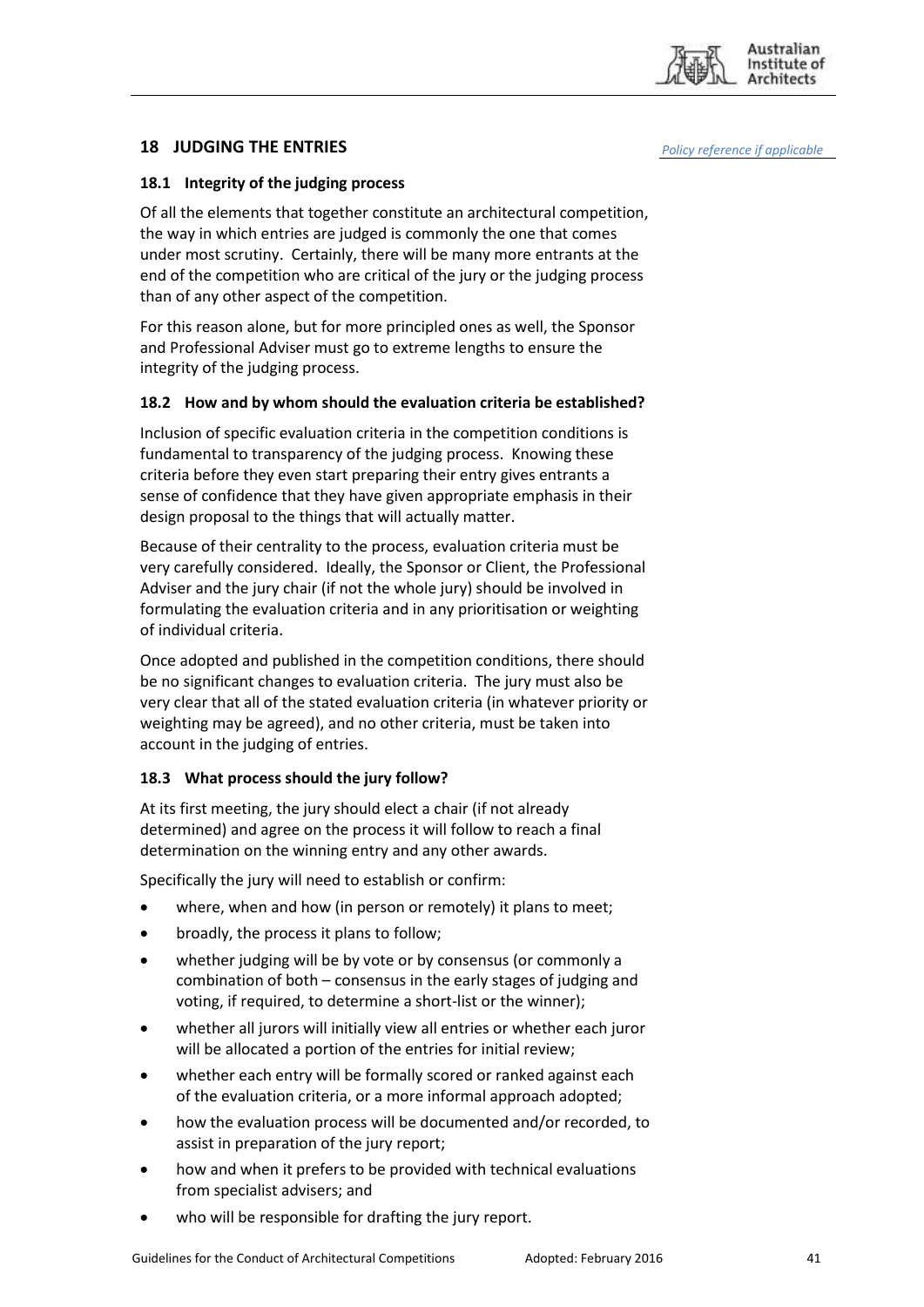There are a number of different process variants the jury can adopt. The initial stages of evaluation will generally be either:

- a scoring or ranking exercise, in which all entries are given a formal, initial score against the evaluation criteria by each or most jurors; or
- a simple 'culling' exercise removing from further consideration all those entries that, by consensus, have insufficient merit to justify more detailed evaluation.

The choice between these two alternatives will be largely dependent on the number of entries and whether or not the purpose is to determine the final winner, or a short-list of entrants to proceed to the Final Concept Stage.

Once a more manageable list of contending entrants is determined, the consideration of each entry should become more detailed and formal. This ensures that when a winner is finally decided upon, there is an objective 'audit trail' of the jury's thinking and discussions. The record of these discussions can then form a useful basis for the jury report. It can also be of great assistance in the event of a dispute about the result.

## <span id="page-47-0"></span>**18.4 What involvement does the Professional Adviser have in judging?**

Apart from initial validation and an overall coordination, facilitation and logistics management role, the Professional Adviser should have no involvement at all in the jury's evaluation of entries.

## <span id="page-47-1"></span>**18.5 What happens if a juror is unavailable?**

There needs to be a clear contingency plan for the unexpected absence of any member of the jury. Such a plan will depend on a number of factors including budget, size of the jury, nature and size of the competition and the project, and the level of specialist expertise required of each jury member.

In some instances, it may be acceptable to simply reduce the size of the jury. Where this is an undesirable option, one or more reserve jury members need to be appointed, to observe deliberations from the outset and then step in if any jury member is unable to continue.

Once a reserve jury member is substituted for an original member, the process should not be reversed.

## <span id="page-47-2"></span>**18.6 Is the jury's preferred concept necessarily the winner?**

Based on all the information available to it, the jury will generally be capable of determining which design concept, among all those submitted, best responds to the design task and the project brief. The entrant responsible for that concept will normally be declared the winner.

However, there may, on occasions, be matters of which the jury is not fully aware, or on which it has not been briefed. Often these will be minor and readily dealt with as part of the architectural commission that follows the competition. Sometimes, however, such matters may be sufficiently critical that the validity or suitability of the jury's decision can be called into question. Examples include: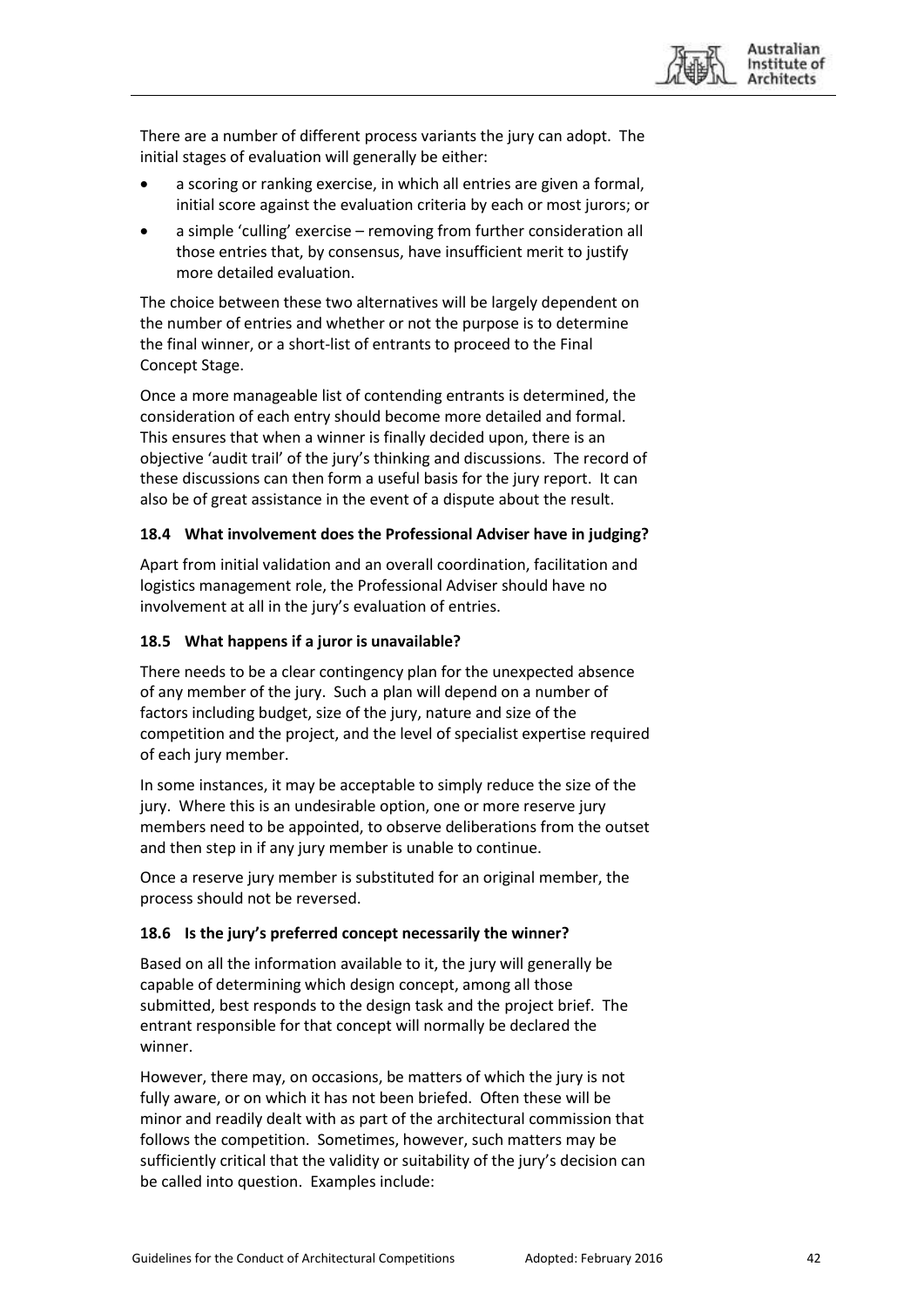

- the fee proposal of the preferred entrant being outside the range specified by the Client, and attempts to negotiate an acceptable outcome being unsuccessful;
- an extraordinary and unforeseen change in Client or user requirements that renders the design impractical or unsuitable;
- an extraordinary and unforeseen change in regulatory or legislative requirements that impacts significantly on brief or budget; or
- an error or discrepancy identified in the preferred entry.

Where circumstances such as these arise before the winner is announced or informed, the Sponsor and Professional Adviser should make every conceivable attempt to negotiate an acceptable outcome with the preferred entrant.

Where it is simply not possible to accommodate substantially changed circumstances, the preferred entrant should be declared the winner, but either the project or the engagement of the winner as architect may not proceed.

## <span id="page-48-0"></span>**18.7 What can be negotiated with the jury?**

As a general rule, no entrant or representative of the competition organisers, including the Professional Adviser, should seek to negotiate anything with the jury with the intention of impacting on the outcome.

However, in extraordinary circumstances such as those noted in *section [18.6](#page-47-2)*, or where the Professional Adviser is concerned that an aspect of the jury process could lead to an unfair outcome or one not based on merit with respect to the stated evaluation criteria, they should request the jury to amend their process accordingly.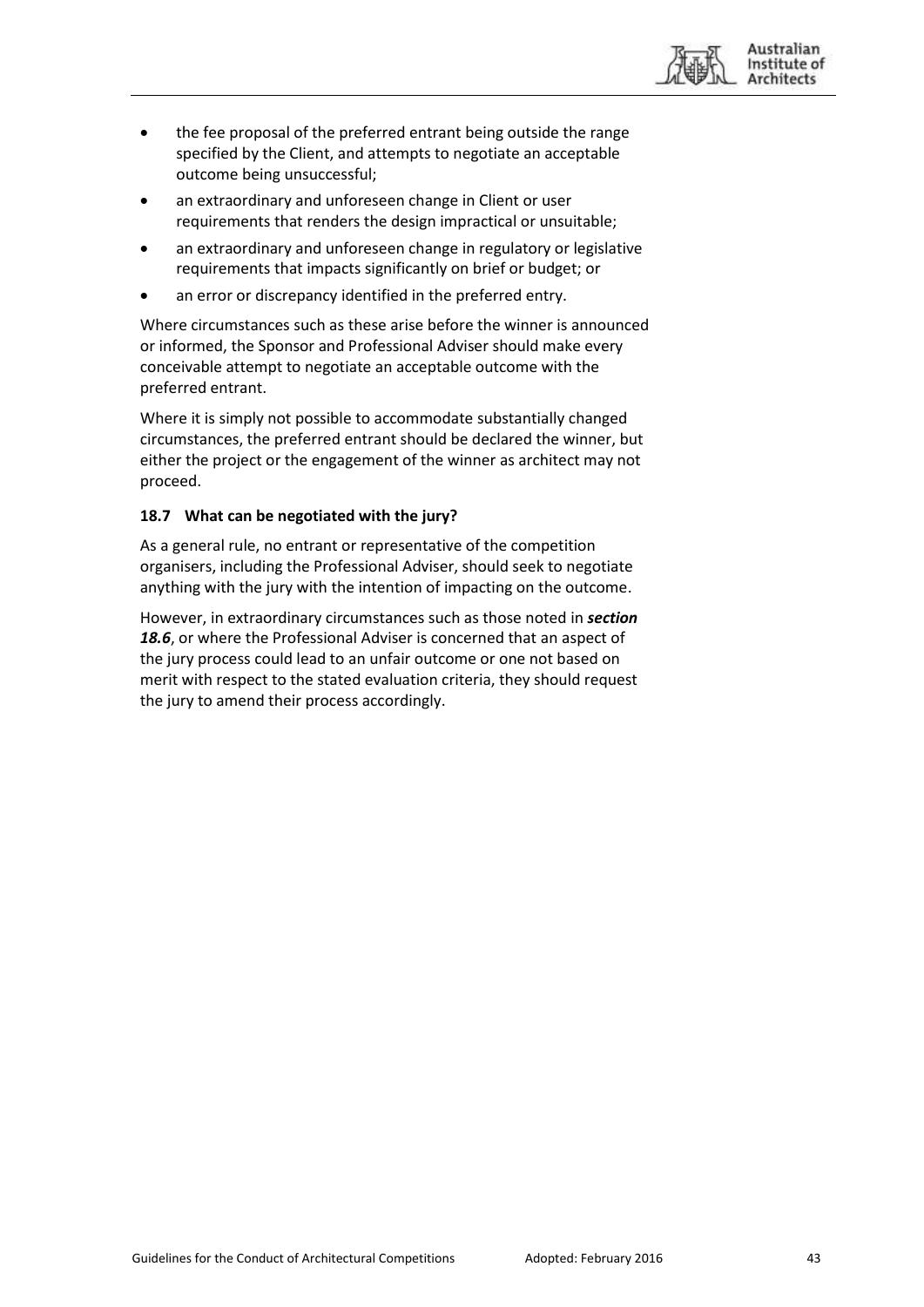

## <span id="page-49-0"></span>**19 ANNOUNCING THE WINNER(S)** *Policy reference if applicable*

#### <span id="page-49-1"></span>**19.1 Maximising exposure of the winning entry(ies)**

Part of the value of an architectural competition, and a reason why many architects will participate, is that, regardless of who wins or loses, the outcome represents a great opportunity to promote quality architectural thinking and design to the community.

For this reason, and others to do with the specific objectives of the project, maximising public exposure of the winning entry and other placed entries (at least) should be an essential element of every architectural competition.

#### <span id="page-49-2"></span>**19.2 What is the best way to announce the winner(s)?**

There is probably no right or wrong way to announce the results of an architectural competition, but whatever methods and channels are used, the aim should be to reach the largest and most diverse possible audience.

Both the public and the profession will have a keen interest in the outcome, possibly for quite different reasons, so both the general media and the architectural media should have the opportunity to publish the results. Both print media and online channels should also be utilised, including the Client's website.

#### <span id="page-49-3"></span>**19.3 What needs to be in place before the announcement?**

Before any information is supplied to anyone outside the jury or organising team, there is a substantial due diligence exercise that needs to be completed. This should involve:

- thorough re-checking of the winning entry to ensure it is fully compliant in all respects;
- having heads of agreement in place for engagement of the winner as project architect;
- completion and review of a final draft of the jury report;
- finalisation of any dispute resolution processes or complaints handling (as far as possible);
- drafting and review of all media releases and information packages;
- execution of any licenses, consents or agreements in relation to post-competition publications, exhibitions, etc.;
- dates, times and venues arranged for any events, ceremonies, presentations, interviews or similar media activities;
- finalised plans and dates for post-competition publications and exhibitions; and
- final arrangements in place for any other activity intended to occur after the announcement.

#### <span id="page-49-4"></span>**19.4 Is there a preferred order for informing people of the outcome?**

There is an important sequence of notification that ensures key players in the competition hear the outcomes at a reasonable time and from an appropriate source.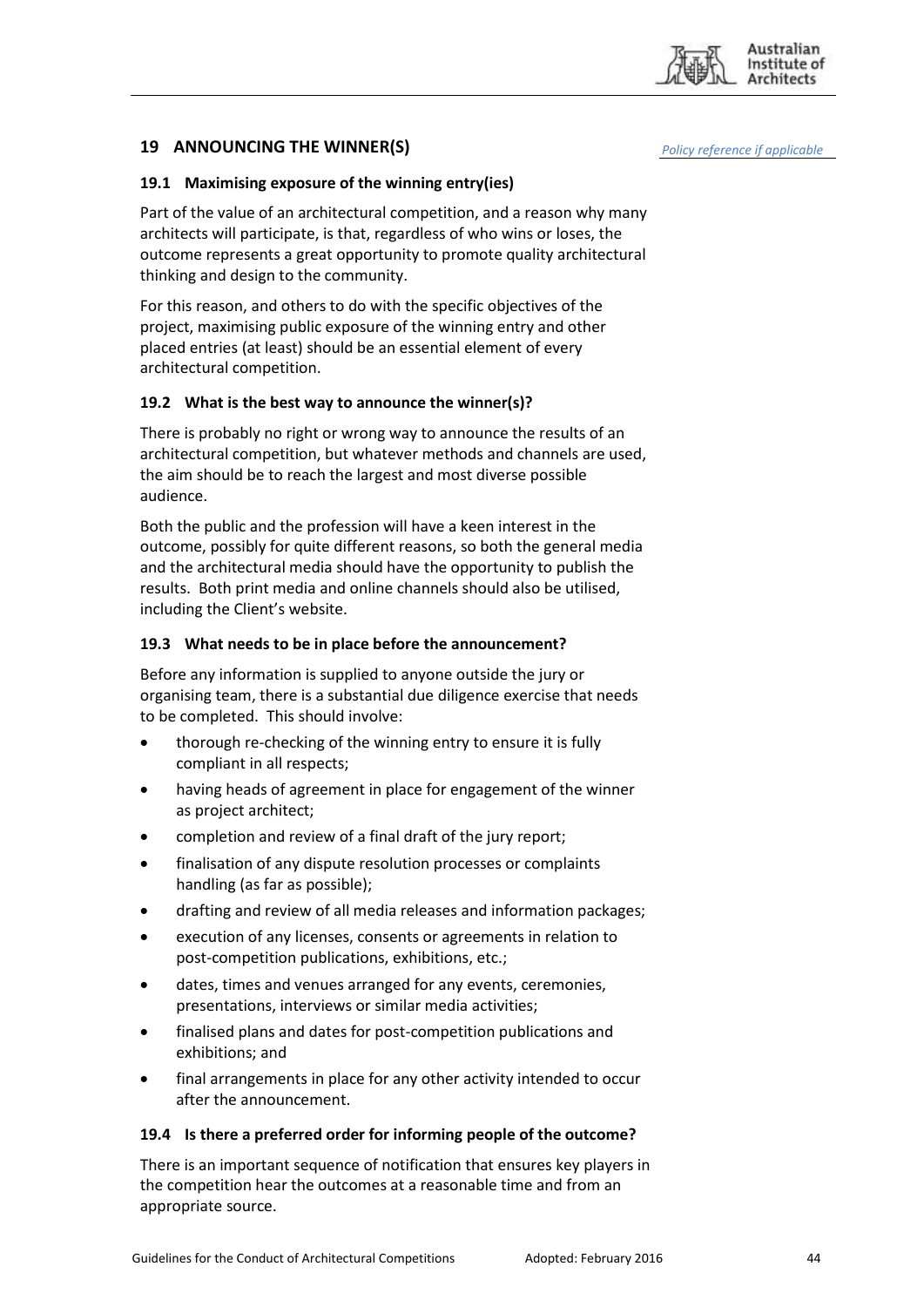Generally, advice about the outcomes should occur in the following sequence:

- confidential advice from jury chair to Professional Adviser and Sponsor/Client of jury decisions;
- confidential advice from Professional Adviser to proposed winner, to enable relevant discussions or negotiations prior to public announcement;
- confidential advice to second and third placed entrants;
- confidential advice to unplaced, short-listed entrants;
- individual communication to all other entrants, immediately prior to public announcement;
- public announcement at presentation ceremony or event;
- release of jury report;
- public announcement in news media;
- public announcement in specialist media (architecture, design, Client-related, etc.).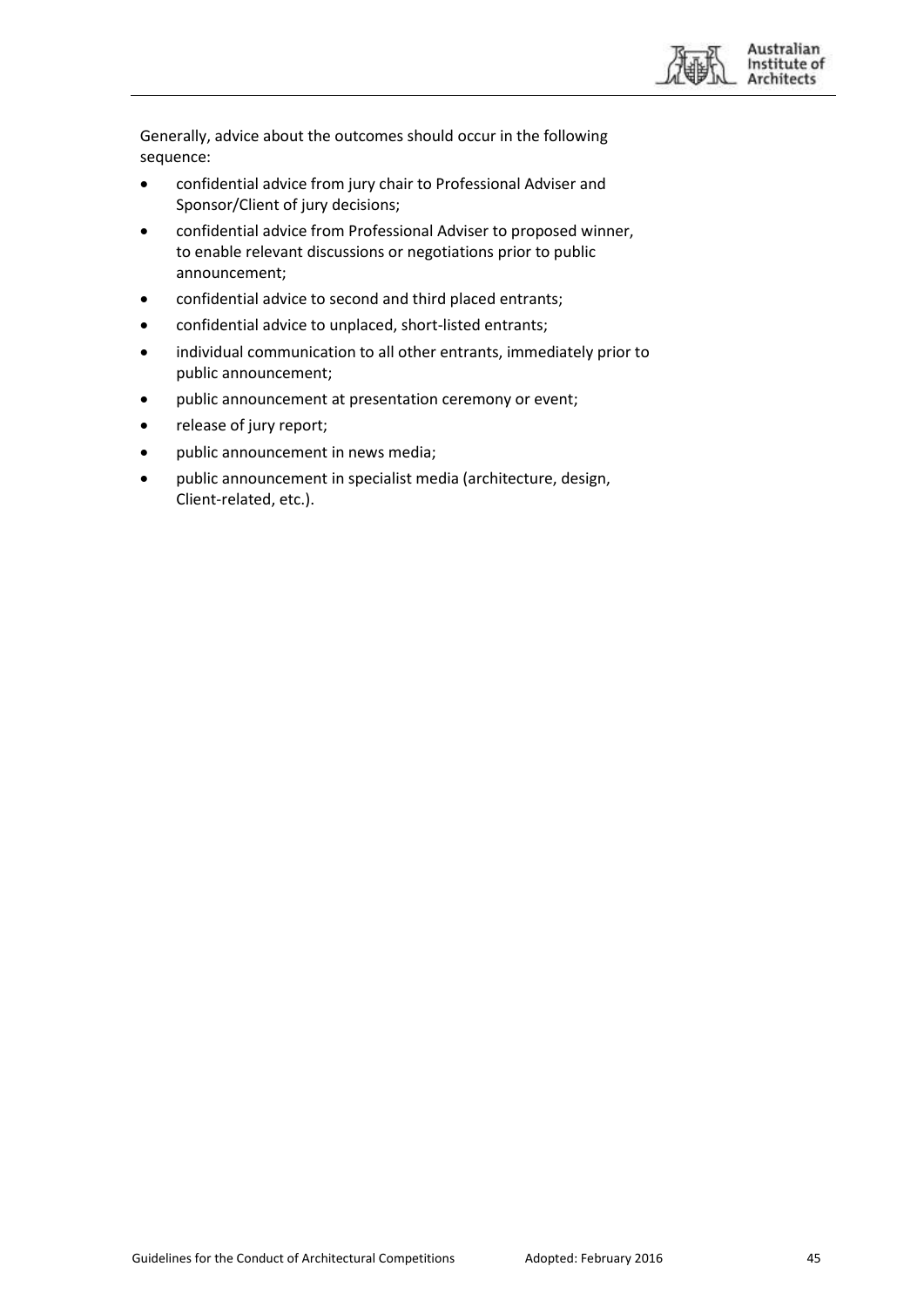

## <span id="page-51-0"></span>**20 PUBLISHING OR EXHIBITING COMPETITION ENTRIES** *Policy reference if applicable*

#### <span id="page-51-1"></span>**20.1 Public exposure of all or selected entries**

In addition to publicity surrounding announcement of competition winners, organisers can add further value through public exposure of a wider range of, or ideally, all the entries.

There will be many high quality entries in a competition apart from the winner, and the prospect of their design thinking being presented to the public is a further incentive for many architects – both to enter in the first place, and to maximise their competitiveness. Equally importantly, the community can learn a great deal about the value of design and architecture from the public presentation of competition entries.

## <span id="page-51-2"></span>**20.2 How should entries be published or exhibited?**

Competition entries are most commonly presented either as an exhibition or as a post-competition publication. Either can be in physical form or hard copy, or in the form of a digital publication or exhibition. The form of presentation will depend to a degree on the format in which entries were originally submitted.

Some specialist media publications, particularly those with a strong architectural focus, may also be prepared to publish details of a wider range of entries than just the winner(s).

Competition organisers can sometimes choose to combine publication of entries with the jury report, to create a single, comprehensive document as a record of the competition. This can be a useful way of demonstrating accountability and transparency, where the project is a public facility or the Client is government-based.

## <span id="page-51-3"></span>**20.3 Which entries should be included?**

Ideally all entries should be recognised in a post-competition publication or exhibition. Ultimately, this will depend on the number of entries and whether the space available (either pages or exhibition space) is limited.

Where budget or space constraints apply, adjusting the space allocation for each entry, based on merit, can enable all entries to be included.

In an open competition, where some entries may arguably be of lower quality, there is still value in presenting the full range of entries as an accurate reflection of the competition.

## <span id="page-51-4"></span>**20.4 Can entries be published before the winner is announced?**

In almost all circumstances, there should be no public exposure of any entries until after the winner is determined and announced. This is particularly the case during the period where short-listed entrants are preparing their designs for the Final Concept stage.

One exception to this rule is where there is a 'people's choice' or public consultation component of the competition, for which public presentation of short-listed entries is obviously necessary. Any such publication or display should only commence after the final deadline for submissions.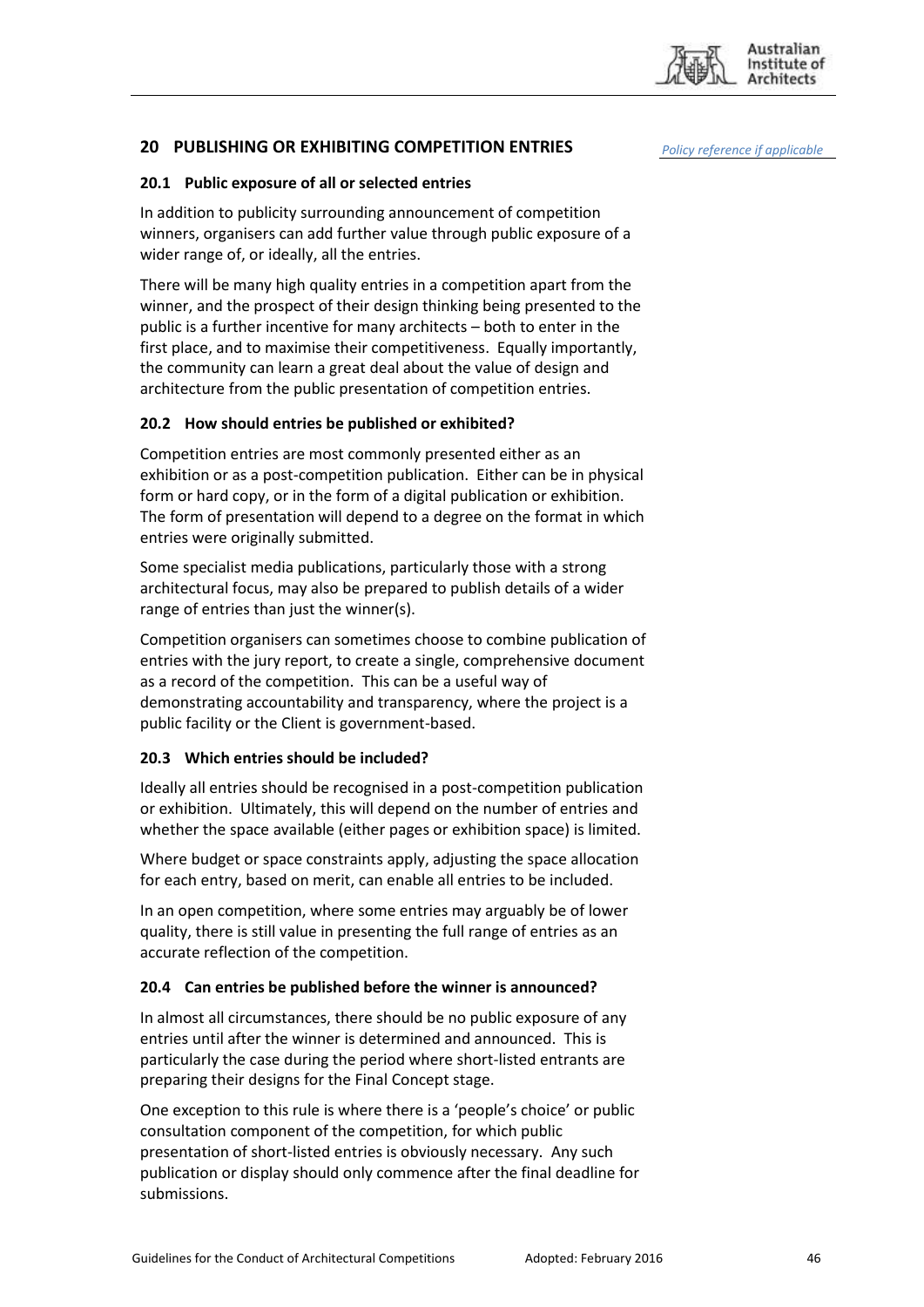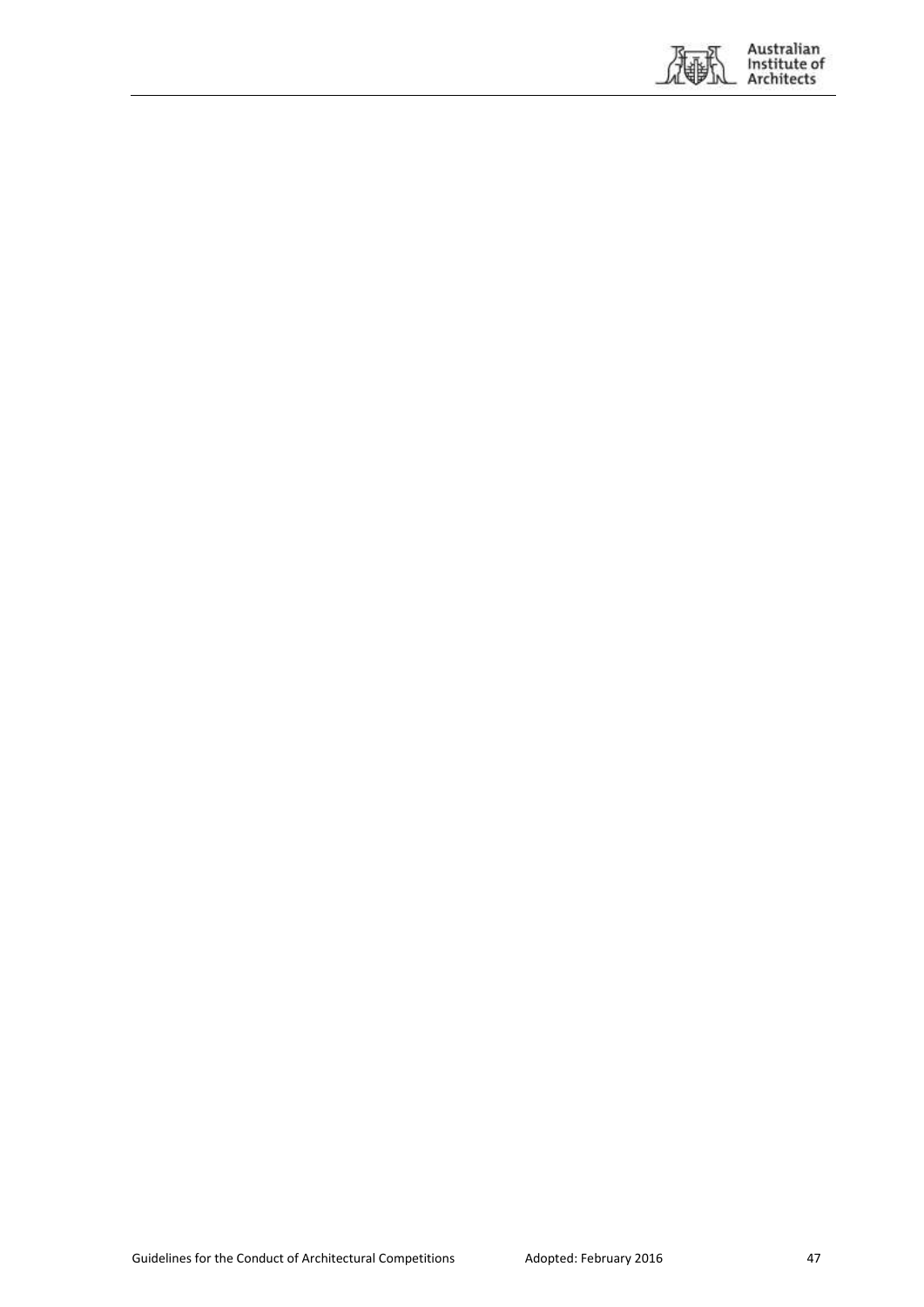

## <span id="page-53-0"></span>**21 PUBLISHING THE JURY REPORT** *Policy reference if applicable*

## <span id="page-53-1"></span>**21.1 The objective of the jury report**

Publication of a jury report is essential to the integrity of an architectural competition. It is a tangible mechanism for ensuring that the jury is accountable for its decisions. It also ensures transparent access to the jury process and thinking for everyone with an interest in the competition.

The jury report can also set out details of any feedback given to shortlisted entrants before completing their Final Concept stage, the response to which can play a key role in the jury's final evaluation. It can also provide a vehicle for the jury to make recommendations to the Client or the winning entrant about further opportunities for refinement of the winning design as it proceeds forward to realisation.

## <span id="page-53-2"></span>**21.2 How should the jury report be published?**

The jury report can be published in either hard copy or digital form. Publishing digitally can create the opportunity for access by a wider audience and is thus a desirable option, either solely or in addition to a hard copy version.

## <span id="page-53-3"></span>**21.3 When should the jury report be published?**

Ensuring that the content of the jury report is thoroughly edited and reviewed can take time, but ideally the report should be published as soon as possible after the announcement of the winner(s).

## <span id="page-53-4"></span>**21.4 What should be in the jury report?**

The jury report should be clear and concise, but contain enough detail to ensure the jury's thinking and key decisions are understood and open to scrutiny.

Generally, the jury report should contain:

- a brief introduction and background to the competition, including a clear statement of the competition objectives;
- a full list of entrants in the competition;
- details of the background and credentials of each member of the jury;
- a brief summary of the judging process;
- a summary of the competition results, including the winning entry, other placed entries and any entries included in a final short-list;
- a summary of the results at the conclusion of each stage of a multistage competition;
- a detailed evaluation of the merits of each short-listed design, including strengths and weaknesses;
- a further summary of the key reasons why the winning design was considered to have greater merit than any other scheme;
- non-binding recommendations from the jury for fine-tuning of the winning entry as part of the winning architect's commission;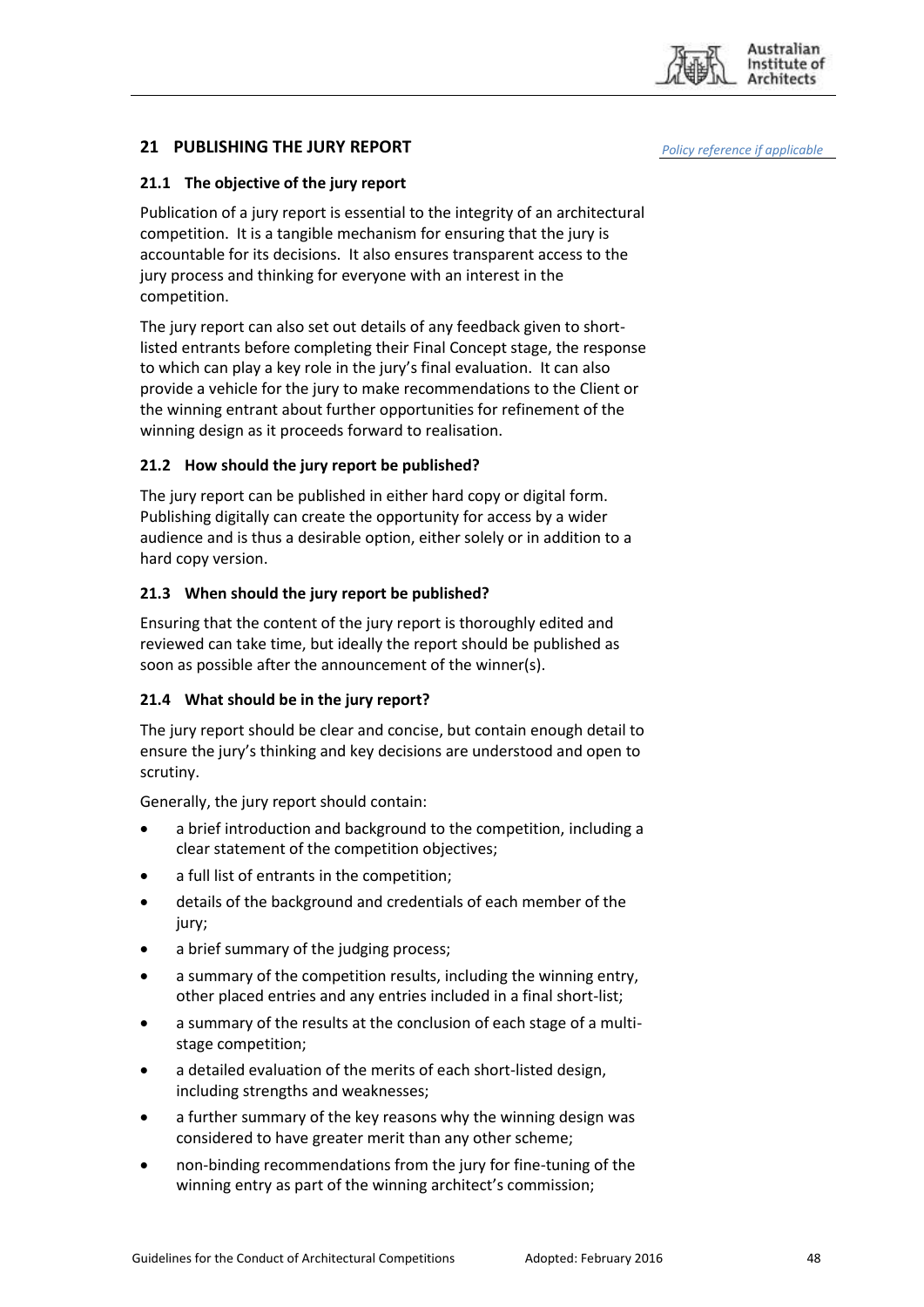

- appropriate reference to the fee proposal of the winning entrant; and
- any other considerations or details that the jury wishes to include.

## <span id="page-54-0"></span>**21.5 Who is responsible for preparing the jury report?**

Overall coordination of the report document, editing, background information, graphic design and printing (if required) should be the responsibility of the Professional Adviser.

Drafting of the jury evaluations and outcomes should be coordinated by the jury chair, with specific individual tasks delegated to other jury members as the jury determines.

## <span id="page-54-1"></span>**21.6 Who should be able to access or read the jury report?**

Since the primary purpose of producing a jury report is to maximise transparency of the judging process, its audience should be as wide as practically possible.

At an absolute minimum the following should have access to the jury report:

- the Client;
- the Sponsor;
- the Professional Adviser;
- the Probity Adviser (if applicable);
- the President of the Australian Institute of Architects, where the competition is endorsed;
- all entrants; and
- all jury members.

Ideally, and especially in the case of public projects, the jury report should be publicly available.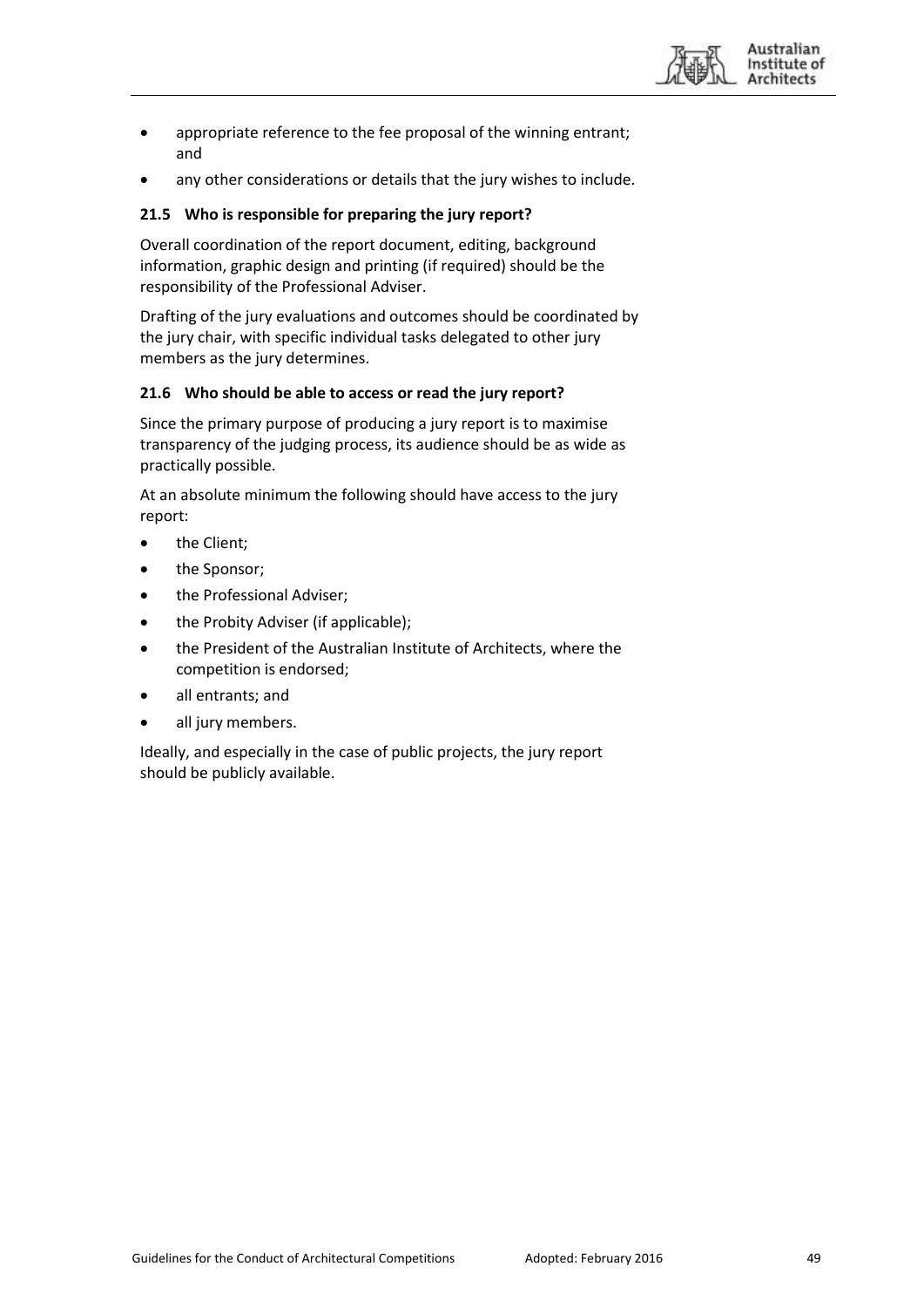

## <span id="page-55-0"></span>**22 COMMISSIONING THE WINNER** *Policy reference if applicable*

## <span id="page-55-1"></span>**22.1 Appointing the winner in project competitions** *5.5 Good practice principles*

The Australian Institute of Architects Architectural Competitions Policy requires that in all project competitions, the Client must engage the author of the winning design as the architect for the project.

It also requires that where the author of the winning design in an open project competition cannot demonstrate that they have the capacity, resources or capability to act as the architect for the project, they must be engaged to undertake the commission in association with another architect who is acceptable to both the winner and the Client.

## <span id="page-55-2"></span>**22.2 What should happen regarding engagement before announcing the winner?**

With a select or limited (select) project competition the credentials and capacity of all entrants will have been established, so no further capability review should be necessary.

With an open project competition, it is reasonable to undertake a thorough review of the capability, capacity and resources of the jury's preferred entrant. This will clearly require confidential engagement with the entrant and, potentially, with another potential associate architect where there are capability concerns.

In all cases, review of the preferred entrant's fee proposal will also be necessary, and in-principle agreement reached on fees, scope of services and the provisions of the Conditions of Engagement.

Once issues of capability and conditions of engagement have been satisfactorily resolved for both Client and winner, formal announcements can be made.

## <span id="page-55-3"></span>**22.3 What needs to happen if someone other than the winner is engaged?**

In some instances, the conditions in a project competition may allow for someone other than the winner to be appointed as project architect. Provided that the specific requirements of the conditions have been met, there is unlikely to be any action that the winner or anyone else can take in this situation.

It is highly unlikely, however, that such a competition would receive Institute endorsement.

In the case of a competition that complies with Institute policy, the author of the jury's preferred entry may still not be appointed as project architect, for example where:

- the entrant's fee submission is outside the Client's proposed range and a satisfactory arrangement is unable to be negotiated;
- the entrant is unable or unwilling to proceed with the commission for health, personal or other significant reasons;
- the Client is unable to proceed with the project within a reasonable time after conclusion of the competition; or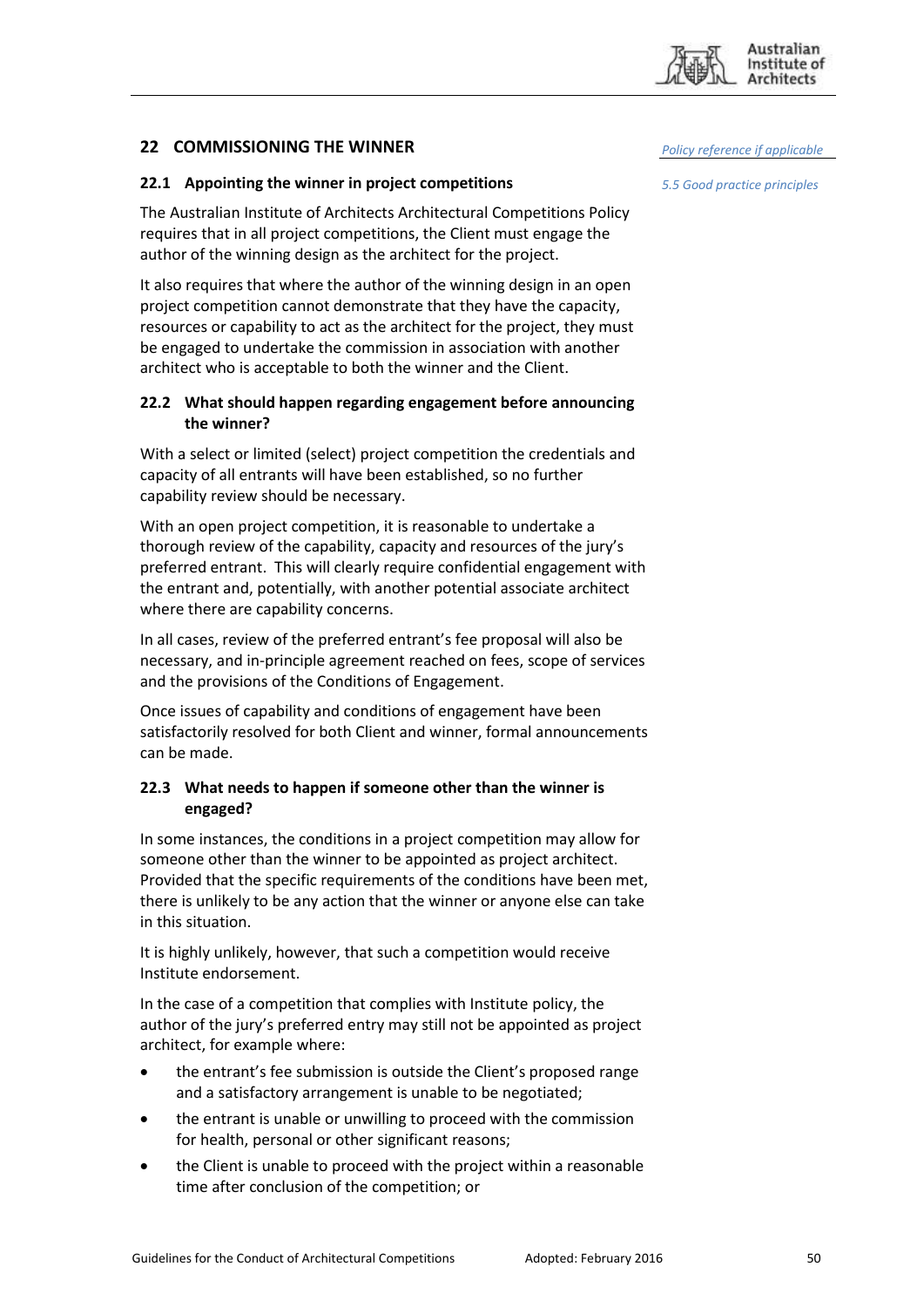

 there is a significant material change in the project budget, brief or Client organisation that substantially affects the nature of the project.

In these, or other circumstances that are effectively outside the control of either the Client or the preferred entrant, the following options should be pursued, in order:

- review all options for overcoming the problematic circumstances through support of the preferred entrant by appointment of a suitable associate architect;
- where the preferred entrant is unwilling or unable to accept the commission, review the jury's second preferred entrant and if all conditions can be met, announce that entrant as the winner;
- where the project is delayed or significantly changed, announce the preferred entrant as winner and make every reasonable effort to subsequently negotiate with and engage the winner, either alone or in association, for the project;
- where the project is reasonably expected not to proceed at all, announce the winner, and conclude the competition.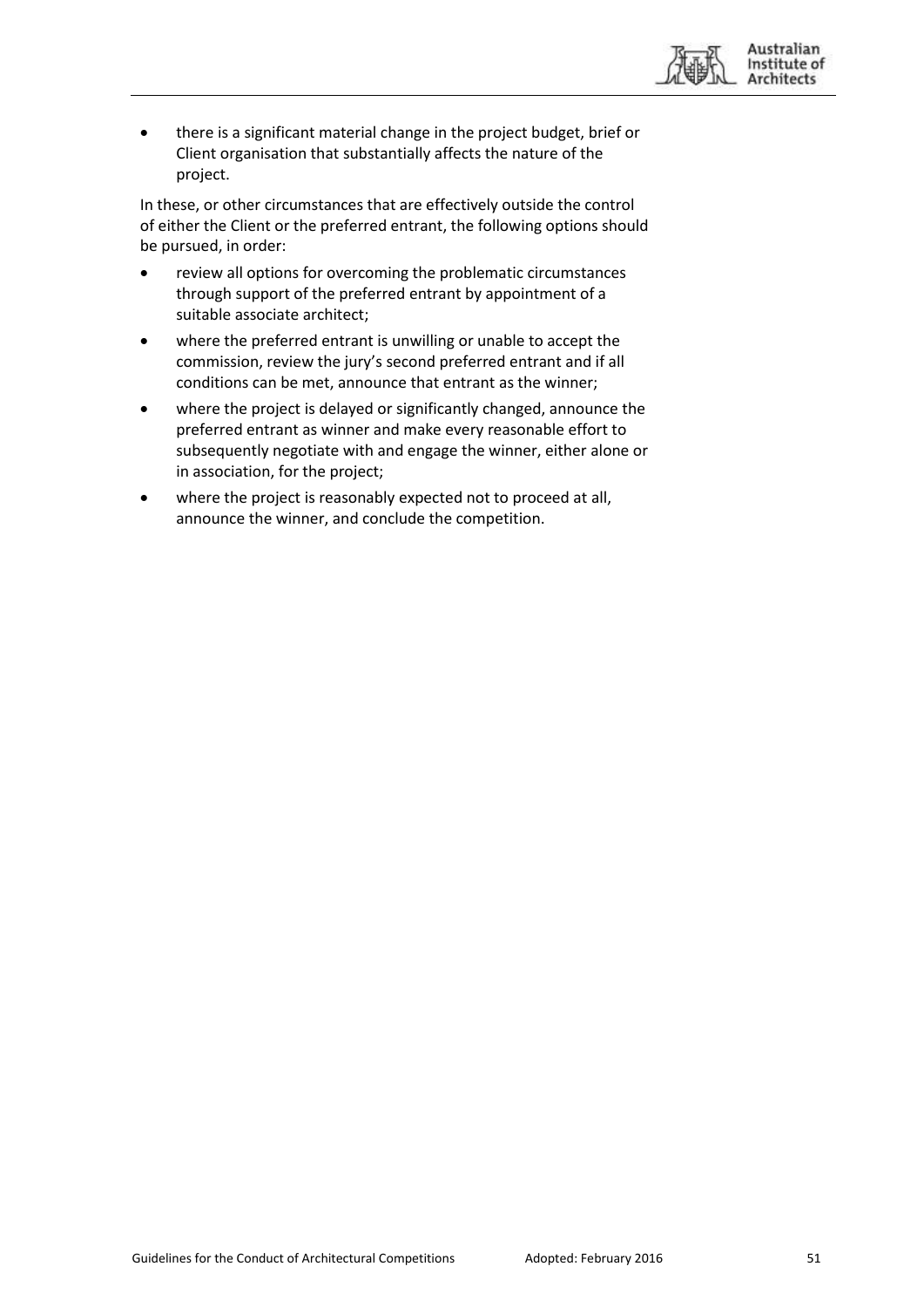

## <span id="page-57-0"></span>**23 WRAPPING UP THE COMPETITION** *Policy reference if applicable*

#### <span id="page-57-1"></span>**23.1 The need for a positive conclusion**

The lasting impression of a competition will be stronger and more positive for everyone if it can be brought to a clearly defined conclusion, rather than just progressively petering out over time.

This doesn't mean that all activities must conclude simultaneously on a given day, but rather that the last formal exposure of the competition to someone who has been engaged or interested in it marks a clear point of conclusion.

## <span id="page-57-2"></span>**23.2 What still needs to be done after the winner is announced?**

A number of post-announcement activities are covered in detail elsewhere in these Guidelines. However, in summary, the following activities need to be managed after announcement of the winner:

- issue of the jury report;
- notification of the competition outcomes to all entrants, including details of related publications or exhibitions, and an expression of thanks for their participation;
- publication or exhibition of entries;
- media liaison;
- formal engagement of the winner as architect for the project;
- arranging payment of all prizes, fees and honoraria to entrants, jury members and advisers within 30 days of the announcement;
- issue of letters of appreciation to all jury members and advisers;
- organising return or disposal of entry materials, as provided for in the conditions;
- assembly of a competition archive, including all relevant documents and materials that the Sponsor or Client require to be preserved as a record of the competition, for legal or other purposes;
- a brief concluding report from the Professional Adviser to the Client and Sponsor, summarising the competition and providing relevant feedback and recommendations for the conduct of any future competition (which can sometimes be combined with the jury report and publication of entries to form a consolidated summary publication).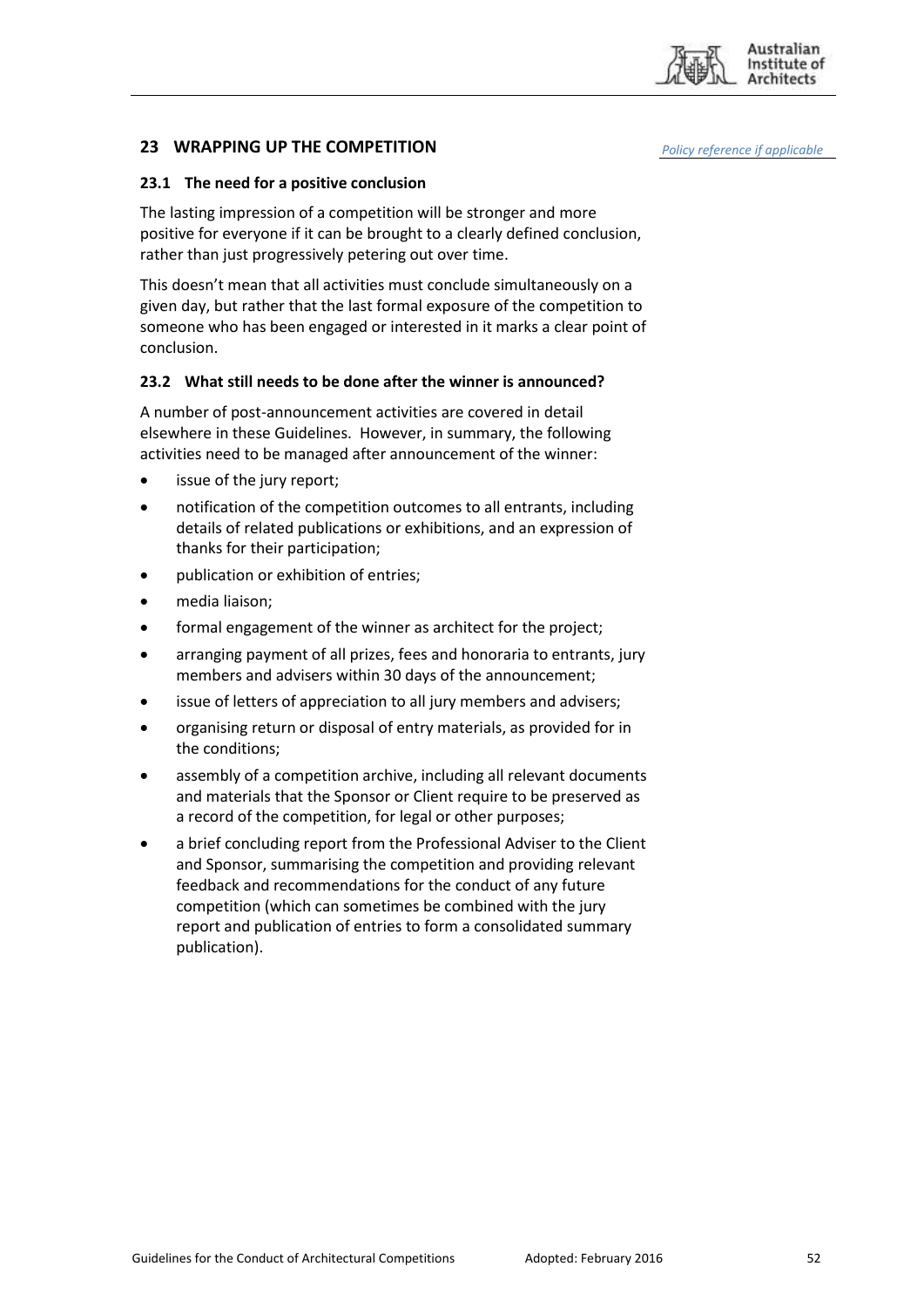

## <span id="page-58-0"></span>**APPENDIX A: DEFINITIONS** *Policy reference if applicable*

For the purposes of these *Guidelines*, the following definitions apply:

- *Adviser.* Any or all of the *Professional Adviser*, *Probity Adviser*, and *Technical Advisers* involved in an *Architectural Competition*.
- *Architectural Competition.* A process by which an architect or architectural design team and a design concept is selected for a project, based on the competitive submission of conceptual designs.
- *Client.* The person or entity who will be the owner or operator of the completed project that is the subject of the competition (may or may not also be the Sponsor).
- *Competition.* The particular *Architectural Competition* to which these *Conditions* refer.
- *Competition Brief/Brief.* Detailed information provided to entrants, which sets out Client and project aspirations, site information, budget, functional requirements and any other parameters relevant to development of an effective design concept for the project.
- *Competition Conditions/Conditions.* The documented set of requirements, principles and timelines that govern the conduct, judging and submission processes of an *Architectural Competition*.
- *Endorsement.* Formal prior recognition by the Australian Institute of Architects that the proposed *Conditions* governing the conduct of an *Architectural Competition* are essentially consistent with the relevant requirements of the Institute's 'Architectural Competitions Policy.'
- *Entrant.* An eligible person, entity or team that responds to an invitation to participate in an *Architectural Competition* and submits a compliant entry.
- *Expression of Interest (EOI) Stage.* A preliminary stage of an *Architectural Competition* in which prospective *Entrants* are invited to submit details of relevant qualifications, background and experience only, which will be evaluated to determine the list of *Entrants* selected to participate in the next stage of the competition.
- *Final Concept Stage.* The concluding stage of an *Architectural Competition*, in which *Entrants* are required to prepare a final design for evaluation by the *Jury* to determine the winning entry(ies).
- *Guidelines*. This document 'Guidelines for the Conduct of an Architectural Competition,' published by the Australian Institute of Architects.
- *Ideas Competition*. A type of *Architectural Competition* that aims to explore major design issues and opportunities for a subject site, and where it is not the *Client's* intention to engage the author of the winning design to develop the design and complete the project.
- *Initial Concept Stage.* The initial stage of an *Architectural Competition* in which *Entrants* are required to prepare a concept design for